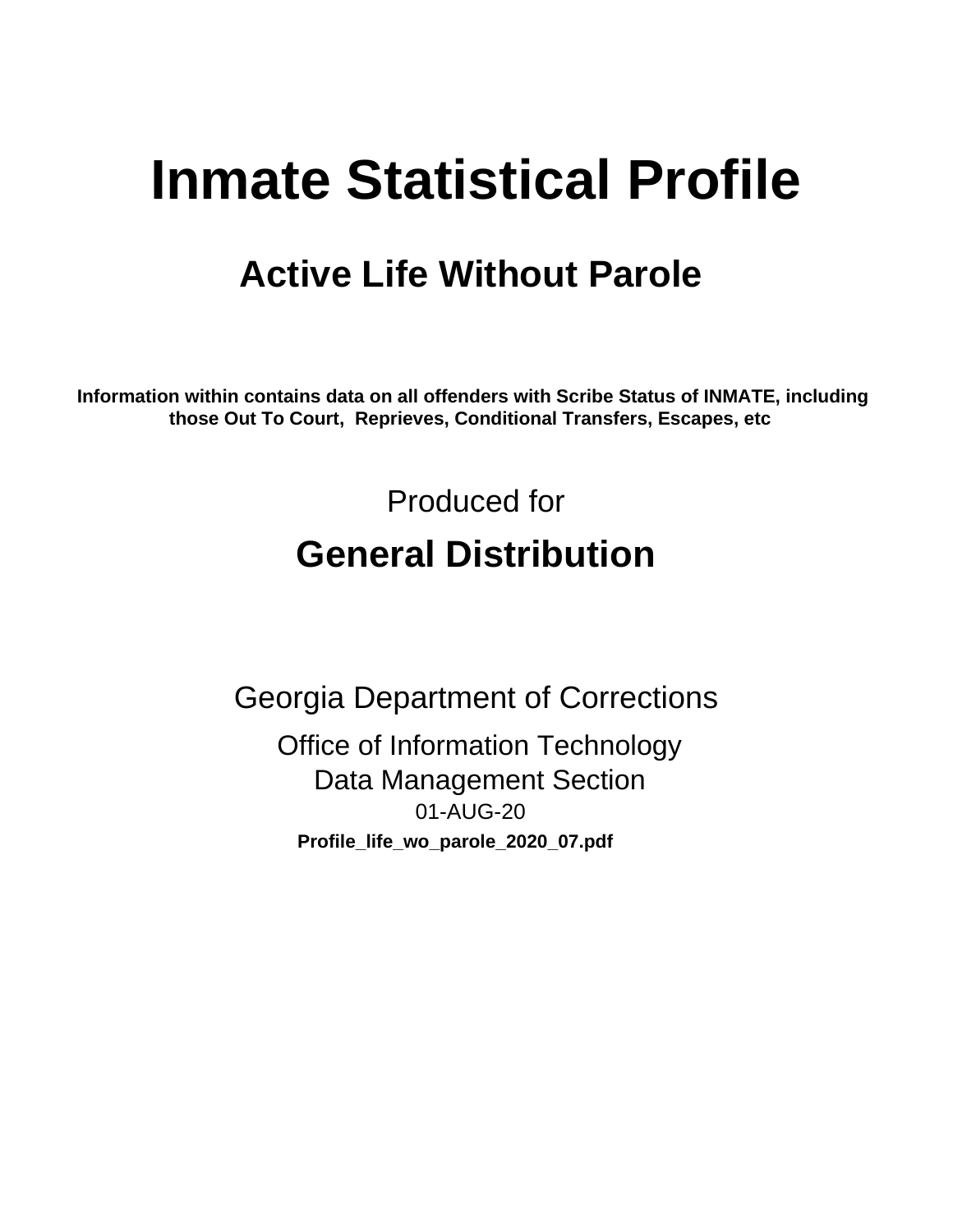## **Inmate Statistical Profile 01-AUG-20**

Contents

**Active Life Without Parole** 

Produced for General Distribution

# **Table of Contents**

|    | <b>Demographic information</b>                                        |
|----|-----------------------------------------------------------------------|
|    | 4 Current age, broken out in ten year age groups                      |
|    | 5 Race group                                                          |
|    | 6 Marital status, self-reported at entry to prison                    |
|    | 7 Number of Inmates with Dependents, self-reported at entry to prison |
|    | 8 Religious affiliation, self-reported at entry to prison             |
|    | 9 Home county - self-reported at entry to prison                      |
|    | 13 Employment status before prison, self-reported at entry to prison  |
|    | 14 Age at admission                                                   |
|    | 16 Height, measured at entry to prison                                |
|    | 17 Weight, measured at entry to prison                                |
|    | 18 Military service                                                   |
|    | <b>Correctional information</b>                                       |
|    | 19 Type of admission to prison                                        |
|    | 20 Current / last supervision level                                   |
|    | 21 Current / last institution type                                    |
|    | 22 Institution type - transitional centers                            |
|    | 23 Institution type - county prisons                                  |
|    | 24 Institution type - state prisons                                   |
|    | 25 Institution type - private prisons                                 |
|    | 26 Institution type - inmate boot camp                                |
|    | 27 Number of disciplinary reports                                     |
|    | 28 Number of transfers                                                |
|    | 29 Number of escapes                                                  |
|    | 30 Time served in current (or last) institution                       |
|    | Educational, psychological and physical information                   |
| 31 | Highest grade level attained                                          |
|    | 32 Culture fair IQ scores                                             |
|    | 33 Wide Range Achievement Test (WRAT) reading score                   |
|    | 34 Wide Range Achievement Test (WRAT) math score                      |
|    | 35 Wide Range Achievement Test (WRAT) spelling score                  |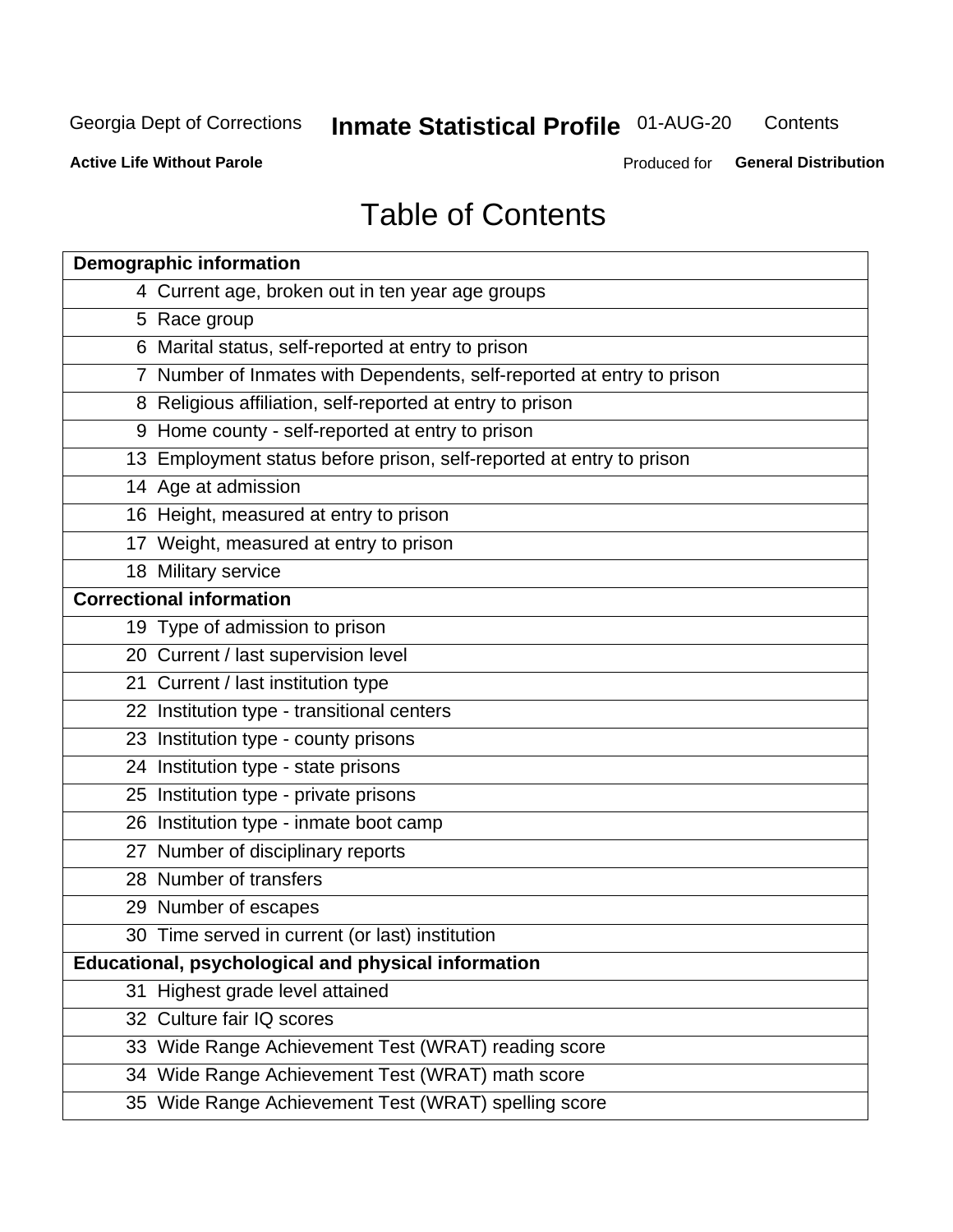## **Inmate Statistical Profile 01-AUG-20**

Contents

**Active Life Without Parole** 

Produced for General Distribution

# **Table of Contents**

| <b>Educational, psychological and physical information</b>       |
|------------------------------------------------------------------|
| 36 Current / last mental health treatment level                  |
| 37 PULHESDWIT medical scale - 'P' overall condition ('P'hysical) |
| 38 PULHESDWIT medical scale - 'U' upper body                     |
| 39 PULHESDWIT medical scale - 'L' lower body                     |
| 40 PULHESDWIT medical scale - 'H' hearing                        |
| 41 PULHESDWIT medical scale - 'E' vision                         |
| 42 PULHESDWIT medical scale -'S' psychiatric                     |
| 43 PULHESDWIT medical scale - 'D' dental                         |
| 44 PULHESDWIT medical scale - 'W' work ability                   |
| 45 PULHESDWIT medical scale - 'I' impairment                     |
| 46 PULHESDWIT medical scale - 'T' transportability               |
| <b>Crimes and criminal history information</b>                   |
| 47 Number of prior Georgia incarcerations                        |
| 48 Prison sentence in years                                      |
| 49 Primary offense, broken out into felonies vs misdemeanors     |
| 50 Primary offense, broken out into six broad crime categories   |
| 51 Primary offense, detailed offense code                        |
| 52 County of conviction of primary offense                       |
| 56 Circuit of conviction of primary offense                      |
| 58 Years served (jail + prison) in this incarceration            |
| <b>Medical information</b>                                       |
| 59 Results of most recent HIV test                               |
| 60 Results of most recent tuberculosis test                      |
| 61 Results of most recent syphilis test                          |
| 62 Results of most recent Hepatitis-C test                       |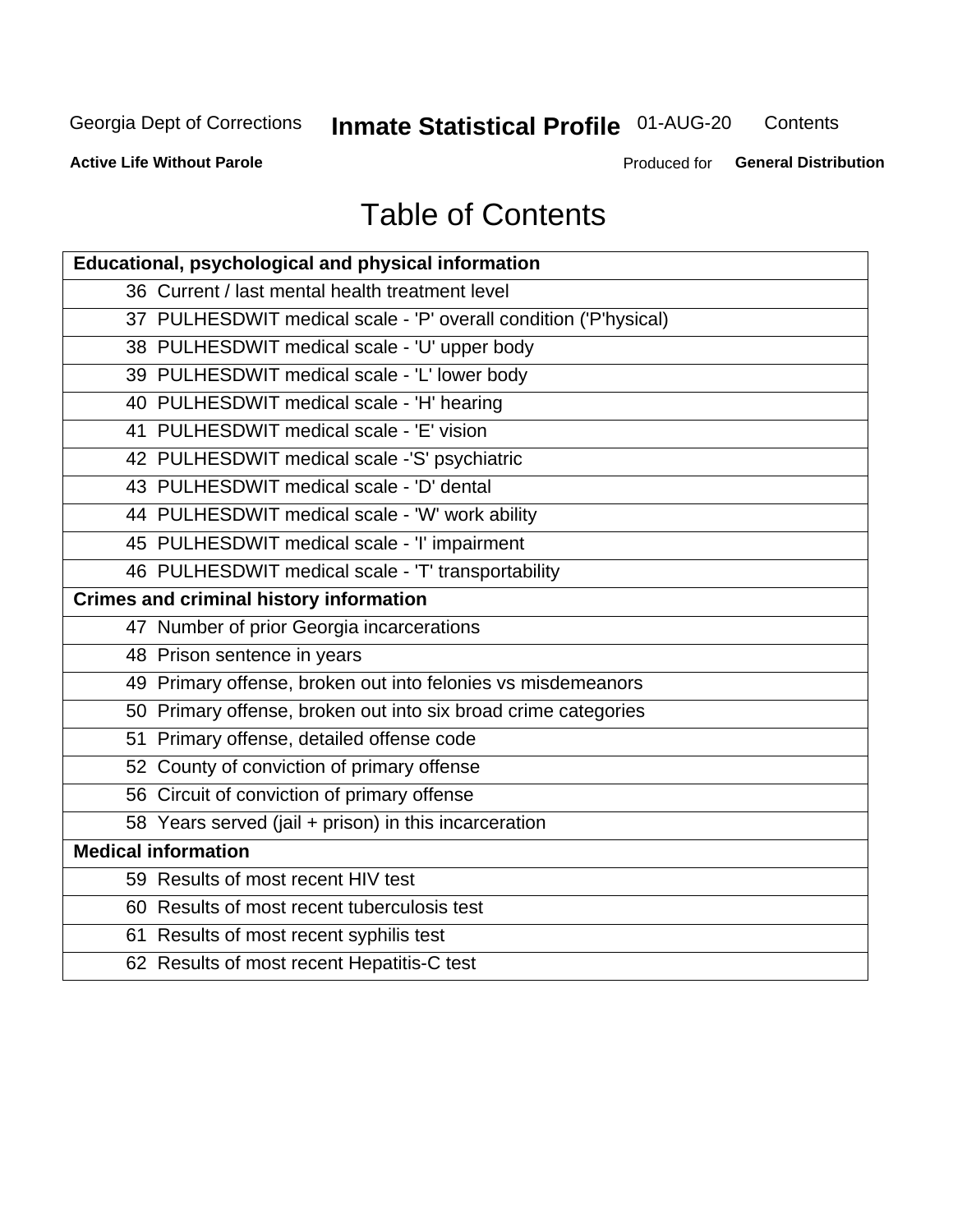### **Active Life Without Parole**

### Produced for General Distribution

## Current age, broken out in ten-year age groups

COL % - percent each COUNT is of its particular column

|                          | <b>Male</b>  |          |         | <b>Female</b> |        |       | <b>Total</b> |        |
|--------------------------|--------------|----------|---------|---------------|--------|-------|--------------|--------|
| <b>Current Age</b>       | <b>Count</b> | Col %    | Row %   | <b>Count</b>  | Col %  | Row % | <b>Total</b> | Col %  |
| <b>Teens (1-19)</b>      |              | 0.13%    | 100.00% |               |        |       |              | 0.12%  |
| <b>Twenties (20-29)</b>  | 240          | 15.03%   | 96.77%  | 8             | 13.79% | 3.23% | 248          | 14.98% |
| Thirties (30-39)         | 446          | 27.93%   | 95.50%  | 21            | 36.21% | 4.50% | 467          | 28.22% |
| <b>Forties (40-49)</b>   | 402          | 25.17%   | 95.71%  | 18            | 31.03% | 4.29% | 420          | 25.38% |
| <b>Fifties (50-59)</b>   | 320          | 20.04%   | 97.56%  | 8             | 13.79% | 2.44% | 328          | 19.82% |
| <b>Sixties (60-69)</b>   | 155          | 9.71%    | 98.10%  | 3             | 5.17%  | 1.90% | 158          | 9.55%  |
| Seventy + (70 and above) | 32           | $2.00\%$ | 100.00% |               |        |       | 32           | 1.93%  |
| <b>Total Reported</b>    | 1,597        | 100%     | 96.50%  | 58            | 100%   | 3.50% | 1,655        | 100%   |

| วrted<br>. <b>.</b> |      |    |      |
|---------------------|------|----|------|
| <b>Total</b>        | ,597 | 58 | ,655 |

| <b>Mean</b><br>(average) | 43.42 | 40.78 | 43.33 |
|--------------------------|-------|-------|-------|
| Median (middle)          |       | 39.5  |       |
| Mode (most frequent)     | 39    | JJ    | 39    |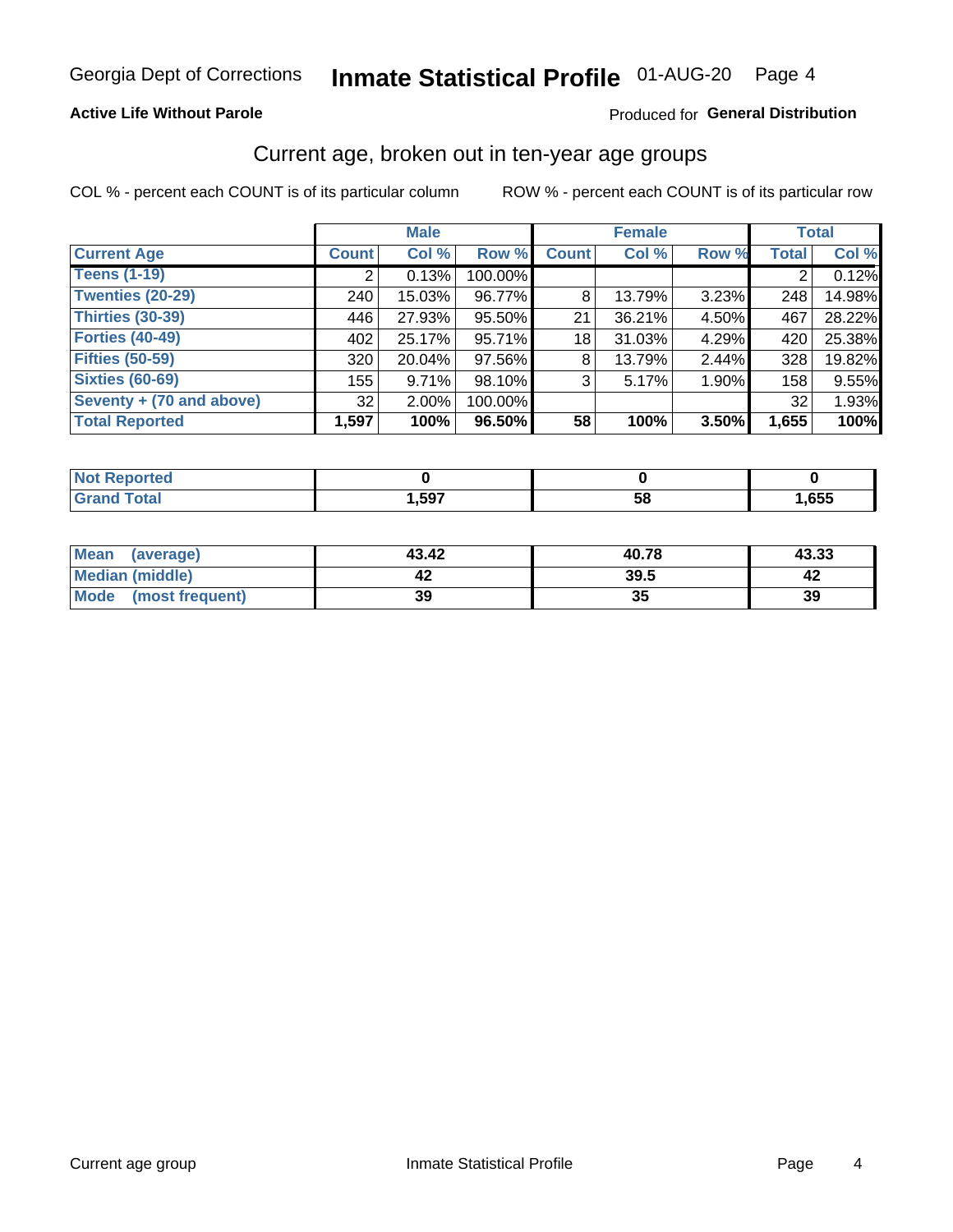## Inmate Statistical Profile 01-AUG-20 Page 5

### **Active Life Without Parole**

**Produced for General Distribution** 

## Race group

COL % - percent each COUNT is of its particular column

|                                   |              | <b>Male</b> |           |                    | <b>Female</b> |          |              | <b>Total</b> |  |
|-----------------------------------|--------------|-------------|-----------|--------------------|---------------|----------|--------------|--------------|--|
| <b>Race Group</b>                 | <b>Count</b> | Col %       |           | <b>Row % Count</b> | Col %         | Row %    | <b>Total</b> | Col %        |  |
| <b>White</b>                      | 335          | 20.98%      | 94.10%    | 21                 | 36.21%        | 5.90%    | 356          | 21.51%       |  |
| <b>Black</b><br>$\mathbf{2}$      | 1,222        | 76.52%      | $97.22\%$ | 35                 | 60.34%        | 2.78%    | 1,257        | 75.95%       |  |
| <b>Asian</b><br>6                 | 6            | .38%        | 100.00%   |                    |               |          | 6            | .36%         |  |
| <b>Hispanic</b><br>10             | 33           | 2.07%       | 94.29%    | ົ                  | 3.45%         | $5.71\%$ | 35           | 2.11%        |  |
| <b>Native American</b><br>$12 \,$ |              | .06%        | 100.00%   |                    |               |          |              | $.06\%$      |  |
| <b>Total Reported</b>             | 1,597        | 100%        | 96.5%     | 58                 | 100%          | 3.5%     | 1,655        | 100%         |  |

| neo  |      |    |      |
|------|------|----|------|
| أحقص | .597 | 58 | ,655 |

| маст |  | M |  |  |  |
|------|--|---|--|--|--|
|------|--|---|--|--|--|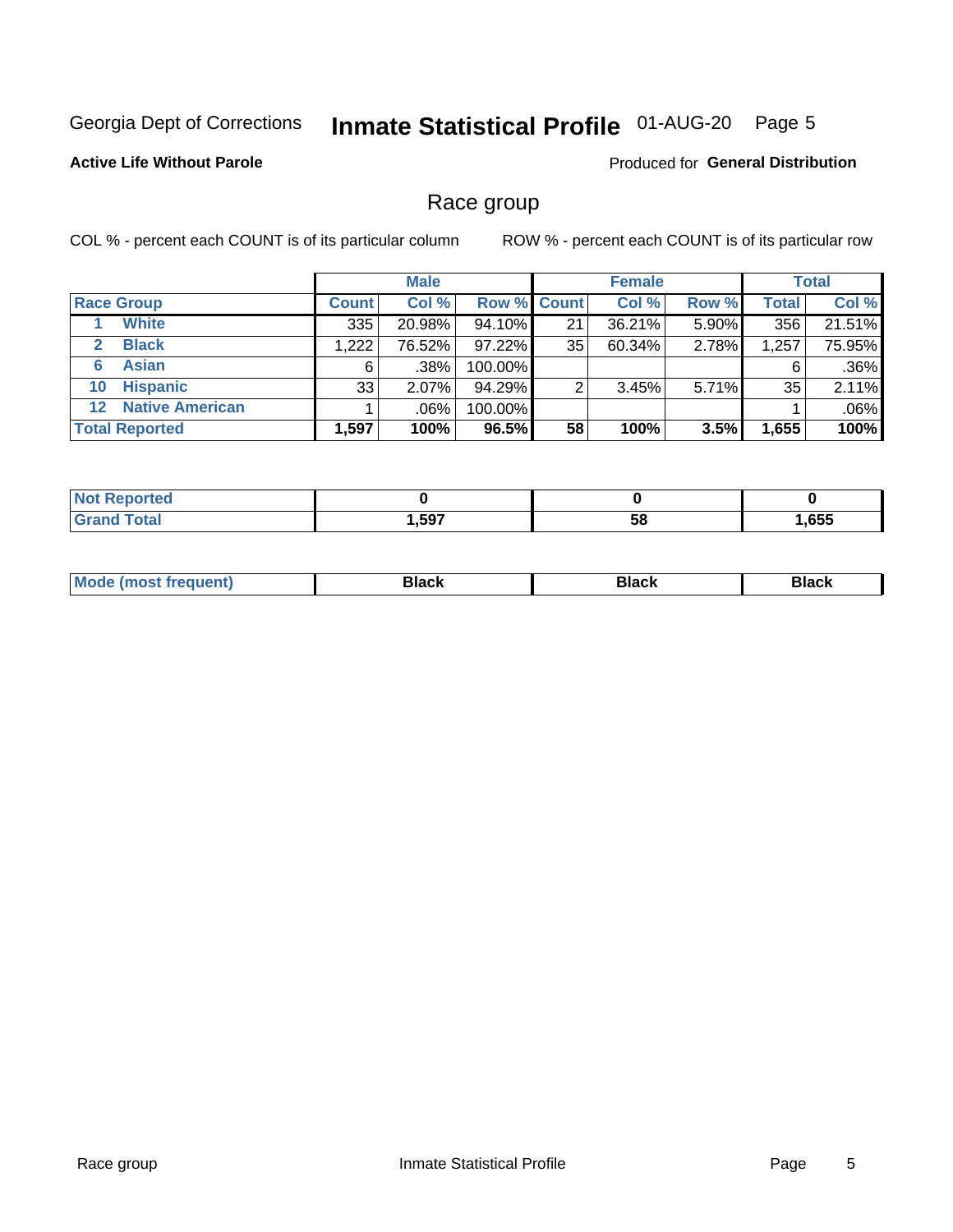## Inmate Statistical Profile 01-AUG-20 Page 6

### **Active Life Without Parole**

### Produced for General Distribution

## Marital status, self-reported at entry to prison

COL % - percent each COUNT is of its particular column

|                            | <b>Male</b>  |          |        | <b>Female</b> |          |        | <b>Total</b> |        |
|----------------------------|--------------|----------|--------|---------------|----------|--------|--------------|--------|
| <b>Marital Status</b>      | <b>Count</b> | Col %    | Row %  | <b>Count</b>  | Col %    | Row %  | <b>Total</b> | Col %  |
| <b>Unknown</b><br>$\bf{0}$ | 15           | $.94\%$  | 93.75% |               | 1.72%    | 6.25%  | 16           | .97%   |
| <b>Divorced</b><br>D       | 122          | 7.64%    | 96.83% | 4             | $6.90\%$ | 3.17%  | 126          | 7.61%  |
| <b>Married</b><br>М        | 210          | 13.15%   | 95.02% | 11            | 18.97%   | 4.98%  | 221          | 13.35% |
| <b>Separated</b><br>S.     | 48           | $3.01\%$ | 88.89% | 6             | 10.34%   | 11.11% | 54           | 3.26%  |
| <b>Unmarried</b><br>U      | 1,163        | 72.82%   | 97.49% | 30            | 51.72%   | 2.51%  | 1,193        | 72.08% |
| <b>Widow</b><br>W          | 39           | 2.44%    | 86.67% | 6             | 10.34%   | 13.33% | 45           | 2.72%  |
| <b>Total Reported</b>      | 1,597        | 100%     | 96.5%  | 58            | 100%     | 3.5%   | 1,655        | 100%   |

| <b>TEG</b> |      |    |      |
|------------|------|----|------|
|            | ,597 | ວດ | ,655 |

|  | M | . | Unmarried | າmarried<br>_____ |
|--|---|---|-----------|-------------------|
|--|---|---|-----------|-------------------|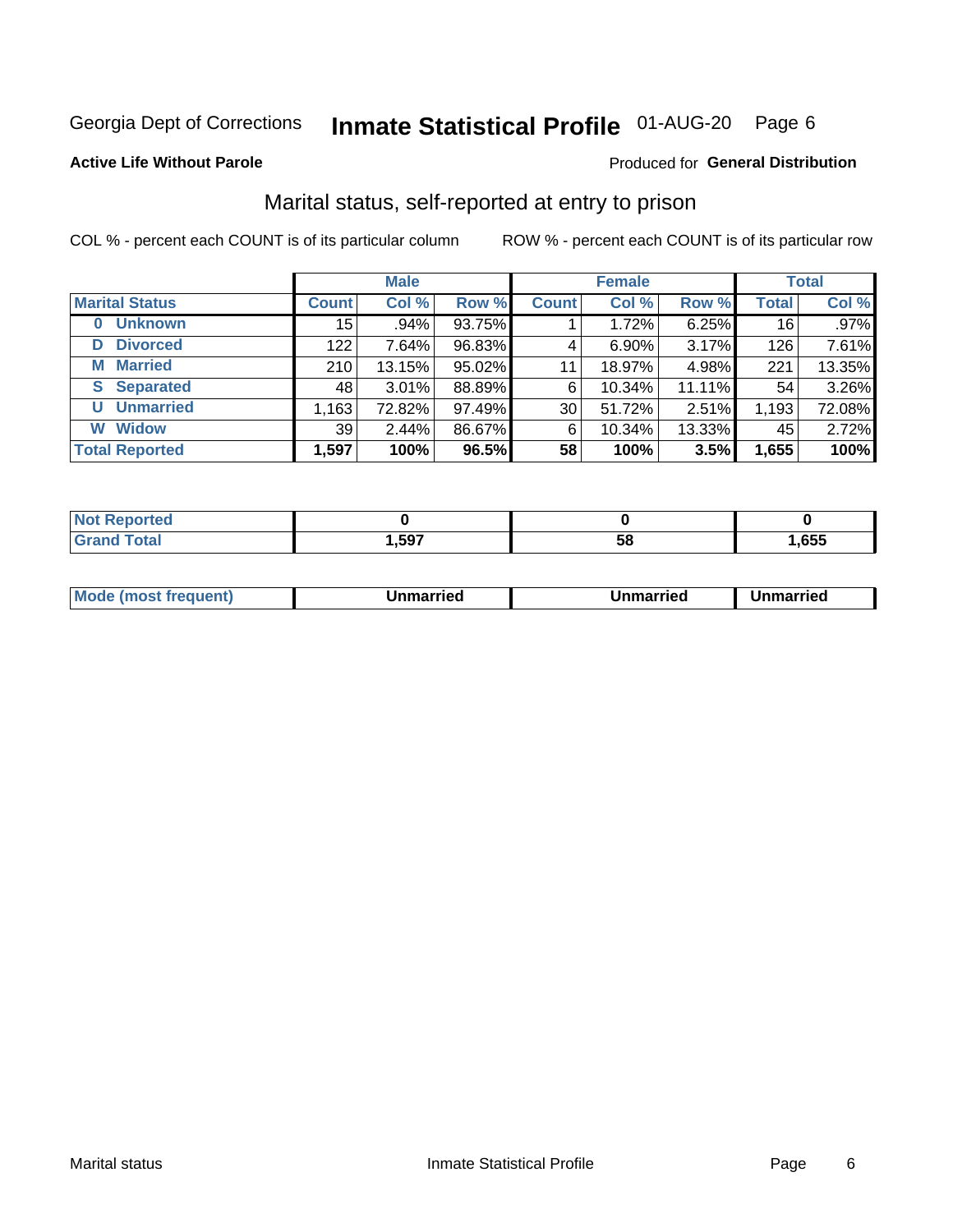#### Inmate Statistical Profile 01-AUG-20 Page 7

### **Active Life Without Parole**

### Produced for General Distribution

## Number of Inmates with Dependents, Self-Reported at Entry to Prison

COL % - percent each COUNT is of its particular column

|                             |                 | <b>Male</b> |         |              | <b>Female</b> |       |              | <b>Total</b> |
|-----------------------------|-----------------|-------------|---------|--------------|---------------|-------|--------------|--------------|
| <b>Number of dependents</b> | <b>Count</b>    | Col %       | Row %   | <b>Count</b> | Col %         | Row % | <b>Total</b> | Col %        |
| $\bf{0}$                    | 390             | 31.97%      | 95.12%  | 20           | 38.46%        | 4.88% | 410          | 32.23%       |
|                             | 286             | 23.44%      | 96.95%  | 9            | 17.31%        | 3.05% | 295          | 23.19%       |
| $\overline{2}$              | 215             | 17.62%      | 96.85%  |              | 13.46%        | 3.15% | 222          | 17.45%       |
| 3                           | 143             | 11.72%      | 94.08%  | 9            | 17.31%        | 5.92% | 152          | 11.95%       |
| 4                           | 92              | 7.54%       | 96.84%  | 3            | 5.77%         | 3.16% | 95           | 7.47%        |
| 5                           | 39 <sub>1</sub> | 3.20%       | 92.86%  | 3            | 5.77%         | 7.14% | 42           | 3.30%        |
| $6\phantom{1}6$             | 25              | 2.05%       | 96.15%  |              | 1.92%         | 3.85% | 26           | 2.04%        |
| 7                           | 13              | 1.07%       | 100.00% |              |               |       | 13           | 1.02%        |
| 8                           | 7               | 0.57%       | 100.00% |              |               |       | 7            | 0.55%        |
| $\boldsymbol{9}$            | 3               | 0.25%       | 100.00% |              |               |       | 3            | 0.24%        |
| Over 10                     | 7               | 0.57%       | 100.00% |              |               |       | 7            | 0.55%        |
| <b>Total Reported</b>       | 1,220           | 100%        | 95.91%  | 52           | 100%          | 4.09% | 1,272        | 100%         |

| $\sim$ $\sim$ $\sim$<br>$\sim$ |           | 383  |
|--------------------------------|-----------|------|
| .597                           | E C<br>ວເ | .655 |

| <b>Mean</b><br>(average) | 1.60 | - 72<br>I. I J |
|--------------------------|------|----------------|
| Median (middle)          |      |                |
| Mode<br>(most frequent)  |      |                |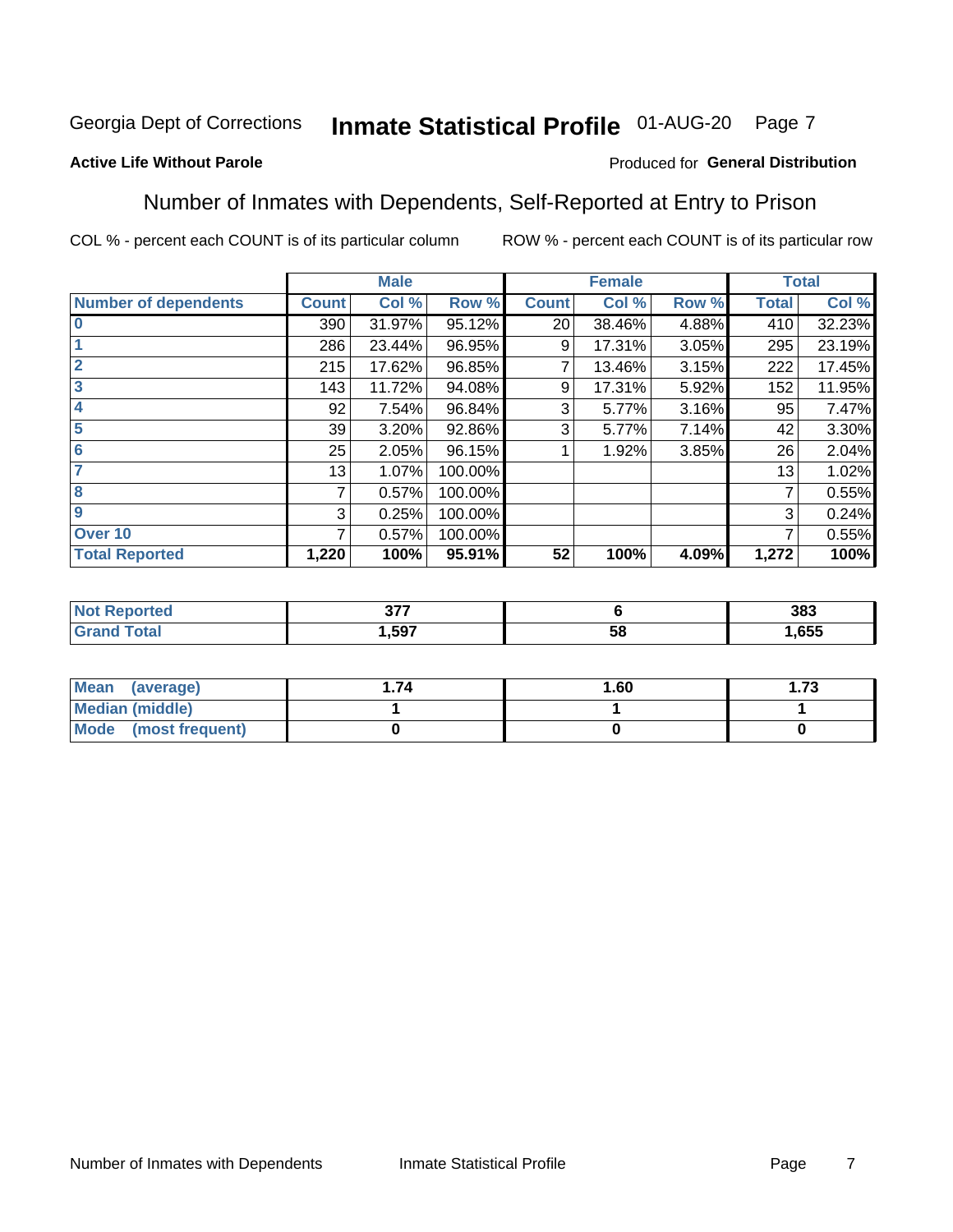## Inmate Statistical Profile 01-AUG-20 Page 8

### **Active Life Without Parole**

### Produced for General Distribution

## Religious affiliation, self-reported at entry to prison

COL % - percent each COUNT is of its particular column

|                 |                              |              | <b>Male</b> |         |                | <b>Female</b> |         |                | <b>Total</b> |
|-----------------|------------------------------|--------------|-------------|---------|----------------|---------------|---------|----------------|--------------|
|                 | <b>Religious Affiliation</b> | <b>Count</b> | Col %       | Row %   | <b>Count</b>   | Col %         | Row %   | <b>Total</b>   | Col %        |
| 1               | <b>Islam</b>                 | 93           | 11.11%      | 96.88%  | 3              | 6.82%         | 3.13%   | 96             | 10.90%       |
| $\overline{2}$  | <b>Catholic</b>              | 22           | 2.63%       | 88.00%  | 3              | 6.82%         | 12.00%  | 25             | 2.84%        |
| $\overline{3}$  | <b>Baptist</b>               | 400          | 47.79%      | 94.34%  | 24             | 54.55%        | 5.66%   | 424            | 48.13%       |
| 4               | <b>Methodist</b>             | 12           | 1.43%       | 92.31%  | 1              | 2.27%         | 7.69%   | 13             | 1.48%        |
| 7               | <b>Church Of God</b>         | 3            | .36%        | 100.00% |                |               |         | 3              | .34%         |
| 8               | <b>Holiness</b>              | 15           | 1.79%       | 88.24%  | $\overline{2}$ | 4.55%         | 11.76%  | 17             | 1.93%        |
| $\overline{9}$  | <b>Jewish</b>                | 3            | .36%        | 100.00% |                |               |         | 3              | .34%         |
| 10              | <b>Anglican</b>              | 1            | .12%        | 100.00% |                |               |         |                | .11%         |
| 11              | <b>Greek Orthodox</b>        |              |             |         | 1              | 2.27%         | 100.00% | 1              | .11%         |
| 12              | <b>Hindu</b>                 | $\mathbf 2$  | .24%        | 100.00% |                |               |         | $\overline{2}$ | .23%         |
| 13              | <b>Buddhist</b>              | 3            | .36%        | 100.00% |                |               |         | 3              | .34%         |
| 16              | <b>Seventh Day Adventist</b> | 6            | .72%        | 100.00% |                |               |         | 6              | .68%         |
| 17 <sub>2</sub> | <b>Jehovah Witness</b>       | 12           | 1.43%       | 92.31%  | 1              | 2.27%         | 7.69%   | 13             | 1.48%        |
| 18              | <b>Latter Day Saints</b>     | 1            | .12%        | 100.00% |                |               |         |                | .11%         |
| 20              | <b>Other Prot</b>            | 72           | 8.60%       | 98.63%  | 1              | 2.27%         | 1.37%   | 73             | 8.29%        |
| $\overline{21}$ | <b>Messianic Judaism</b>     |              |             |         | 4              | 9.09%         | 100.00% | 4              | .45%         |
| 23              | <b>Hebrew Israelite</b>      | 1            | .12%        | 100.00% |                |               |         |                | .11%         |
| 25              | <b>Native American</b>       | 1            | .12%        | 100.00% |                |               |         |                | .11%         |
| 28              | <b>Rastafari</b>             | 1            | .12%        | 100.00% |                |               |         |                | .11%         |
| 30              | <b>No Religion</b>           | 29           | 3.46%       | 96.67%  | 1              | 2.27%         | 3.33%   | 30             | 3.41%        |
| 31              | Christian -                  | 60           | 7.17%       | 95.24%  | 3              | 6.82%         | 4.76%   | 63             | 7.15%        |
|                 | <b>Unspecified</b>           |              |             |         |                |               |         |                |              |
| 96              | <b>None</b>                  | 100          | 11.95%      | 100.00% |                |               |         | 100            | 11.35%       |
|                 | <b>Total Reported</b>        | 837          | 100%        | 95.01%  | 44             | 100%          | 4.99%   | 881            | 100%         |

| н | 760        | ۱., | --   |
|---|------------|-----|------|
|   | 597<br>,JJ | u   | ,655 |

| Mode (most frequ<br>aptist<br>Nuent) | ˈaɒtist | ʿaptis |
|--------------------------------------|---------|--------|
|--------------------------------------|---------|--------|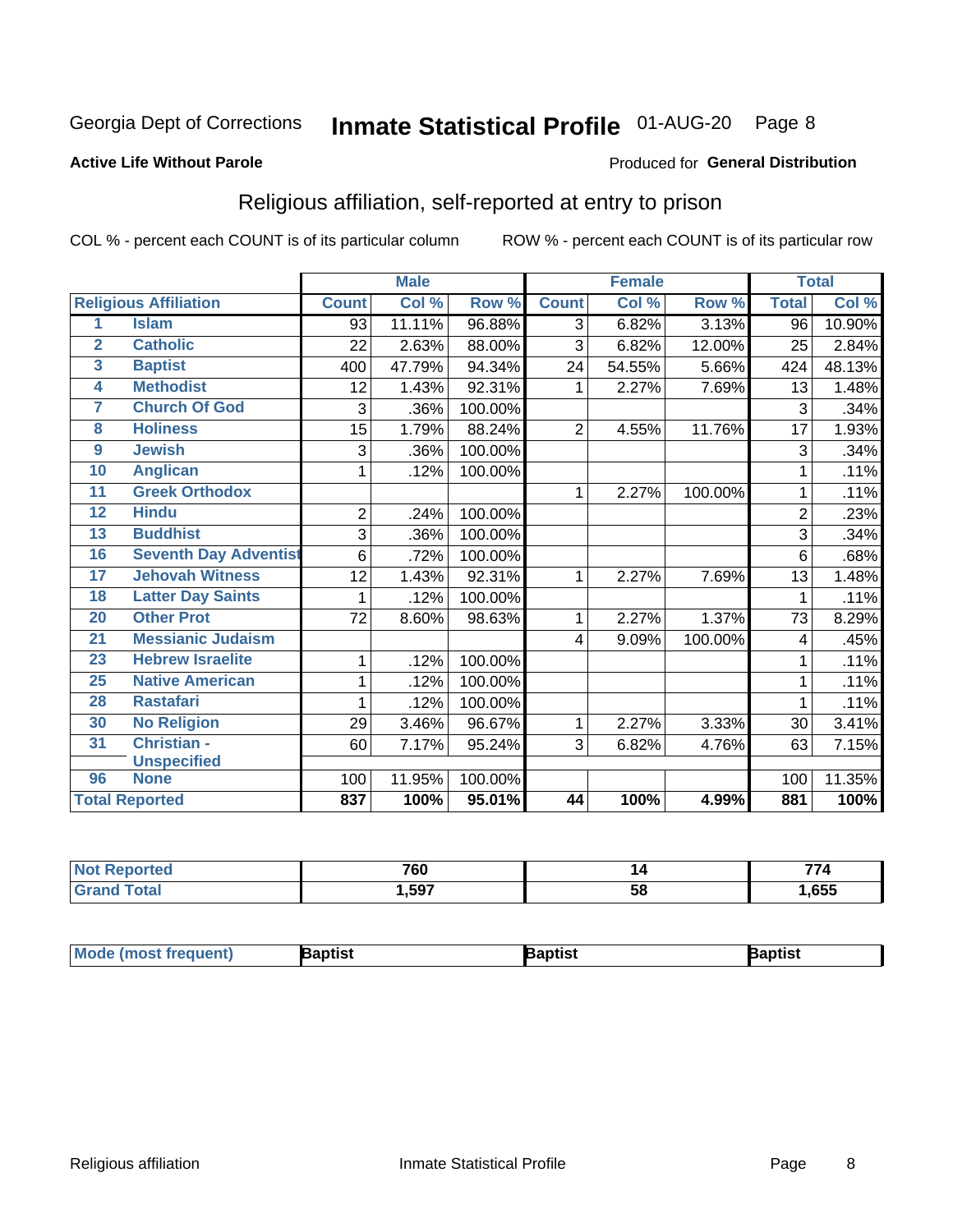## Inmate Statistical Profile 01-AUG-20 Page 9

### **Active Life Without Parole**

### Produced for General Distribution

## Home county, self-reported at entry to prison

COL % - percent each COUNT is of its particular column

|     |                             |                | <b>Male</b> |         |                | <b>Female</b> |        | <b>Total</b>     |        |
|-----|-----------------------------|----------------|-------------|---------|----------------|---------------|--------|------------------|--------|
|     | <b>Home County</b>          | <b>Count</b>   | Col %       | Row %   | <b>Count</b>   | Col %         | Row %  | <b>Total</b>     | Col %  |
| 000 | <b>Unknown</b>              | 309            | 19.35%      | 94.79%  | 17             | 29.31%        | 5.21%  | 326              | 19.70% |
| 001 | <b>Appling County</b>       | 6              | .38%        | 100.00% |                |               |        | 6                | .36%   |
| 002 | <b>Atkinson County</b>      | $\overline{2}$ | .13%        | 100.00% |                |               |        | $\overline{2}$   | .12%   |
| 003 | <b>Bacon County</b>         | $\mathbf 1$    | .06%        | 100.00% |                |               |        | 1                | .06%   |
| 004 | <b>Baker County</b>         | $\overline{2}$ | .13%        | 100.00% |                |               |        | $\overline{2}$   | .12%   |
| 005 | <b>Baldwin County</b>       | 3              | .19%        | 100.00% |                |               |        | 3                | .18%   |
| 006 | <b>Banks County</b>         | $\mathbf 1$    | .06%        | 100.00% |                |               |        | 1                | .06%   |
| 007 | <b>Barrow County</b>        | 9              | .56%        | 100.00% |                |               |        | 9                | .54%   |
| 008 | <b>Bartow County</b>        | 12             | .75%        | 100.00% |                |               |        | 12               | .73%   |
| 009 | <b>Ben Hill County</b>      | $\overline{7}$ | .44%        | 100.00% |                |               |        | $\overline{7}$   | .42%   |
| 010 | <b>Berrien County</b>       | 4              | .25%        | 100.00% |                |               |        | 4                | .24%   |
| 011 | <b>Bibb County</b>          | 41             | 2.57%       | 97.62%  | 1              | 1.72%         | 2.38%  | 42               | 2.54%  |
| 012 | <b>Bleckley County</b>      | 1              | .06%        | 100.00% |                |               |        | 1                | .06%   |
| 013 | <b>Brantley County</b>      | $\mathbf 1$    | .06%        | 100.00% |                |               |        | 1                | .06%   |
| 014 | <b>Brooks County</b>        | 3              | .19%        | 100.00% |                |               |        | 3                | .18%   |
| 015 | <b>Bryan County</b>         | 1              | .06%        | 100.00% |                |               |        | 1                | .06%   |
| 016 | <b>Bulloch County</b>       | 4              | .25%        | 100.00% |                |               |        | 4                | .24%   |
| 017 | <b>Burke County</b>         | 11             | .69%        | 100.00% |                |               |        | 11               | .66%   |
| 018 | <b>Butts County</b>         | 4              | .25%        | 100.00% |                |               |        | 4                | .24%   |
| 019 | <b>Calhoun County</b>       | $\mathbf 1$    | .06%        | 100.00% |                |               |        | 1                | .06%   |
| 020 | <b>Camden County</b>        | 5              | .31%        | 100.00% |                |               |        | 5                | .30%   |
| 021 | <b>Candler County</b>       | 5              | .31%        | 100.00% |                |               |        | 5                | .30%   |
| 022 | <b>Carroll County</b>       | $\overline{7}$ | .44%        | 87.50%  | 1              | 1.72%         | 12.50% | 8                | .48%   |
| 023 | <b>Catoosa County</b>       | 5              | .31%        | 100.00% |                |               |        | 5                | .30%   |
| 025 | <b>Chatham County</b>       | 59             | 3.69%       | 100.00% |                |               |        | 59               | 3.56%  |
| 026 | <b>Chattahoochee County</b> | 1              | .06%        | 100.00% |                |               |        | 1                | .06%   |
| 027 | <b>Chattooga County</b>     | $\mathbf 1$    | .06%        | 100.00% |                |               |        | 1                | .06%   |
| 028 | <b>Cherokee County</b>      | 8              | .50%        | 100.00% |                |               |        | 8                | .48%   |
| 029 | <b>Clarke County</b>        | 25             | 1.57%       | 96.15%  | 1              | 1.72%         | 3.85%  | 26               | 1.57%  |
| 030 | <b>Clay County</b>          | $\overline{2}$ | .13%        | 100.00% |                |               |        | $\overline{2}$   | .12%   |
| 031 | <b>Clayton County</b>       | 59             | 3.69%       | 95.16%  | 3              | 5.17%         | 4.84%  | 62               | 3.75%  |
| 033 | <b>Cobb County</b>          | 52             | 3.26%       | 98.11%  | 1              | 1.72%         | 1.89%  | 53               | 3.20%  |
| 034 | <b>Coffee County</b>        | $\overline{7}$ | .44%        | 77.78%  | $\overline{2}$ | 3.45%         | 22.22% | $\boldsymbol{9}$ | .54%   |
| 035 | <b>Colquitt County</b>      | $\overline{2}$ | .13%        | 100.00% |                |               |        | $\overline{2}$   | .12%   |
| 036 | <b>Columbia County</b>      | $\overline{9}$ | .56%        | 100.00% |                |               |        | 9                | .54%   |
| 037 | <b>Cook County</b>          | 4              | .25%        | 100.00% |                |               |        | 4                | .24%   |
| 038 | <b>Coweta County</b>        | 6              | .38%        | 100.00% |                |               |        | 6                | .36%   |
| 040 | <b>Crisp County</b>         | 6              | .38%        | 100.00% |                |               |        | 6                | .36%   |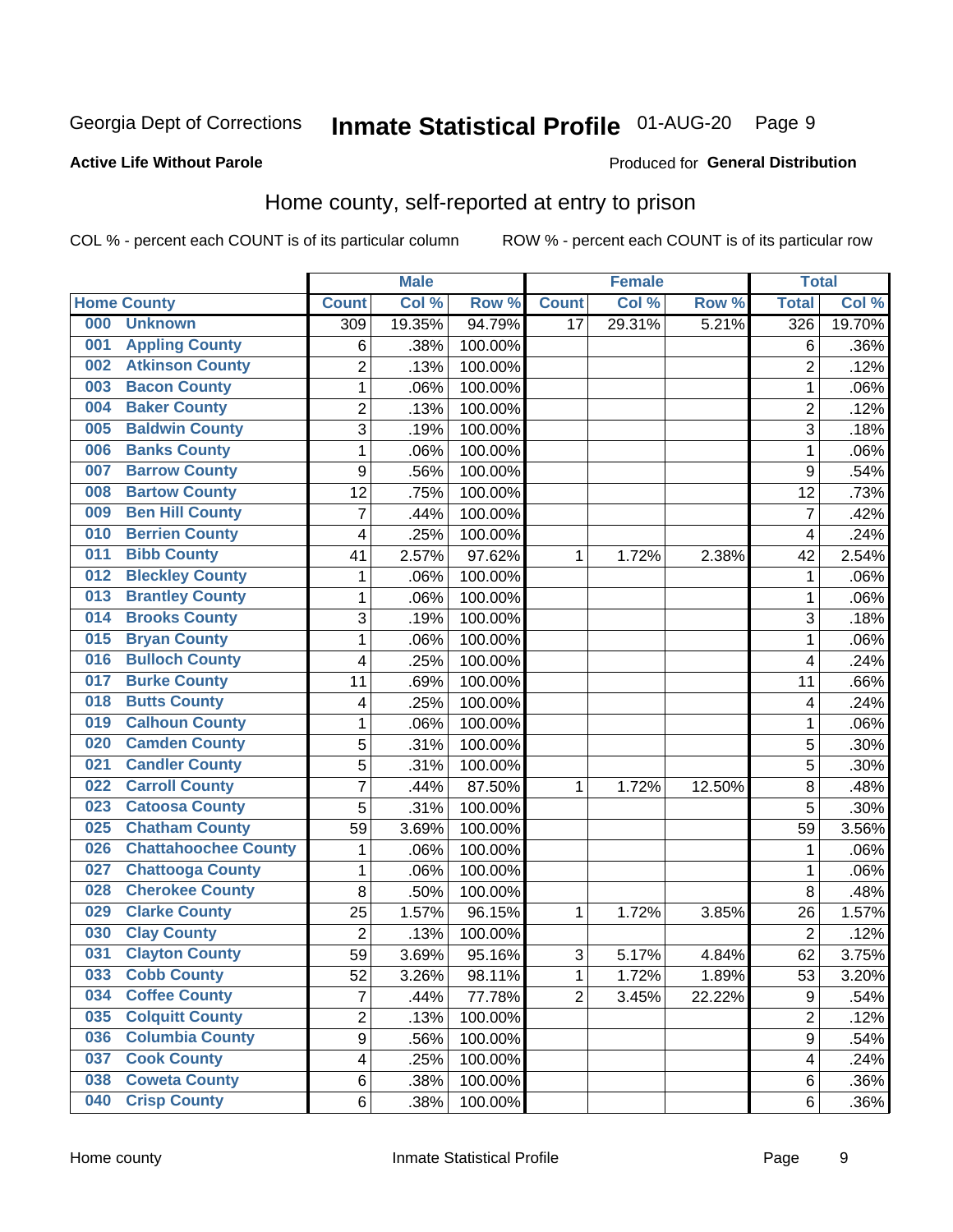## Inmate Statistical Profile 01-AUG-20 Page 10

### **Active Life Without Parole**

### Produced for General Distribution

## Home county, self-reported at entry to prison

COL % - percent each COUNT is of its particular column

|     |                          |                         | <b>Male</b> |                  |                | <b>Female</b> |        | <b>Total</b>            |        |
|-----|--------------------------|-------------------------|-------------|------------------|----------------|---------------|--------|-------------------------|--------|
|     | <b>Home County</b>       | <b>Count</b>            | Col %       | Row <sup>%</sup> | <b>Count</b>   | Col %         | Row %  | <b>Total</b>            | Col%   |
| 043 | <b>Decatur County</b>    | 6                       | .38%        | 100.00%          |                |               |        | $\overline{6}$          | .36%   |
| 044 | <b>Dekalb County</b>     | 116                     | 7.26%       | 99.15%           | 1              | 1.72%         | .85%   | 117                     | 7.07%  |
| 045 | <b>Dodge County</b>      | 1                       | .06%        | 100.00%          |                |               |        | 1                       | .06%   |
| 046 | <b>Dooly County</b>      | 1                       | .06%        | 100.00%          |                |               |        | 1                       | .06%   |
| 047 | <b>Dougherty County</b>  | 25                      | 1.57%       | 92.59%           | $\overline{2}$ | 3.45%         | 7.41%  | 27                      | 1.63%  |
| 048 | <b>Douglas County</b>    | 17                      | 1.06%       | 100.00%          |                |               |        | 17                      | 1.03%  |
| 049 | <b>Early County</b>      | 3                       | .19%        | 100.00%          |                |               |        | 3                       | .18%   |
| 051 | <b>Effingham County</b>  | 5                       | .31%        | 100.00%          |                |               |        | 5                       | .30%   |
| 052 | <b>Elbert County</b>     | $\overline{2}$          | .13%        | 100.00%          |                |               |        | $\overline{2}$          | .12%   |
| 053 | <b>Emanuel County</b>    | 5                       | .31%        | 100.00%          |                |               |        | 5                       | .30%   |
| 056 | <b>Fayette County</b>    | $\overline{7}$          | .44%        | 100.00%          |                |               |        | $\overline{7}$          | .42%   |
| 057 | <b>Floyd County</b>      | 21                      | 1.31%       | 91.30%           | $\overline{c}$ | 3.45%         | 8.70%  | 23                      | 1.39%  |
| 058 | <b>Forsyth County</b>    | 3                       | .19%        | 60.00%           | $\overline{2}$ | 3.45%         | 40.00% | 5                       | .30%   |
| 059 | <b>Franklin County</b>   | 3                       | .19%        | 100.00%          |                |               |        | 3                       | .18%   |
| 060 | <b>Fulton County</b>     | 183                     | 11.46%      | 97.86%           | 4              | 6.90%         | 2.14%  | 187                     | 11.30% |
| 061 | <b>Gilmer County</b>     | $\overline{2}$          | .13%        | 100.00%          |                |               |        | $\overline{2}$          | .12%   |
| 063 | <b>Glynn County</b>      | 14                      | .88%        | 100.00%          |                |               |        | 14                      | .85%   |
| 064 | <b>Gordon County</b>     | 8                       | .50%        | 100.00%          |                |               |        | $\,8\,$                 | .48%   |
| 066 | <b>Greene County</b>     | 3                       | .19%        | 100.00%          |                |               |        | 3                       | .18%   |
| 067 | <b>Gwinnett County</b>   | 49                      | 3.07%       | 94.23%           | 3              | 5.17%         | 5.77%  | 52                      | 3.14%  |
| 068 | <b>Habersham County</b>  | $\overline{2}$          | .13%        | 100.00%          |                |               |        | $\overline{2}$          | .12%   |
| 069 | <b>Hall County</b>       | 14                      | .88%        | 93.33%           | 1              | 1.72%         | 6.67%  | 15                      | .91%   |
| 070 | <b>Hancock County</b>    | $\mathbf 2$             | .13%        | 100.00%          |                |               |        | $\overline{2}$          | .12%   |
| 071 | <b>Haralson County</b>   | 3                       | .19%        | 100.00%          |                |               |        | 3                       | .18%   |
| 072 | <b>Harris County</b>     | 4                       | .25%        | 100.00%          |                |               |        | 4                       | .24%   |
| 073 | <b>Hart County</b>       | 3                       | .19%        | 100.00%          |                |               |        | 3                       | .18%   |
| 074 | <b>Heard County</b>      | $\mathbf 1$             | .06%        | 100.00%          |                |               |        | 1                       | .06%   |
| 075 | <b>Henry County</b>      | 14                      | .88%        | 93.33%           | 1              | 1.72%         | 6.67%  | 15                      | .91%   |
| 076 | <b>Houston County</b>    | 21                      | 1.31%       | 95.45%           | 1              | 1.72%         | 4.55%  | 22                      | 1.33%  |
| 078 | <b>Jackson County</b>    | 11                      | .69%        | 100.00%          |                |               |        | 11                      | .66%   |
| 079 | <b>Jasper County</b>     | 1                       | .06%        | 100.00%          |                |               |        | 1                       | .06%   |
| 080 | <b>Jeff Davis County</b> | 1                       | .06%        | 100.00%          |                |               |        | 1                       | .06%   |
| 081 | <b>Jefferson County</b>  | 6                       | .38%        | 85.71%           | $\mathbf{1}$   | 1.72%         | 14.29% | $\overline{7}$          | .42%   |
| 082 | <b>Jenkins County</b>    | $\overline{2}$          | .13%        | 100.00%          |                |               |        | $\overline{2}$          | .12%   |
| 083 | <b>Johnson County</b>    | $\mathbf 1$             | .06%        | 100.00%          |                |               |        | 1                       | .06%   |
| 084 | <b>Jones County</b>      | 1                       | .06%        | 50.00%           | 1              | 1.72%         | 50.00% | $\overline{2}$          | .12%   |
| 087 | <b>Laurens County</b>    | $\overline{\mathbf{4}}$ | .25%        | 100.00%          |                |               |        | $\overline{\mathbf{4}}$ | .24%   |
| 088 | <b>Lee County</b>        | 3                       | .19%        | 100.00%          |                |               |        | 3                       | .18%   |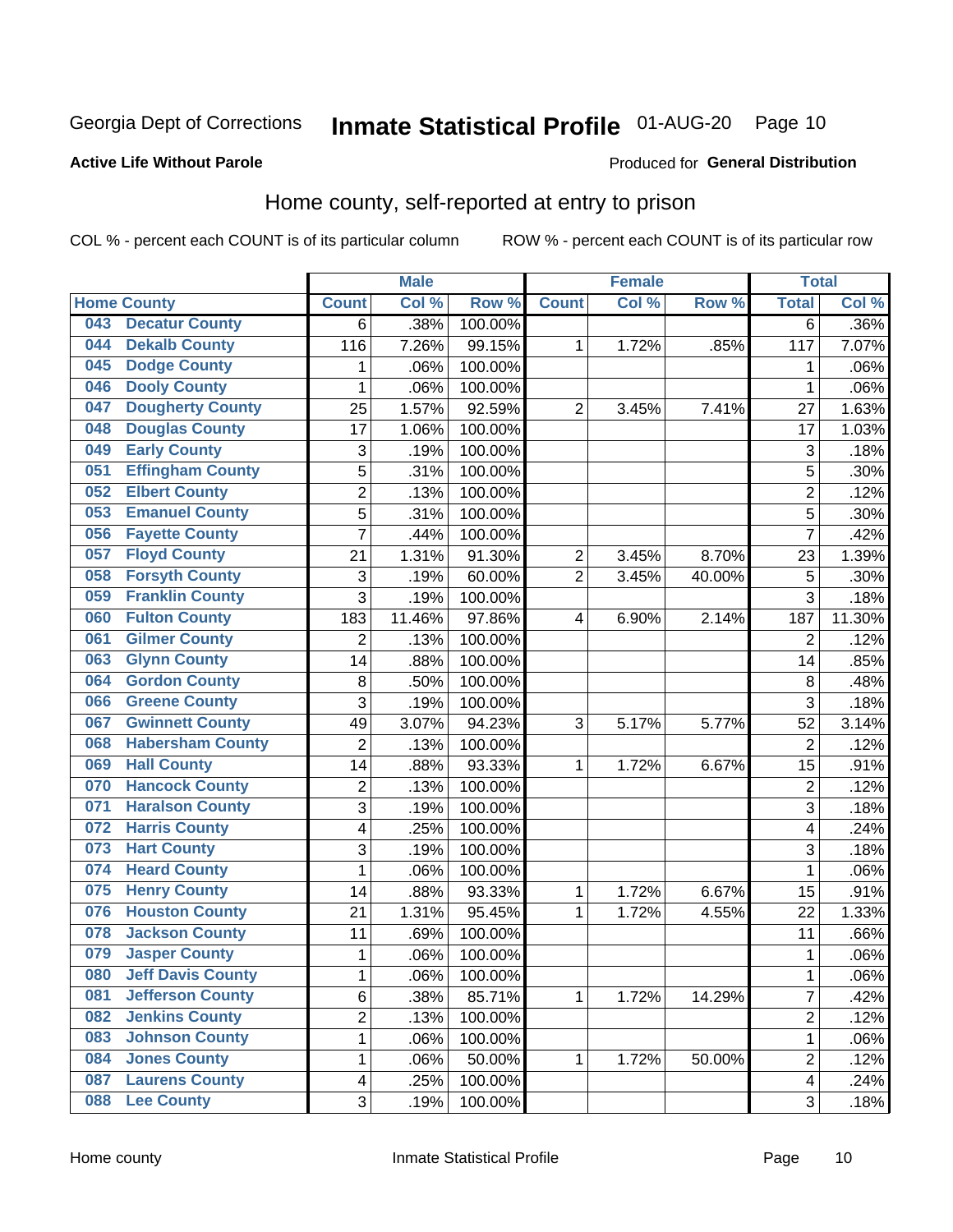#### **Inmate Statistical Profile 01-AUG-20** Page 11

## **Active Life Without Parole**

### Produced for General Distribution

## Home county, self-reported at entry to prison

COL % - percent each COUNT is of its particular column

|                  |                          |                | <b>Male</b> |                  |                | <b>Female</b> |         | <b>Total</b>    |       |
|------------------|--------------------------|----------------|-------------|------------------|----------------|---------------|---------|-----------------|-------|
|                  | <b>Home County</b>       | <b>Count</b>   | Col %       | Row <sup>%</sup> | <b>Count</b>   | Col %         | Row %   | <b>Total</b>    | Col % |
| 089              | <b>Liberty County</b>    | 11             | .69%        | 91.67%           | 1              | 1.72%         | 8.33%   | $\overline{12}$ | .73%  |
| 090              | <b>Lincoln County</b>    | 1              | .06%        | 100.00%          |                |               |         | $\mathbf{1}$    | .06%  |
| 091              | <b>Long County</b>       | 1              | .06%        | 100.00%          |                |               |         | 1               | .06%  |
| 092              | <b>Lowndes County</b>    | 10             | .63%        | 100.00%          |                |               |         | 10              | .60%  |
| 093              | <b>Lumpkin County</b>    | $\overline{2}$ | .13%        | 100.00%          |                |               |         | $\overline{2}$  | .12%  |
| 094              | <b>Macon County</b>      | 1              | .06%        | 100.00%          |                |               |         | 1               | .06%  |
| 095              | <b>Madison County</b>    | 1              | .06%        | 100.00%          |                |               |         | 1               | .06%  |
| 096              | <b>Marion County</b>     | 1              | .06%        | 100.00%          |                |               |         | 1               | .06%  |
| 097              | <b>Mcduffie County</b>   | $\sqrt{3}$     | .19%        | 100.00%          |                |               |         | 3               | .18%  |
| 098              | <b>Mcintosh County</b>   | 1              | .06%        | 100.00%          |                |               |         | 1               | .06%  |
| 099              | <b>Meriwether County</b> | $\overline{3}$ | .19%        | 100.00%          |                |               |         | 3               | .18%  |
| 100              | <b>Miller County</b>     | $\overline{2}$ | .13%        | 100.00%          |                |               |         | $\overline{2}$  | .12%  |
| 101              | <b>Mitchell County</b>   | $\overline{2}$ | .13%        | 100.00%          |                |               |         | $\overline{2}$  | .12%  |
| 102              | <b>Monroe County</b>     | 6              | .38%        | 100.00%          |                |               |         | 6               | .36%  |
| 103              | <b>Montgomery County</b> | $\overline{2}$ | .13%        | 100.00%          |                |               |         | $\overline{2}$  | .12%  |
| 104              | <b>Morgan County</b>     | 2              | .13%        | 100.00%          |                |               |         | $\overline{2}$  | .12%  |
| 106              | <b>Muscogee County</b>   | 32             | 2.00%       | 100.00%          |                |               |         | 32              | 1.93% |
| 107              | <b>Newton County</b>     | 8              | .50%        | 80.00%           | $\overline{c}$ | 3.45%         | 20.00%  | 10              | .60%  |
| 108              | <b>Oconee County</b>     |                |             |                  | 1              | 1.72%         | 100.00% | 1               | .06%  |
| 109              | <b>Oglethorpe County</b> | 4              | .25%        | 100.00%          |                |               |         | 4               | .24%  |
| 110              | <b>Paulding County</b>   | 10             | .63%        | 100.00%          |                |               |         | 10              | .60%  |
| 111              | <b>Peach County</b>      | 1              | .06%        | 100.00%          |                |               |         | 1               | .06%  |
| 112              | <b>Pickens County</b>    | 1              | .06%        | 100.00%          |                |               |         | 1               | .06%  |
| 113              | <b>Pierce County</b>     | 6              | .38%        | 100.00%          |                |               |         | 6               | .36%  |
| 114              | <b>Pike County</b>       | 3              | .19%        | 100.00%          |                |               |         | 3               | .18%  |
| $\overline{115}$ | <b>Polk County</b>       | 5              | .31%        | 100.00%          |                |               |         | 5               | .30%  |
| 117              | <b>Putnam County</b>     | $\overline{5}$ | .31%        | 83.33%           | 1              | 1.72%         | 16.67%  | 6               | .36%  |
| 119              | <b>Rabun County</b>      | 2              | .13%        | 100.00%          |                |               |         | $\overline{2}$  | .12%  |
| 120              | <b>Randolph County</b>   | $\overline{2}$ | .13%        | 100.00%          |                |               |         | $\overline{2}$  | .12%  |
| $\overline{121}$ | <b>Richmond County</b>   | 57             | 3.57%       | 95.00%           | $\overline{3}$ | 5.17%         | 5.00%   | 60              | 3.63% |
| 122              | <b>Rockdale County</b>   | 8              | .50%        | 100.00%          |                |               |         | 8               | .48%  |
| 124              | <b>Screven County</b>    | 1              | .06%        | 100.00%          |                |               |         | 1               | .06%  |
| 125              | <b>Seminole County</b>   | $\overline{2}$ | .13%        | 100.00%          |                |               |         | $\overline{2}$  | .12%  |
| 126              | <b>Spalding County</b>   | 14             | .88%        | 100.00%          |                |               |         | 14              | .85%  |
| 127              | <b>Stephens County</b>   | $\mathbf 2$    | .13%        | 66.67%           | 1              | 1.72%         | 33.33%  | 3               | .18%  |
| 128              | <b>Stewart County</b>    | 1              | .06%        | 100.00%          |                |               |         | 1               | .06%  |
| 129              | <b>Sumter County</b>     | 5              | .31%        | 100.00%          |                |               |         | 5               | .30%  |
| 132              | <b>Tattnall County</b>   | $\overline{7}$ | .44%        | 87.50%           | $\mathbf 1$    | 1.72%         | 12.50%  | 8               | .48%  |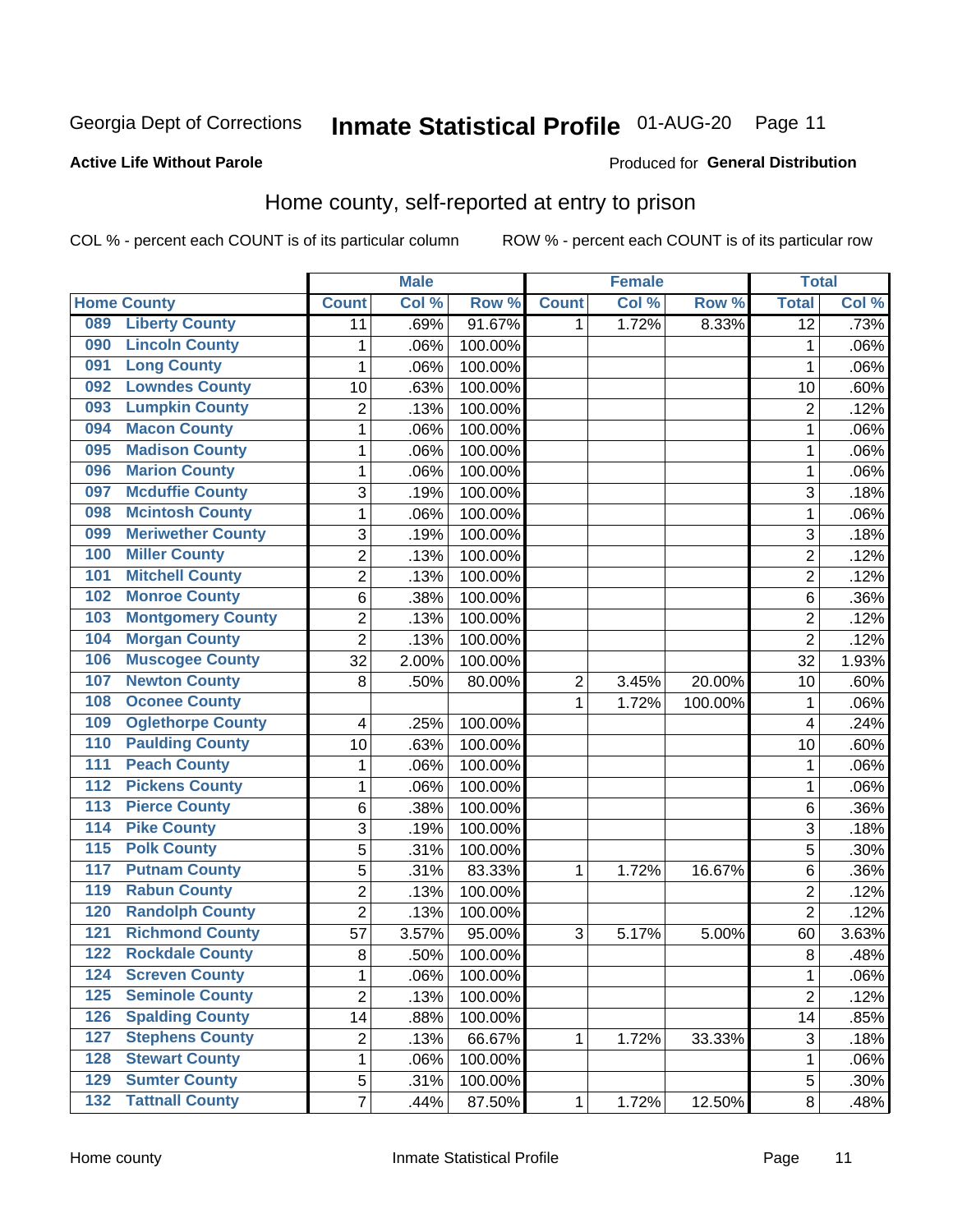## Inmate Statistical Profile 01-AUG-20 Page 12

### **Active Life Without Parole**

### Produced for General Distribution

## Home county, self-reported at entry to prison

COL % - percent each COUNT is of its particular column

|                                 |                | <b>Male</b> |         |                 | <b>Female</b> |        | <b>Total</b>   |         |
|---------------------------------|----------------|-------------|---------|-----------------|---------------|--------|----------------|---------|
| <b>Home County</b>              | <b>Count</b>   | Col %       | Row %   | <b>Count</b>    | Col %         | Row %  | <b>Total</b>   | Col %   |
| <b>Taylor County</b><br>133     | 1              | .06%        | 100.00% |                 |               |        | 1              | $.06\%$ |
| <b>Telfair County</b><br>134    | $\overline{2}$ | .13%        | 100.00% |                 |               |        | $\overline{2}$ | .12%    |
| <b>Thomas County</b><br>136     | 5              | .31%        | 100.00% |                 |               |        | 5              | .30%    |
| <b>Tift County</b><br>137       | 10             | .63%        | 100.00% |                 |               |        | 10             | .60%    |
| <b>Toombs County</b><br>138     | 10             | .63%        | 100.00% |                 |               |        | 10             | .60%    |
| <b>Treutlen County</b><br>140   | 4              | .25%        | 100.00% |                 |               |        | 4              | .24%    |
| <b>Troup County</b><br>141      | 6              | .38%        | 100.00% |                 |               |        | 6              | .36%    |
| <b>Twiggs County</b><br>143     | $\overline{2}$ | .13%        | 100.00% |                 |               |        | $\overline{2}$ | .12%    |
| <b>Union County</b><br>144      | 1              | .06%        | 100.00% |                 |               |        | 1              | .06%    |
| <b>Upson County</b><br>145      | 5              | .31%        | 100.00% |                 |               |        | 5              | .30%    |
| <b>Walker County</b><br>146     | 3              | .19%        | 75.00%  | 1               | 1.72%         | 25.00% | 4              | .24%    |
| <b>Walton County</b><br>147     | 15             | .94%        | 100.00% |                 |               |        | 15             | .91%    |
| <b>Ware County</b><br>148       | 12             | .75%        | 100.00% |                 |               |        | 12             | .73%    |
| <b>Warren County</b><br>149     | 2              | .13%        | 66.67%  | 1               | 1.72%         | 33.33% | 3              | .18%    |
| <b>Washington County</b><br>150 | $\overline{7}$ | .44%        | 100.00% |                 |               |        | 7              | .42%    |
| <b>Wayne County</b><br>151      | 9              | .56%        | 100.00% |                 |               |        | 9              | .54%    |
| <b>Wheeler County</b><br>153    | 1              | .06%        | 100.00% |                 |               |        | 1              | .06%    |
| <b>White County</b><br>154      | 1              | .06%        | 50.00%  | 1               | 1.72%         | 50.00% | $\overline{2}$ | .12%    |
| <b>Whitfield County</b><br>155  | 11             | .69%        | 100.00% |                 |               |        | 11             | .66%    |
| <b>Wilcox County</b><br>156     | 1              | .06%        | 100.00% |                 |               |        | 1              | .06%    |
| <b>Wilkes County</b><br>157     | 4              | .25%        | 100.00% |                 |               |        | 4              | .24%    |
| <b>Wilkinson County</b><br>158  | $\overline{2}$ | .13%        | 100.00% |                 |               |        | $\overline{2}$ | .12%    |
| <b>Worth County</b><br>159      | 1              | .06%        | 100.00% |                 |               |        | 1              | .06%    |
| Other Custody/Out Of<br>999     | 3              | .19%        | 100.00% |                 |               |        | 3              | .18%    |
| <b>State</b>                    |                |             |         |                 |               |        |                |         |
| <b>Total Rported</b>            | 1,597          | 100%        | 96.5%   | $\overline{58}$ | 100%          | 3.5%   | 1,655          | 100%    |

| <b>rted</b> |      |    |      |
|-------------|------|----|------|
| <b>otal</b> | ,597 | vu | ,655 |

| Mode (most frequent) | <b>Fulton County</b> | <b>Fulton County</b> | <b>Fulton County</b> |
|----------------------|----------------------|----------------------|----------------------|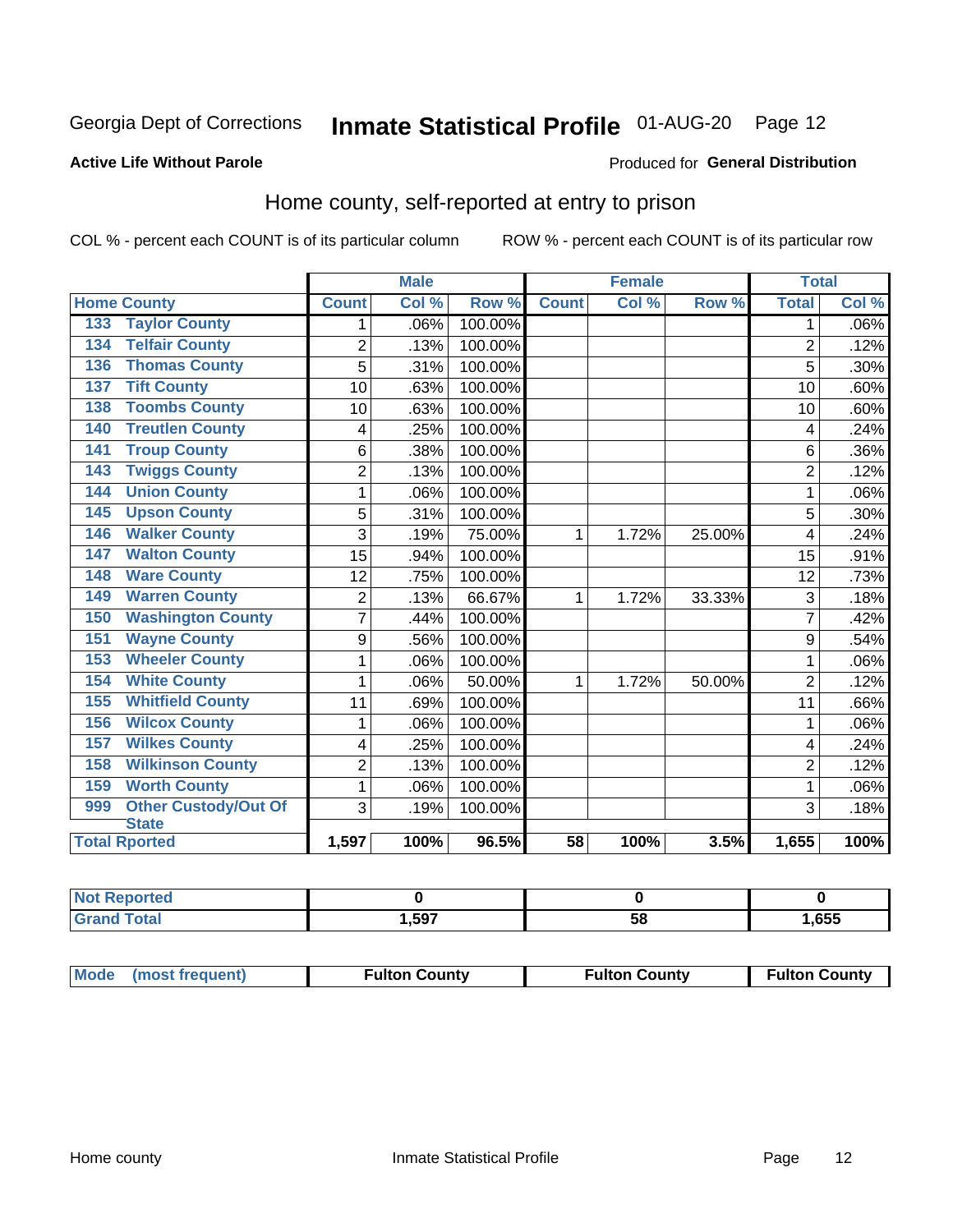## Inmate Statistical Profile 01-AUG-20 Page 13

### **Active Life Without Parole**

### Produced for General Distribution

## Employment status before prison, self-reported at entry to prison

COL % - percent each COUNT is of its particular column

|                           |         | <b>Male</b> |           |              | <b>Female</b> |        |       | <b>Total</b> |
|---------------------------|---------|-------------|-----------|--------------|---------------|--------|-------|--------------|
| <b>Employment Status</b>  | Count l | Col %       | Row %     | <b>Count</b> | Col %         | Row %  | Total | Col %        |
| <b>Full Time</b><br>01    | 523     | 45.40%      | 96.14%    | 21           | 47.73%        | 3.86%  | 544   | 45.48%       |
| <b>Part Time</b><br>02    | 75      | 6.51%       | 100.00%   |              |               |        | 75    | 6.27%        |
| Unempl $< 6M$<br>03       | 70      | 6.08%       | 98.59%    |              | 2.27%         | 1.41%  | 71    | 5.94%        |
| Unempl > 6M<br>04         | 290     | 25.17%      | 94.77%    | 16           | 36.36%        | 5.23%  | 306   | 25.59%       |
| <b>Never Worked</b><br>05 | 106     | 9.20%       | 100.00%   |              |               |        | 106   | 8.86%        |
| <b>Student</b><br>06      | 34      | 2.95%       | 100.00%   |              |               |        | 34    | 2.84%        |
| <b>Incapable</b><br>07    | 54      | 4.69%       | $90.00\%$ | 6            | 13.64%        | 10.00% | 60    | 5.02%        |
| <b>Total Reported</b>     | 1,152   | 100%        | 96.32%    | 44           | 100%          | 3.68%  | 1,196 | 100%         |

| .<br>л Л "<br>__ | "  | $\overline{ }$<br>459 |
|------------------|----|-----------------------|
| .597             | ວເ | .655                  |

| Mc | ∙u∥<br>----<br>ıme | ίuΙ<br>Πmε |
|----|--------------------|------------|
|    |                    |            |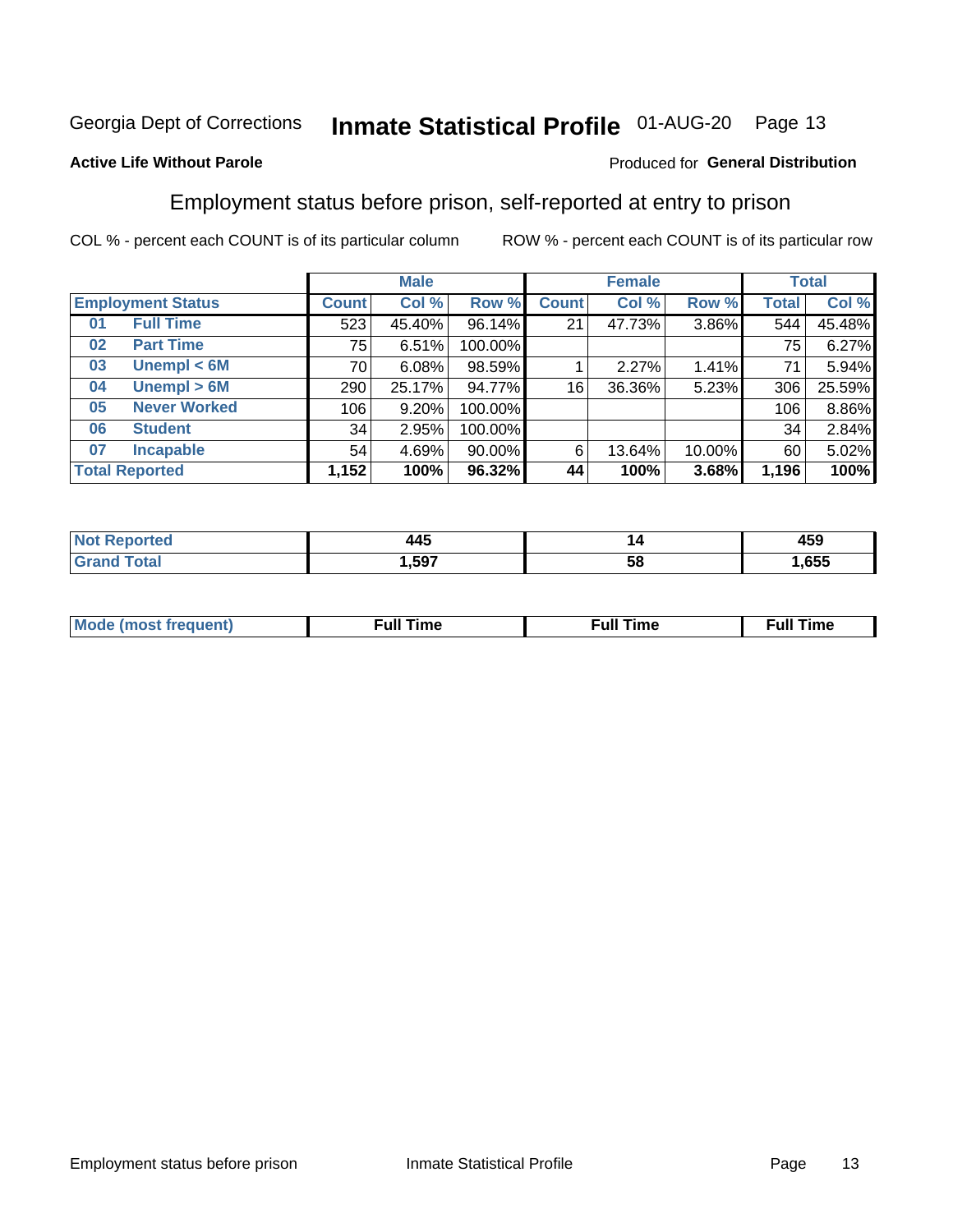### **Active Life Without Parole**

Produced for General Distribution

## Age at admission

COL % - percent each COUNT is of its particular column

|                         |                | <b>Male</b> |         |                         | <b>Female</b> |        |                | <b>Total</b> |
|-------------------------|----------------|-------------|---------|-------------------------|---------------|--------|----------------|--------------|
| <b>Age At Admission</b> | <b>Count</b>   | Col %       | Row %   | <b>Count</b>            | Col %         | Row %  | <b>Total</b>   | Col %        |
| 15                      | $\overline{2}$ | 0.13%       | 100.00% |                         |               |        | $\overline{2}$ | 0.12%        |
| 16                      | 1              | 0.06%       | 100.00% |                         |               |        | $\mathbf{1}$   | 0.06%        |
| $\overline{17}$         | 8              | 0.50%       | 100.00% |                         |               |        | 8              | 0.48%        |
| 18                      | 9              | 0.56%       | 100.00% |                         |               |        | 9              | 0.54%        |
| 19                      | 22             | 1.38%       | 100.00% |                         |               |        | 22             | 1.33%        |
| $\overline{20}$         | 43             | 2.69%       | 97.73%  | 1                       | 1.72%         | 2.27%  | 44             | 2.66%        |
| 21                      | 36             | 2.25%       | 94.74%  | $\overline{2}$          | 3.45%         | 5.26%  | 38             | 2.30%        |
| 22                      | 64             | 4.01%       | 96.97%  | $\overline{c}$          | 3.45%         | 3.03%  | 66             | 3.99%        |
| 23                      | 56             | 3.51%       | 98.25%  | 1                       | 1.72%         | 1.75%  | 57             | 3.44%        |
| 24                      | 57             | 3.57%       | 95.00%  | 3                       | 5.17%         | 5.00%  | 60             | 3.63%        |
| $\overline{25}$         | 70             | 4.38%       | 94.59%  | $\overline{\mathbf{4}}$ | 6.90%         | 5.41%  | 74             | 4.47%        |
| 26                      | 74             | 4.63%       | 97.37%  | $\overline{2}$          | 3.45%         | 2.63%  | 76             | 4.59%        |
| $\overline{27}$         | 64             | 4.01%       | 94.12%  | 4                       | 6.90%         | 5.88%  | 68             | 4.11%        |
| 28                      | 70             | 4.38%       | 97.22%  | $\overline{2}$          | 3.45%         | 2.78%  | 72             | 4.35%        |
| 29                      | 69             | 4.32%       | 98.57%  | 1                       | 1.72%         | 1.43%  | 70             | 4.23%        |
| 30                      | 53             | 3.32%       | 100.00% |                         |               |        | 53             | 3.20%        |
| 31                      | 70             | 4.38%       | 98.59%  | 1                       | 1.72%         | 1.41%  | 71             | 4.29%        |
| 32                      | 65             | 4.07%       | 95.59%  | 3                       | 5.17%         | 4.41%  | 68             | 4.11%        |
| 33                      | 53             | 3.32%       | 96.36%  | $\overline{2}$          | 3.45%         | 3.64%  | 55             | 3.32%        |
| 34                      | 35             | 2.19%       | 92.11%  | 3                       | 5.17%         | 7.89%  | 38             | 2.30%        |
| 35                      | 43             | 2.69%       | 95.56%  | $\overline{2}$          | 3.45%         | 4.44%  | 45             | 2.72%        |
| 36                      | 54             | 3.38%       | 96.43%  | $\overline{c}$          | 3.45%         | 3.57%  | 56             | 3.38%        |
| $\overline{37}$         | 45             | 2.82%       | 97.83%  | 1                       | 1.72%         | 2.17%  | 46             | 2.78%        |
| 38                      | 52             | 3.26%       | 100.00% |                         |               |        | 52             | 3.14%        |
| 39                      | 40             | 2.50%       | 86.96%  | 6                       | 10.34%        | 13.04% | 46             | 2.78%        |
| 40                      | 35             | 2.19%       | 94.59%  | $\overline{c}$          | 3.45%         | 5.41%  | 37             | 2.24%        |
| 41                      | 42             | 2.63%       | 95.45%  | $\overline{2}$          | 3.45%         | 4.55%  | 44             | 2.66%        |
| 42                      | 35             | 2.19%       | 100.00% |                         |               |        | 35             | 2.11%        |
| 43                      | 30             | 1.88%       | 93.75%  | $\overline{2}$          | 3.45%         | 6.25%  | 32             | 1.93%        |
| 44                      | 24             | 1.50%       | 92.31%  | $\overline{c}$          | 3.45%         | 7.69%  | 26             | 1.57%        |
| 45                      | 33             | 2.07%       | 97.06%  | 1                       | 1.72%         | 2.94%  | 34             | 2.05%        |
| 46                      | 26             | 1.63%       | 89.66%  | 3                       | 5.17%         | 10.34% | 29             | 1.75%        |
| 47                      | 29             | 1.82%       | 100.00% |                         |               |        | 29             | 1.75%        |
| 48                      | 25             | 1.57%       | 89.29%  | 3                       | 5.17%         | 10.71% | 28             | 1.69%        |
| 49                      | 25             | 1.57%       | 100.00% |                         |               |        | 25             | 1.51%        |
| 50                      | 26             | 1.63%       | 100.00% |                         |               |        | 26             | 1.57%        |
| $\overline{51}$         | 11             | 0.69%       | 100.00% |                         |               |        | 11             | 0.66%        |
| 52                      | 14             | 0.88%       | 100.00% |                         |               |        | 14             | 0.85%        |
| 53                      | 16             | 1.00%       | 100.00% |                         |               |        | 16             | 0.97%        |
| 54                      | 11             | 0.69%       | 100.00% |                         |               |        | 11             | 0.66%        |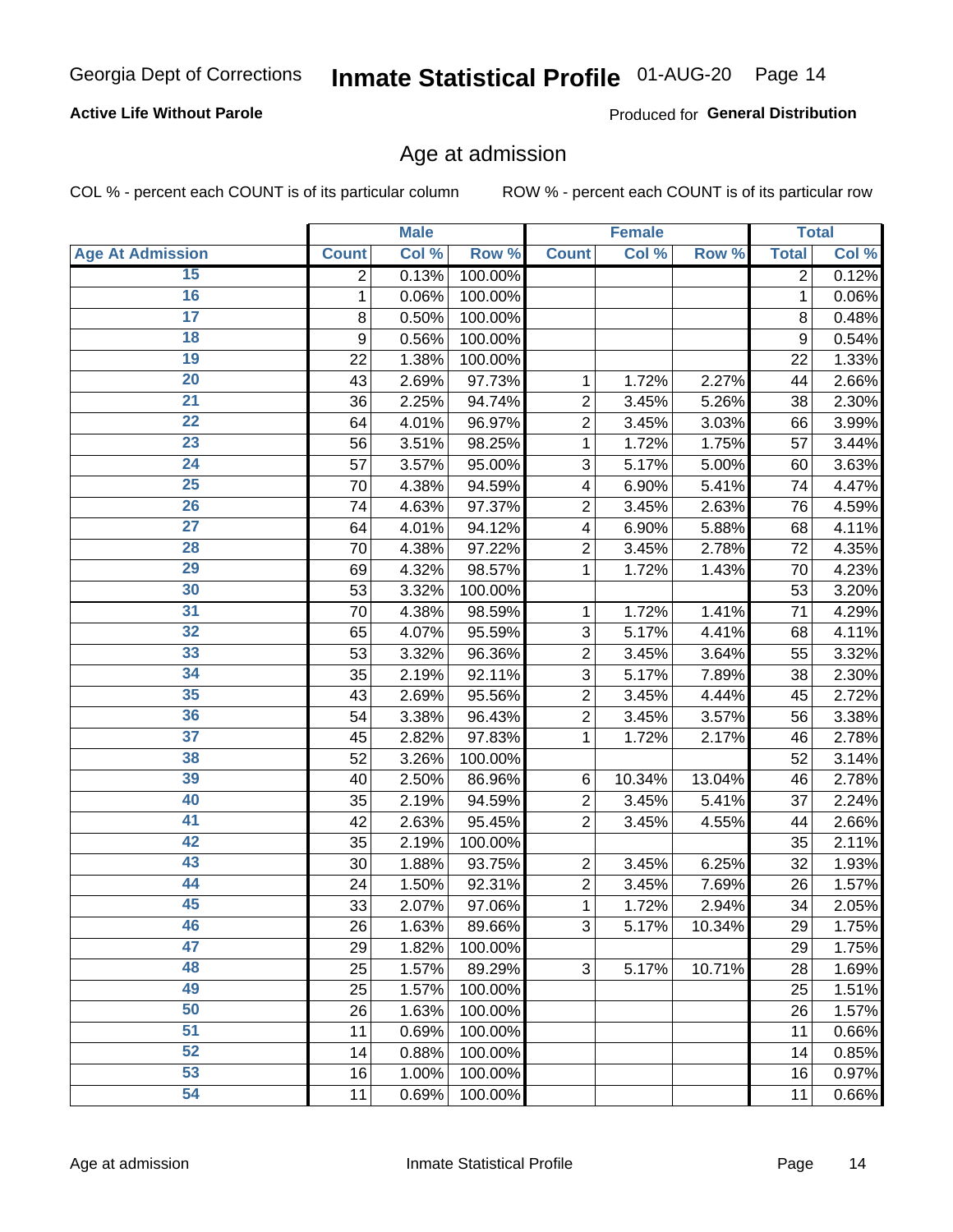### **Active Life Without Parole**

Produced for General Distribution

## Age at admission

COL % - percent each COUNT is of its particular column

|                         |              | <b>Male</b> |         |              | <b>Female</b> |       |                | <b>Total</b> |
|-------------------------|--------------|-------------|---------|--------------|---------------|-------|----------------|--------------|
| <b>Age At Admission</b> | <b>Count</b> | Col %       | Row %   | <b>Count</b> | Col %         | Row % | <b>Total</b>   | Col %        |
| 55                      | 12           | 0.75%       | 92.31%  |              | 1.72%         | 7.69% | 13             | 0.79%        |
| 56                      | 7            | 0.44%       | 100.00% |              |               |       |                | 0.42%        |
| 57                      | 9            | 0.56%       | 100.00% |              |               |       | 9              | 0.54%        |
| 58                      | 6            | 0.38%       | 100.00% |              |               |       | 6              | 0.36%        |
| 59                      | 5            | 0.31%       | 100.00% |              |               |       | 5              | $0.30\%$     |
| 60                      | 3            | 0.19%       | 100.00% |              |               |       | 3              | 0.18%        |
| 61                      | 2            | 0.13%       | 100.00% |              |               |       | 2              | 0.12%        |
| 62                      | 2            | 0.13%       | 100.00% |              |               |       | 2              | 0.12%        |
| 63                      |              | 0.06%       | 100.00% |              |               |       |                | 0.06%        |
| 64                      | 3            | 0.19%       | 100.00% |              |               |       | 3              | 0.18%        |
| 65                      | 2            | 0.13%       | 100.00% |              |               |       | 2              | 0.12%        |
| 66                      | 2            | 0.13%       | 100.00% |              |               |       | $\overline{2}$ | 0.12%        |
| 67                      | 2            | 0.13%       | 100.00% |              |               |       | 2              | 0.12%        |
| 69                      | 3            | 0.19%       | 100.00% |              |               |       | 3              | 0.18%        |
| 73                      |              | 0.06%       | 100.00% |              |               |       |                | 0.06%        |
| <b>Total Reported</b>   | 1,597        | 100%        | 96.50%  | 58           | 100%          | 3.50% | 1,655          | 100%         |

| <b>Reported</b><br><b>NOT</b> |      |    |      |
|-------------------------------|------|----|------|
| <b>otal</b>                   | ,597 | Эč | .655 |

| Mean<br>(average)              | 33.96 | 34 | 33.96   |
|--------------------------------|-------|----|---------|
| <b>Median (middle)</b>         | JZ    |    | …<br>34 |
| <b>Mode</b><br>(most frequent) | 26    | 39 | 26      |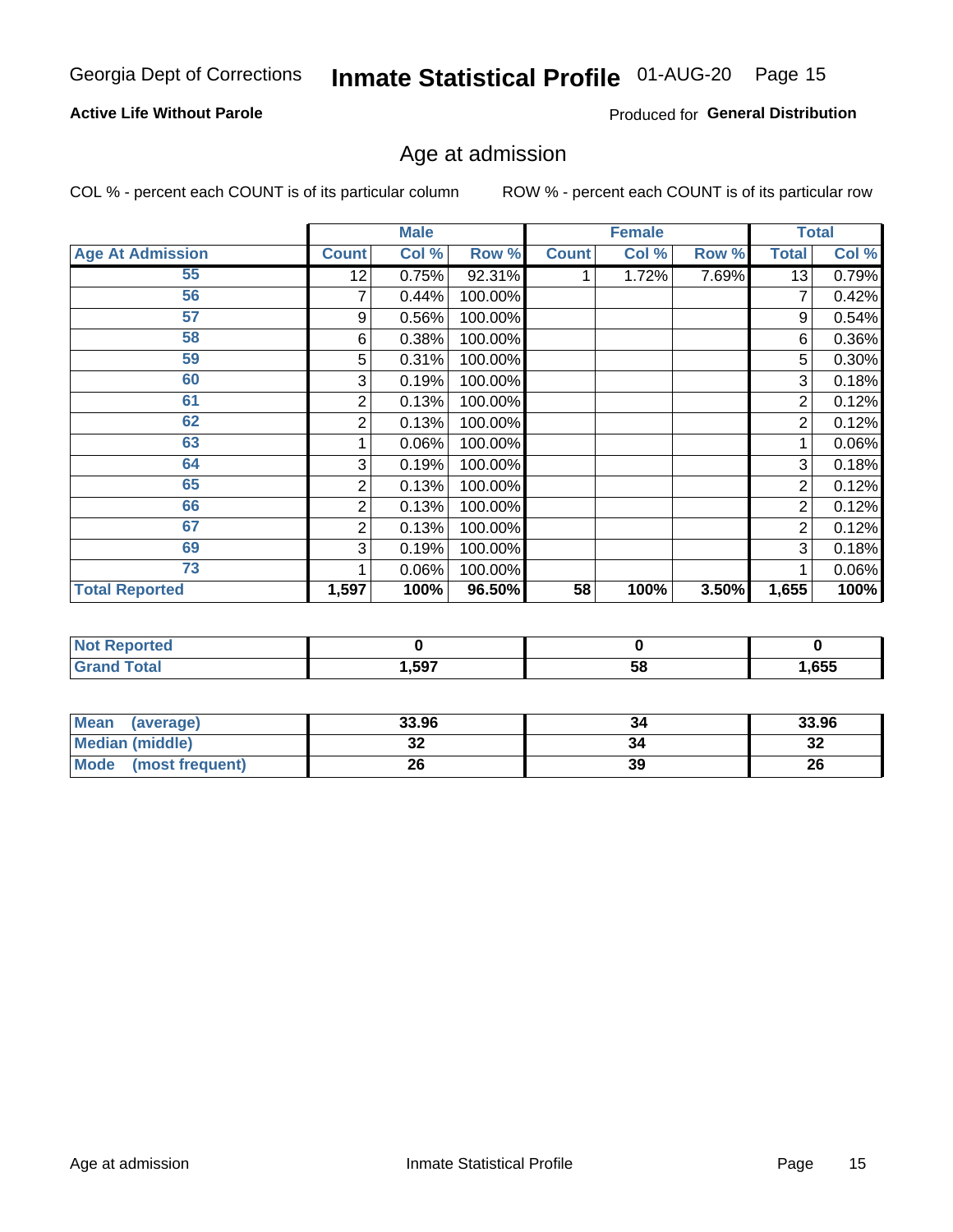### **Active Life Without Parole**

### Produced for General Distribution

## Height, measured at entry to prison

COL % - percent each COUNT is of its particular column

|                         |                | <b>Male</b> |         |                | <b>Female</b> |         |                | <b>Total</b> |
|-------------------------|----------------|-------------|---------|----------------|---------------|---------|----------------|--------------|
| <b>Height</b>           | <b>Count</b>   | Col %       | Row %   | <b>Count</b>   | Col %         | Row %   | <b>Total</b>   | Col %        |
| $\overline{\mathbf{0}}$ | 7              | 0.44%       | 100.00% |                |               |         | 7              | 0.42%        |
| 4'10"                   |                |             |         | $\mathbf{1}$   | 1.72%         | 100.00% | 1              | 0.06%        |
| 5'00''                  | 4              | 0.25%       | 100.00% |                |               |         | 4              | 0.24%        |
| 5'01"                   | 4              | 0.25%       | 80.00%  | 1              | 1.72%         | 20.00%  | 5              | 0.30%        |
| 5'02"                   | 8              | 0.50%       | 80.00%  | $\overline{2}$ | 3.45%         | 20.00%  | 10             | 0.60%        |
| 5'03''                  | 13             | $0.81\%$    | 50.00%  | 13             | 22.41%        | 50.00%  | 26             | 1.57%        |
| 5'04"                   | 19             | 1.19%       | 59.38%  | 13             | 22.41%        | 40.63%  | 32             | 1.93%        |
| 5'05"                   | 44             | 2.76%       | 84.62%  | 8              | 13.79%        | 15.38%  | 52             | 3.14%        |
| 5'06''                  | 108            | 6.76%       | 95.58%  | 5              | 8.62%         | 4.42%   | 113            | 6.83%        |
| 5'07"                   | 110            | 6.89%       | 93.22%  | 8              | 13.79%        | 6.78%   | 118            | 7.13%        |
| 5'08''                  | 164            | 10.27%      | 99.39%  | 1              | 1.72%         | 0.61%   | 165            | 9.97%        |
| 5'09''                  | 209            | 13.09%      | 99.05%  | $\overline{2}$ | 3.45%         | 0.95%   | 211            | 12.75%       |
| 5'10''                  | 188            | 11.77%      | 98.95%  | $\overline{2}$ | 3.45%         | 1.05%   | 190            | 11.48%       |
| 5'11''                  | 198            | 12.40%      | 100.00% |                |               |         | 198            | 11.96%       |
| 6'00''                  | 171            | 10.71%      | 99.42%  | $\mathbf{1}$   | 1.72%         | 0.58%   | 172            | 10.39%       |
| 6'01''                  | 133            | 8.33%       | 100.00% |                |               |         | 133            | 8.04%        |
| 6'02"                   | 105            | 6.57%       | 100.00% |                |               |         | 105            | 6.34%        |
| 6'03''                  | 54             | 3.38%       | 98.18%  | $\mathbf{1}$   | 1.72%         | 1.82%   | 55             | 3.32%        |
| 6'04"                   | 35             | 2.19%       | 100.00% |                |               |         | 35             | 2.11%        |
| 6'05"                   | 11             | 0.69%       | 100.00% |                |               |         | 11             | 0.66%        |
| 6'06''                  | 7              | 0.44%       | 100.00% |                |               |         | 7              | 0.42%        |
| 6'07''                  | $\overline{2}$ | 0.13%       | 100.00% |                |               |         | $\overline{2}$ | 0.12%        |
| 6'08''                  | 1              | 0.06%       | 100.00% |                |               |         | 1              | 0.06%        |
| 6'11''                  | $\overline{2}$ | 0.13%       | 100.00% |                |               |         | $\overline{2}$ | 0.12%        |
| <b>Total Reported</b>   | 1,597          | 100%        | 96.50%  | 58             | 100%          | 3.50%   | 1,655          | 100%         |

| ים מ<br>rtea<br>$\sim$ |      |    |      |
|------------------------|------|----|------|
|                        | ,597 | 58 | ,655 |

| <b>Mean</b> | (average)       | 5'10" | 5'05" | 5'10"<br>ັ |
|-------------|-----------------|-------|-------|------------|
|             |                 |       |       |            |
| <b>Mode</b> | (most frequent) | 5'09" | 5'04" | 5'09"      |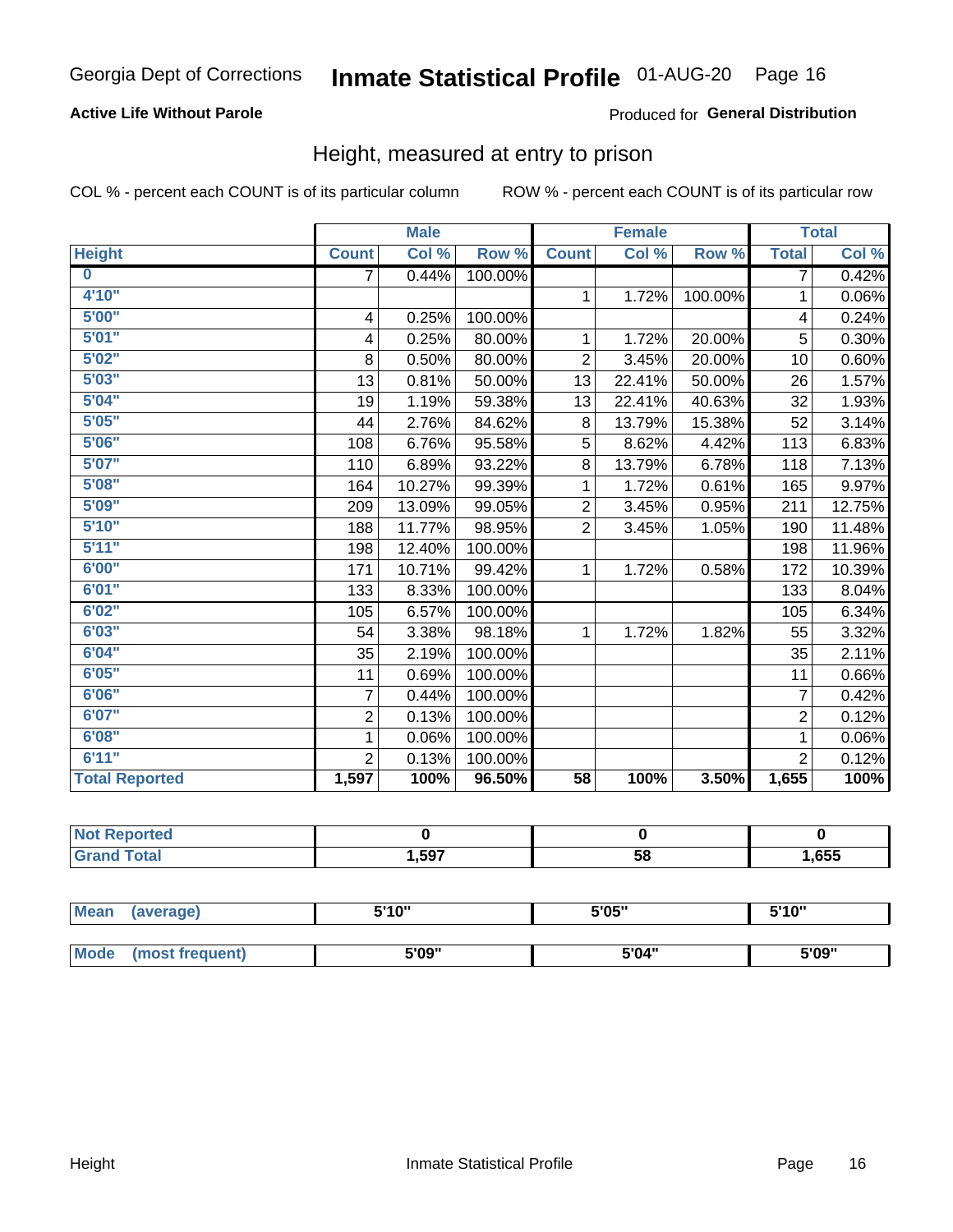**Active Life Without Parole** 

Produced for General Distribution

## Weight, measured at entry to prison

COL % - percent each COUNT is of its particular column

|                                |                         | <b>Male</b>      |         |                         | <b>Female</b>    |         |                         | <b>Total</b> |  |  |
|--------------------------------|-------------------------|------------------|---------|-------------------------|------------------|---------|-------------------------|--------------|--|--|
| <b>Weight</b>                  | <b>Count</b>            | Col %            | Row %   | <b>Count</b>            | Col %            | Row %   | <b>Total</b>            | Col %        |  |  |
| 100 - 109 pounds               | 1                       | 0.06%            | 50.00%  | 1                       | 1.72%            | 50.00%  | $\overline{2}$          | 0.12%        |  |  |
| 110 - 119 pounds               | 4                       | 0.25%            | 66.67%  | $\overline{2}$          | 3.45%            | 33.33%  | $\overline{6}$          | 0.36%        |  |  |
| 120 - 129 pounds               | $\overline{7}$          | 0.44%            | 70.00%  | $\overline{3}$          | 5.17%            | 30.00%  | 10                      | 0.61%        |  |  |
| 130 - 139 pounds               | 47                      | 2.95%            | 95.92%  | $\overline{2}$          | 3.45%            | 4.08%   | 49                      | 2.97%        |  |  |
| 140 - 149 pounds               | 101                     | 6.34%            | 95.28%  | 5                       | 8.62%            | 4.72%   | 106                     | 6.42%        |  |  |
| 150 - 159 pounds               | 149                     | 9.35%            | 94.30%  | 9                       | 15.52%           | 5.70%   | 158                     | 9.56%        |  |  |
| 160 - 169 pounds               | 199                     | 12.48%           | 97.55%  | $\overline{5}$          | 8.62%            | 2.45%   | 204                     | 12.35%       |  |  |
| 170 - 179 pounds               | 208                     | 13.05%           | 98.58%  | 3                       | 5.17%            | 1.42%   | 211                     | 12.77%       |  |  |
| 180 - 189 pounds               | 206                     | 12.92%           | 98.10%  | $\overline{\mathbf{4}}$ | 6.90%            | 1.90%   | 210                     | 12.71%       |  |  |
| 190 - 199 pounds               | 133                     | 8.34%            | 95.68%  | $\,6$                   | 10.34%           | 4.32%   | 139                     | 8.41%        |  |  |
| 200 - 209 pounds               | 141                     | 8.85%            | 95.27%  | $\overline{7}$          | 12.07%           | 4.73%   | 148                     | 8.96%        |  |  |
| 210 - 219 pounds               | 95                      | 5.96%            | 95.96%  | $\overline{\mathbf{4}}$ | 6.90%            | 4.04%   | 99                      | 5.99%        |  |  |
| 220 - 229 pounds               | 98                      | 6.15%            | 100.00% |                         |                  |         | 98                      | 5.93%        |  |  |
| 230 - 239 pounds               | 55                      | 3.45%            | 98.21%  | $\mathbf{1}$            | 1.72%            | 1.79%   | 56                      | 3.39%        |  |  |
| 240 - 249 pounds               | 47                      | 2.95%            | 100.00% |                         |                  |         | 47                      | 2.85%        |  |  |
| 250 - 259 pounds               | 31                      | 1.94%            | 96.88%  | $\mathbf{1}$            | 1.72%            | 3.13%   | 32                      | 1.94%        |  |  |
| 260 - 269 pounds               | 18                      | 1.13%            | 100.00% |                         |                  |         | 18                      | 1.09%        |  |  |
| 270 - 279 pounds               | 17                      | 1.07%            | 94.44%  | $\mathbf{1}$            | 1.72%            | 5.56%   | 18                      | 1.09%        |  |  |
| 280 - 289 pounds               | 14                      | 0.88%            | 93.33%  | $\mathbf{1}$            | 1.72%            | 6.67%   | 15                      | 0.91%        |  |  |
| 290 - 299 pounds               | 5                       | 0.31%            | 71.43%  | $\overline{2}$          | 3.45%            | 28.57%  | $\overline{7}$          | 0.42%        |  |  |
| 300 - 309 pounds               | 5                       | 0.31%            | 100.00% |                         |                  |         | 5                       | 0.30%        |  |  |
| 320 - 329 pounds               | $\overline{3}$          | 0.19%            | 100.00% |                         |                  |         | $\overline{3}$          | 0.18%        |  |  |
| 330 - 339 pounds               | 5                       | 0.31%            | 100.00% |                         |                  |         | $\sqrt{5}$              | 0.30%        |  |  |
| 350 - 359 pounds               | 1                       | 0.06%            | 100.00% |                         |                  |         | $\mathbf 1$             | 0.06%        |  |  |
| 360 - 369 pounds               | 1                       | 0.06%            | 100.00% |                         |                  |         | 1                       | 0.06%        |  |  |
| 370 - 379 pounds               | 1                       | 0.06%            | 100.00% |                         |                  |         | $\mathbf{1}$            | 0.06%        |  |  |
| 390 - 399 pounds               |                         |                  |         | $\mathbf 1$             | 1.72%            | 100.00% | 1                       | 0.06%        |  |  |
| 400 pounds and over            | $\overline{2}$          | 0.13%            | 100.00% |                         |                  |         | $\overline{2}$          | 0.12%        |  |  |
| <b>Total Reported</b>          | 1,594                   | 100%             | 96.49%  | $\overline{58}$         | 100%             | 3.51%   | 1,652                   | 100%         |  |  |
|                                |                         |                  |         |                         |                  |         |                         |              |  |  |
| <b>Not Reported</b>            | $\overline{\mathbf{3}}$ |                  |         | $\overline{\mathbf{0}}$ |                  |         | $\overline{\mathbf{3}}$ |              |  |  |
| <b>Grand Total</b>             |                         | 1,597            |         |                         | $\overline{58}$  |         |                         | 1,655        |  |  |
| <b>Mean</b><br>(average)       |                         | 188              |         |                         | $\overline{182}$ |         | 188                     |              |  |  |
| <b>Median (middle)</b>         |                         | $\overline{180}$ |         |                         | 176              |         |                         | 180          |  |  |
| <b>Mode</b><br>(most frequent) |                         | <b>180</b>       |         |                         | $\overline{200}$ |         |                         | 180          |  |  |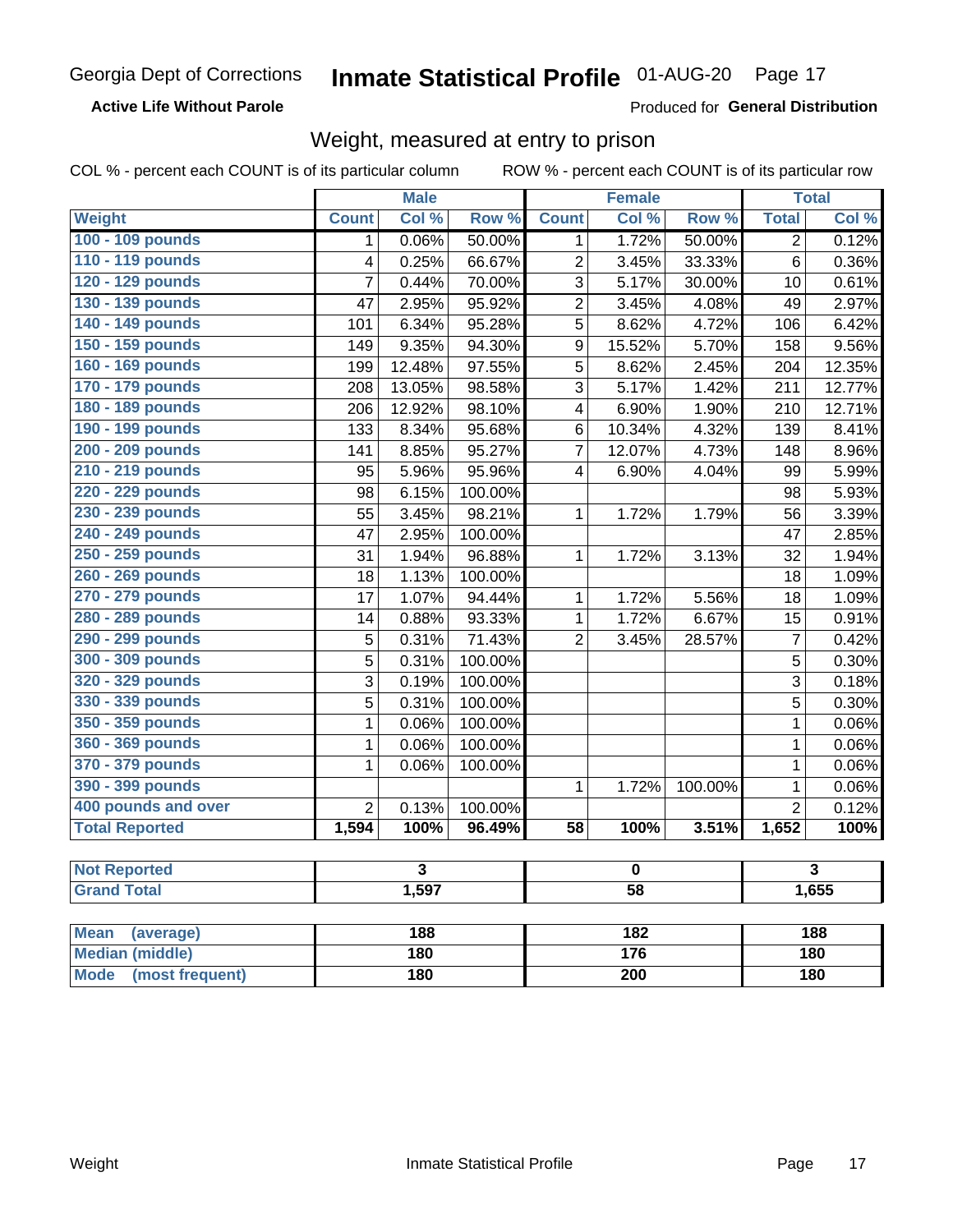## Inmate Statistical Profile 01-AUG-20 Page 18

### **Active Life Without Parole**

### Produced for General Distribution

## Veterans validated by Veteran's Administration

COL % - percent each COUNT is of its particular column

|                             |              | <b>Male</b> |                    | <b>Female</b> |       |              | <b>Total</b> |
|-----------------------------|--------------|-------------|--------------------|---------------|-------|--------------|--------------|
| <b>Military service</b>     | <b>Count</b> | Col %       | <b>Row % Count</b> | Col %         | Row % | <b>Total</b> | Col %        |
| <b>Others</b>               | 53           | 41.09%      | 100.00%            |               |       | 53           | 40.77%       |
| <b>Air Force</b>            | 49           | 37.98%      | 98.00%             | 100.00%       | 2.00% | 50           | 38.46%       |
| $\mathbf{2}$<br><b>Army</b> | 6            | 4.65%       | 100.00%            |               |       | 6            | 4.62%        |
| <b>Navy</b><br>3            | 8            | 6.20%       | 100.00%            |               |       | 8            | 6.15%        |
| <b>Coast Guard</b><br>5.    | 13           | 10.08%      | 100.00%            |               |       | 13           | 10.00%       |
| <b>Total Reported</b>       | 129          | 100%        | 99.23%             | 100%          | .77%  | 130          | 100%         |

|             | .468 | --<br>v, | .525<br>- - |
|-------------|------|----------|-------------|
| $f$ ata $f$ | ,597 | 58       | ,655        |

| <b>Moo.</b> |
|-------------|
|-------------|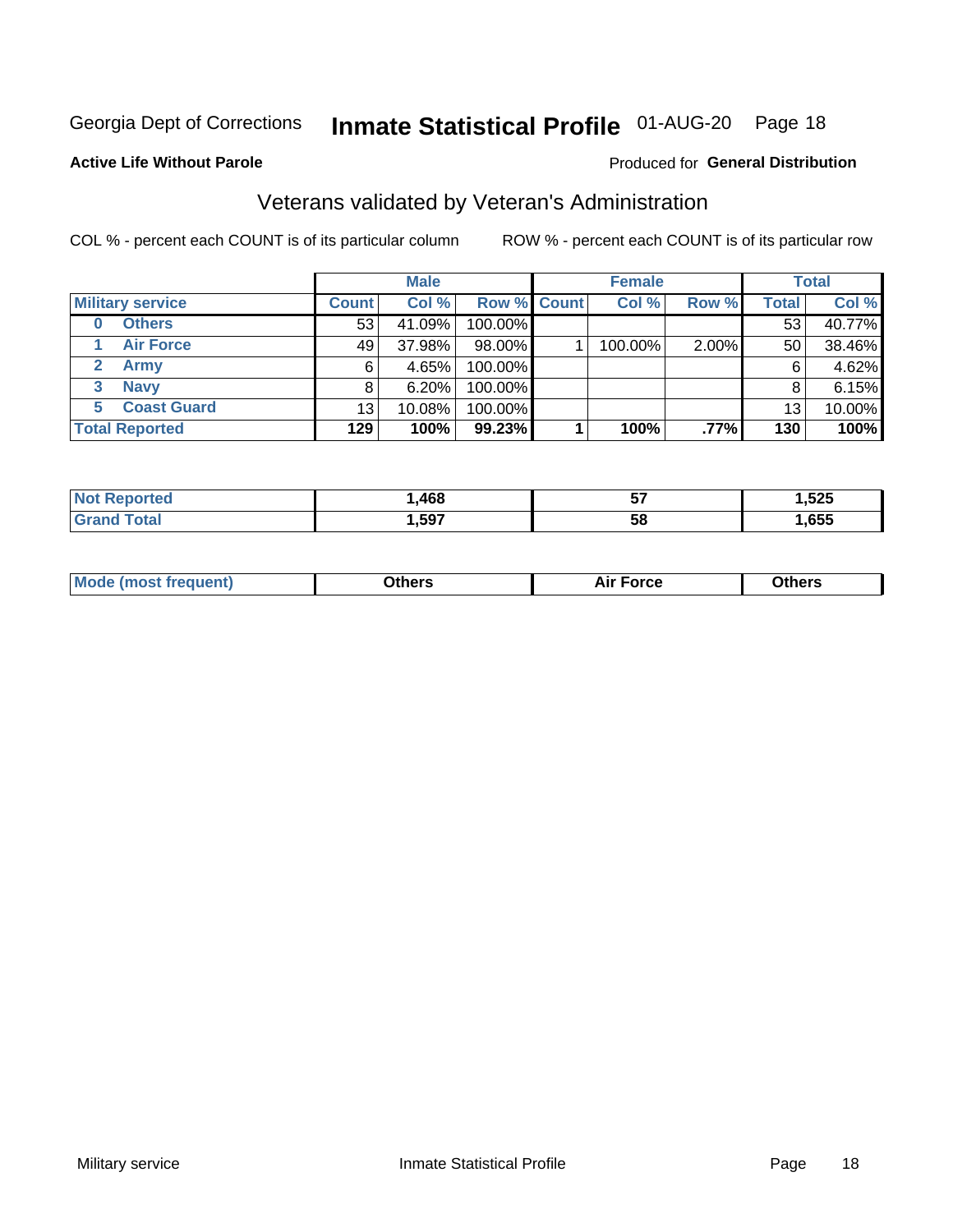## Inmate Statistical Profile 01-AUG-20 Page 19

### **Active Life Without Parole**

### Produced for General Distribution

## Type of admission to prison

COL % - percent each COUNT is of its particular column

|                                      |              | <b>Male</b> |                    |    | <b>Female</b> |       |              | <b>Total</b> |
|--------------------------------------|--------------|-------------|--------------------|----|---------------|-------|--------------|--------------|
| <b>Type of Admission</b>             | <b>Count</b> | Col %       | <b>Row % Count</b> |    | Col %         | Row % | <b>Total</b> | Col %        |
| <b>New Sentence</b><br>52            | 509. 1       | 94.49%      | 96.30%             | 58 | 100.00%       | 3.70% | 1,567        | 94.68%       |
| <b>Probation Rev Partial</b><br>53   | 9            | .56%        | 100.00%            |    |               |       | 9            | .54%         |
| <b>Probation Rev Remainder</b><br>54 | 24           | 1.50%       | 100.00%            |    |               |       | 24           | 1.45%        |
| <b>Parole Rev New Sentence</b><br>55 | 22           | 1.38%       | 100.00%            |    |               |       | 22           | 1.33%        |
| <b>Parole Rev No New</b><br>56       | 19           | 1.19%       | 100.00%            |    |               |       | 19           | 1.15%        |
| <b>Sentence</b>                      |              |             |                    |    |               |       |              |              |
| <b>Life W/O Parole</b><br>70         | 13           | .81%        | 100.00%            |    |               |       | 13           | .79%         |
| <b>Unknown</b><br>82                 |              | .06%        | 100.00%            |    |               |       |              | .06%         |
| <b>Total Reported</b>                | 1,597        | 100%        | 96.5%              | 58 | 100%          | 3.5%  | 1,655        | 100%         |

| <b>Not Reported</b> |       |           |       |
|---------------------|-------|-----------|-------|
| <b>Total</b>        | 1,597 | - 1<br>วง | 1,655 |

| Mode (most frequent) | <b>New Sentence</b> | <b>New Sentence</b> | <b>New Sentence</b> |
|----------------------|---------------------|---------------------|---------------------|
|                      |                     |                     |                     |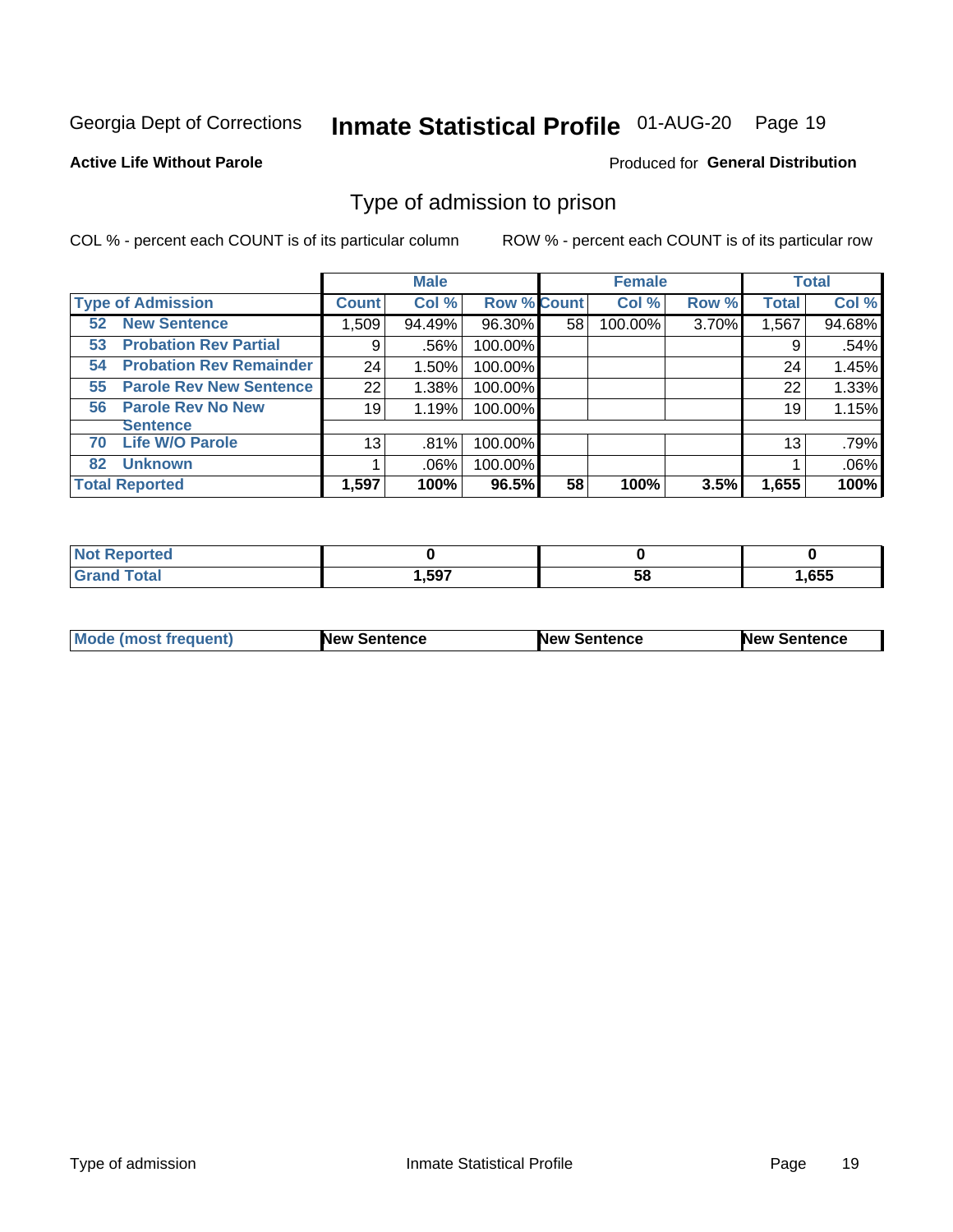## Inmate Statistical Profile 01-AUG-20 Page 20

**Active Life Without Parole** 

### Produced for General Distribution

## Current / last supervision level

COL % - percent each COUNT is of its particular column

|                        |              | <b>Male</b> |                    |    | <b>Female</b> |       |       | Total  |
|------------------------|--------------|-------------|--------------------|----|---------------|-------|-------|--------|
| <b>Security Status</b> | <b>Count</b> | Col%        | <b>Row % Count</b> |    | Col %         | Row % | Total | Col %  |
| 4 Medium               |              | .13%        | 100.00%            |    | .00%          |       |       | .12%   |
| 5 Close                | .595         | $99.87\%$   | 96.49%             | 58 | 100.00%       | 3.51% | .653  | 99.88% |
| <b>Total Reported</b>  | .597         | 100%        | 96.5%              | 58 | 100%          | 3.5%  | 1,655 | 100%   |

| <b>Still being diagnosed</b> |       |    |       |
|------------------------------|-------|----|-------|
| <b>Not Reported</b>          |       |    |       |
| <b>Grand Total</b>           | 1,597 | 58 | 1,655 |

| <b>Mode (most frequent)</b> | Close | ∵lose | Close |
|-----------------------------|-------|-------|-------|
|                             |       |       |       |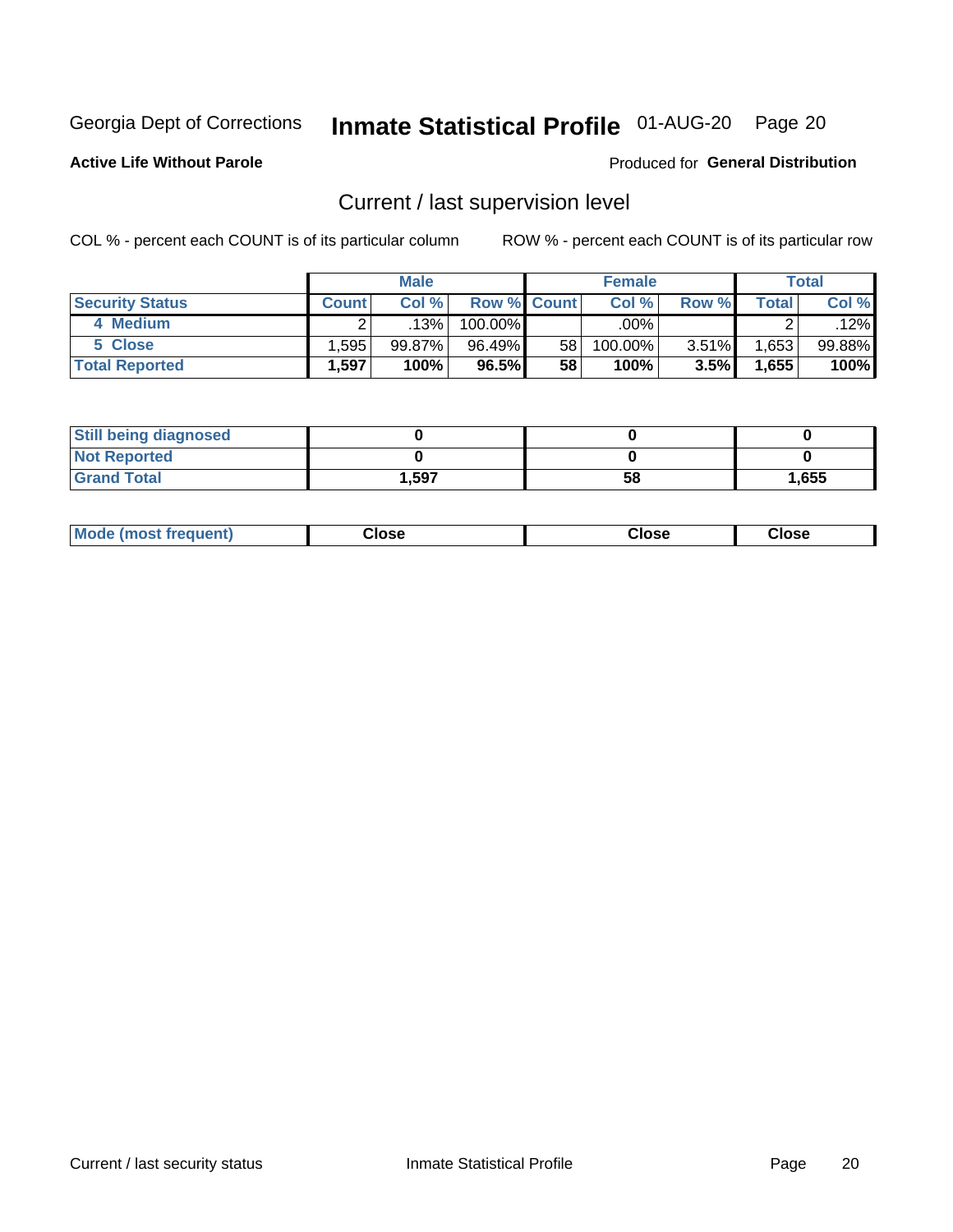## Inmate Statistical Profile 01-AUG-20 Page 21

**Active Life Without Parole** 

Produced for General Distribution

## Current / last type of institution

COL % - percent each COUNT is of its particular column

|                            |              | <b>Male</b> |                    |                 | <b>Female</b> |          |             | <b>Total</b> |
|----------------------------|--------------|-------------|--------------------|-----------------|---------------|----------|-------------|--------------|
| <b>Type of Institution</b> | <b>Count</b> | Col%        | <b>Row % Count</b> |                 | Col %         | Row %    | $\tau$ otal | Col %        |
| <b>State Prison</b>        | .597         | $100.00\%$  | $96.50\%$          | 58 <sub>1</sub> | $100.00\%$    | $3.50\%$ | 1,655       | 100.00%      |
| <b>Total Reported</b>      | 1,597        | 100%        | 96.5%              | 58              | $100\%$ .     | 3.5%     | 1,655       | 100%         |

| е |     |    |      |
|---|-----|----|------|
|   | 507 | ວເ | .655 |

|  | <b>Mode (most frequent)</b> | State Prison | <b>State Prison</b> | <b>State Prison</b> |
|--|-----------------------------|--------------|---------------------|---------------------|
|--|-----------------------------|--------------|---------------------|---------------------|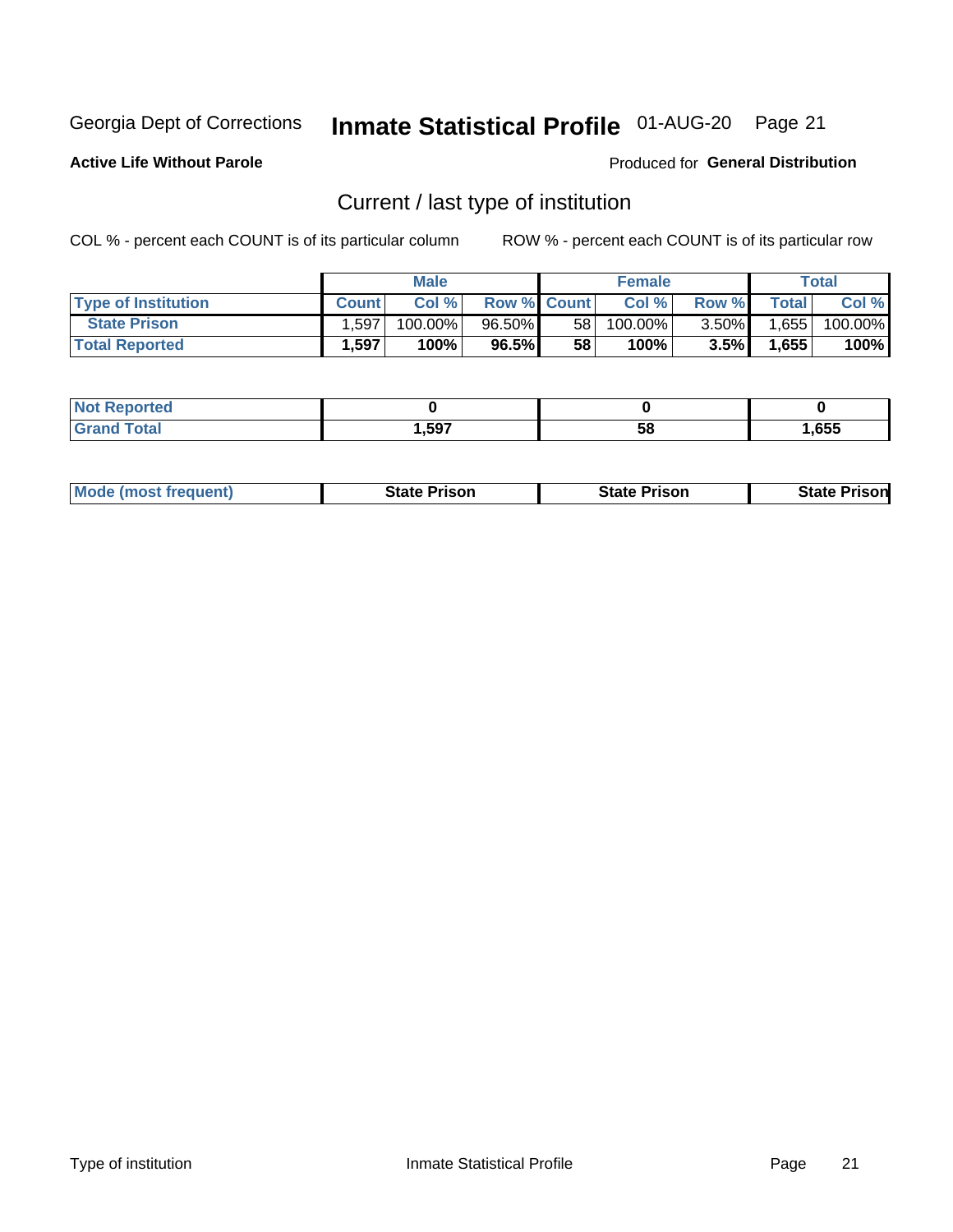## Inmate Statistical Profile 01-AUG-20 Page 22

### **Active Life Without Parole**

### Produced for General Distribution

## Institution type - transitional centers

COL % - percent each COUNT is of its particular column

|                                                | Male  |                    | <b>Female</b> |                   | Total |
|------------------------------------------------|-------|--------------------|---------------|-------------------|-------|
| <b>Institution Type - Trans. Centers Count</b> | Col % | <b>Row % Count</b> |               | Col % Row % Total | Col % |
| <b>Total Reported</b>                          |       |                    |               |                   |       |

| <b>Reported</b><br><b>NOT</b><br>$\sim$            |  |  |
|----------------------------------------------------|--|--|
| $f$ $f \circ f \circ f$<br>$C = 1$<br><b>TULAI</b> |  |  |

| Mode (most frequent) | <b>Null</b> | <b>Null</b> | <b>Null</b> |
|----------------------|-------------|-------------|-------------|
|                      |             |             |             |
|                      |             |             |             |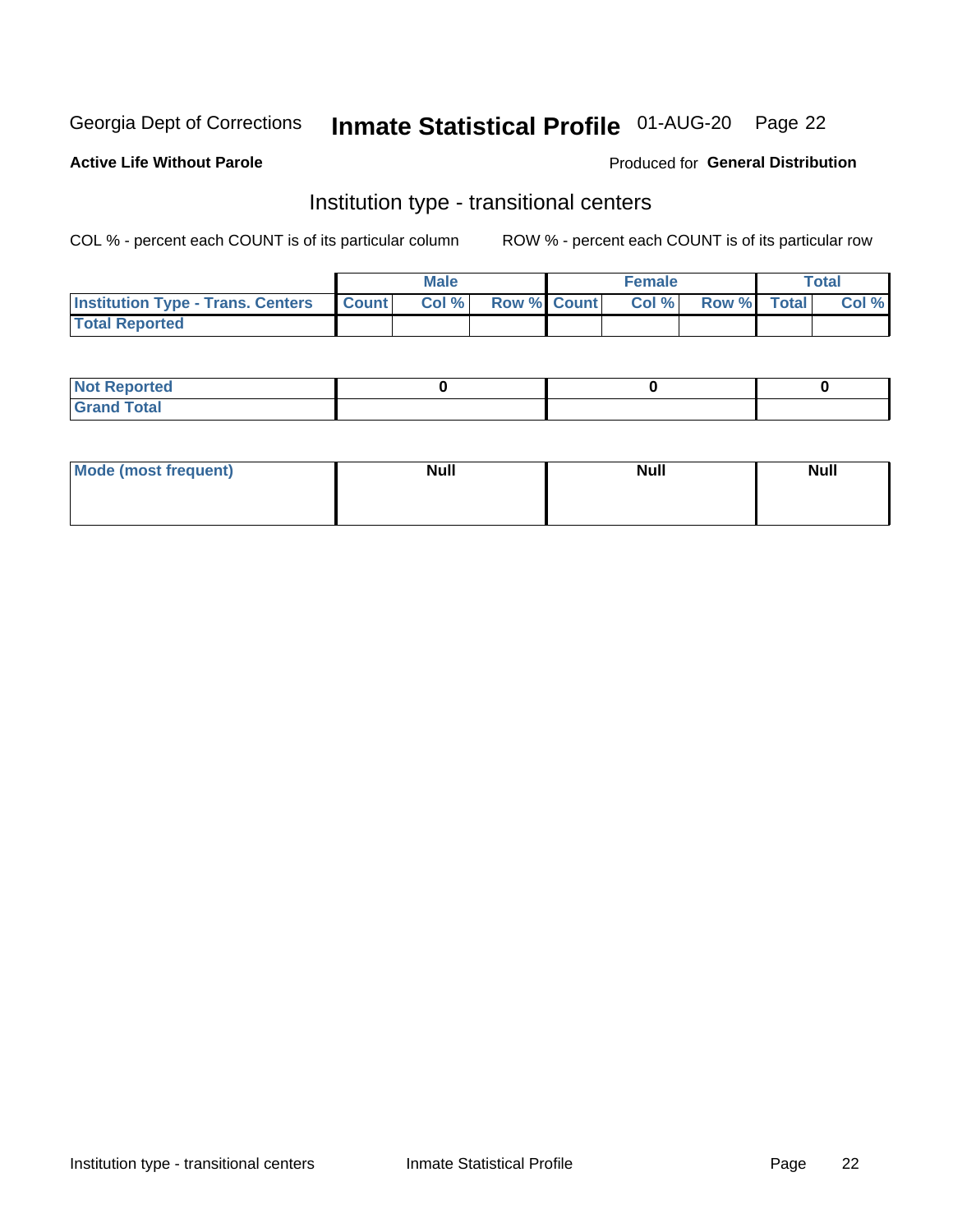## Inmate Statistical Profile 01-AUG-20 Page 23

**Active Life Without Parole** 

Produced for General Distribution

## Institution type - county prisons

COL % - percent each COUNT is of its particular column

|                                                    | <b>Male</b> |       |  | <b>Female</b> |                          |             | <b>Total</b> |       |
|----------------------------------------------------|-------------|-------|--|---------------|--------------------------|-------------|--------------|-------|
| <b>Institution Type - County Prisons   Count  </b> |             | Col % |  |               | <b>Row % Count Col %</b> | Row % Total |              | Col % |
| <b>Total Reported</b>                              |             |       |  |               |                          |             |              |       |

| <b>Not</b><br>: Reported<br> |  |  |
|------------------------------|--|--|
| <b>Total</b><br>---          |  |  |

| Mode (most frequent) | <b>Null</b> | <b>Null</b><br><b>Null</b> |
|----------------------|-------------|----------------------------|
|                      |             |                            |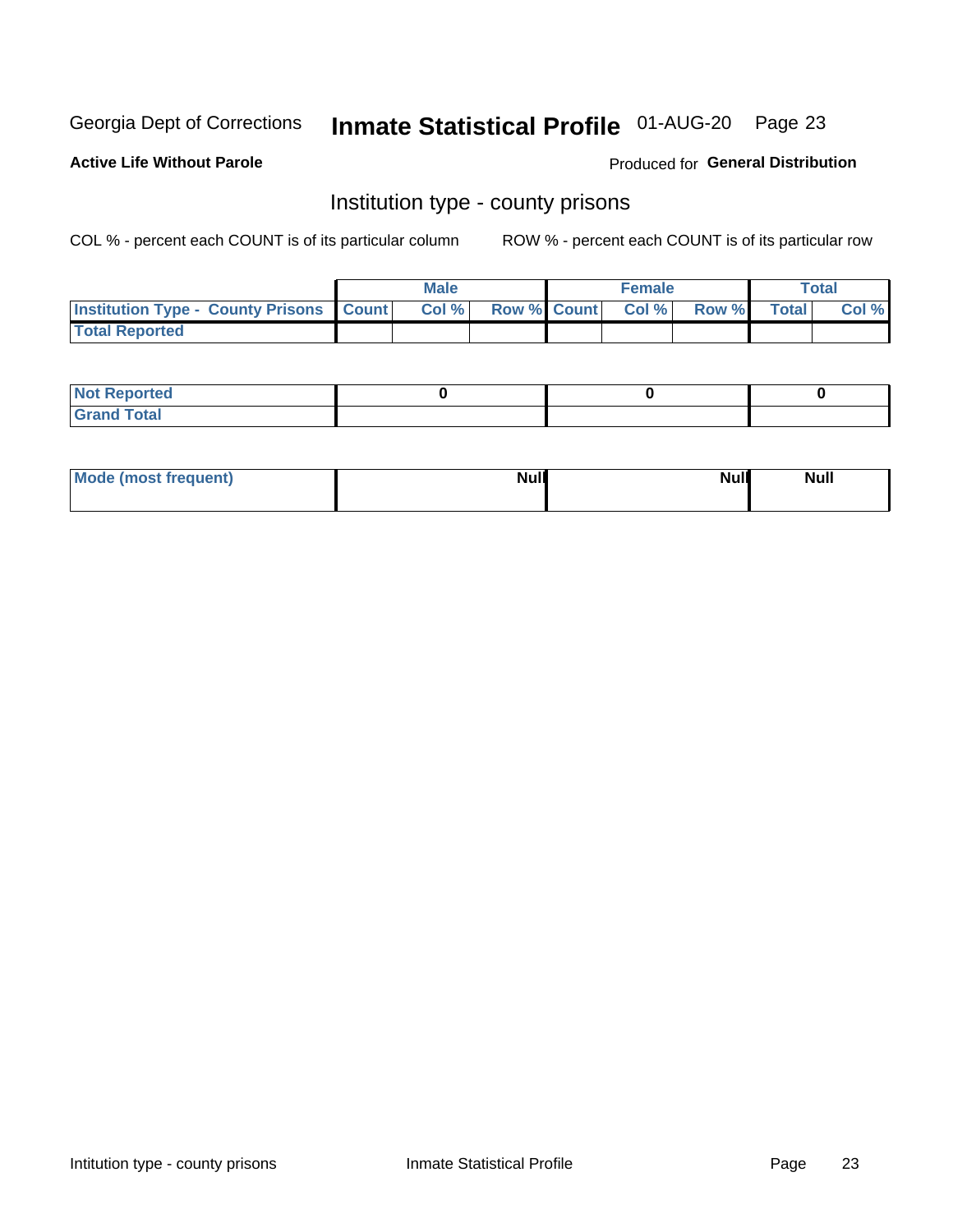## Inmate Statistical Profile 01-AUG-20 Page 24

### **Active Life Without Parole**

### Produced for General Distribution

## Institution type - state prisons

COL % - percent each COUNT is of its particular column ROW % - percent each COUNT is of its particular row

|                                         | <b>Male</b>    |                           |         | <b>Female</b>   |                               |         | <b>Total</b>    |                                     |  |  |
|-----------------------------------------|----------------|---------------------------|---------|-----------------|-------------------------------|---------|-----------------|-------------------------------------|--|--|
| <b>Institution Type - State Prisons</b> | <b>Count</b>   | Col %                     | Row %   | <b>Count</b>    | Col %                         | Row %   | <b>Total</b>    | Col %                               |  |  |
| <b>Arrendale State Prison</b>           |                |                           |         | 30 <sup>1</sup> | 51.72%                        | 100.00% | 30 <sub>1</sub> | 1.81%                               |  |  |
| <b>Augusta State Med. Prison</b>        | 90             | 5.64%                     | 100.00% |                 |                               |         | 90              | 5.44%                               |  |  |
| <b>Autry State Prison</b>               |                | .06%                      | 100.00% |                 |                               |         |                 | .06%                                |  |  |
| <b>Baldwin State Prison</b>             | 56             | 3.51%                     | 100.00% |                 |                               |         | 56              | 3.38%                               |  |  |
| <b>Calhoun State Prison</b>             | $\overline{2}$ | .13%                      | 100.00% |                 |                               |         | $\overline{2}$  | .12%                                |  |  |
| <b>Central State Prison</b>             | 4              | .25%                      | 100.00% |                 |                               |         | 4               | .24%                                |  |  |
| <b>Coastal State Prison</b>             | 3              | .19%                      | 100.00% |                 |                               |         | 3               | .18%                                |  |  |
| <b>Ga Diag Class Prison</b>             | 34             | 2.13%                     | 100.00% |                 |                               |         | 34              | 2.05%                               |  |  |
| <b>Ga State Prison</b>                  | 51             | 3.19%                     | 100.00% |                 |                               |         | 51              | 3.08%                               |  |  |
| <b>Hancock State Prison</b>             | 165            | 10.33%                    | 100.00% |                 |                               |         | 165             | 9.97%                               |  |  |
| <b>Hays State Prison</b>                | 132            | 8.27%                     | 100.00% |                 |                               |         | 132             | 7.98%                               |  |  |
| <b>Johnson State Prison</b>             | 1              | .06%                      | 100.00% |                 |                               |         | 1               | .06%                                |  |  |
| <b>Macon State Prison</b>               | 309            | 19.35%                    | 100.00% |                 |                               |         | 309             | 18.67%                              |  |  |
| <b>Phillips State Prison</b>            | 31             | 1.94%                     | 100.00% |                 |                               |         | 31              | 1.87%                               |  |  |
| <b>Pulaski State Prison</b>             |                |                           |         | 28              | 48.28%                        | 100.00% | 28              | 1.69%                               |  |  |
| <b>Smith State Prison</b>               | 214            | 13.40%                    | 100.00% |                 |                               |         | 214             | 12.93%                              |  |  |
| <b>Special Management Unit</b>          | 25             | 1.57%                     | 100.00% |                 |                               |         | 25              | 1.51%                               |  |  |
| <b>Telfair State Prison</b>             | 231            | 14.46%                    | 100.00% |                 |                               |         | 231             | 13.96%                              |  |  |
| <b>Valdosta State Prison</b>            | 110            | 6.89%                     | 100.00% |                 |                               |         | 110             | 6.65%                               |  |  |
| <b>Ware State Prison</b>                | 138            | 8.64%                     | 100.00% |                 |                               |         | 138             | 8.34%                               |  |  |
| <b>Total Reported</b>                   | 1,597          | 100%                      | 96.5%   | $\overline{58}$ | 100%                          | 3.5%    | 1,655           | 100%                                |  |  |
| <b>Not Reported</b>                     |                | 0                         |         | $\bf{0}$        |                               |         |                 | $\bf{0}$                            |  |  |
| <b>Grand Total</b>                      |                | 1,597                     |         | $\overline{58}$ |                               |         |                 | 1,655                               |  |  |
| <b>Mode (most frequent)</b>             |                |                           |         |                 |                               |         |                 |                                     |  |  |
|                                         |                | <b>Macon State Prison</b> |         |                 | <b>Arrendale State Prison</b> |         |                 | <b>Macon State</b><br><b>Prison</b> |  |  |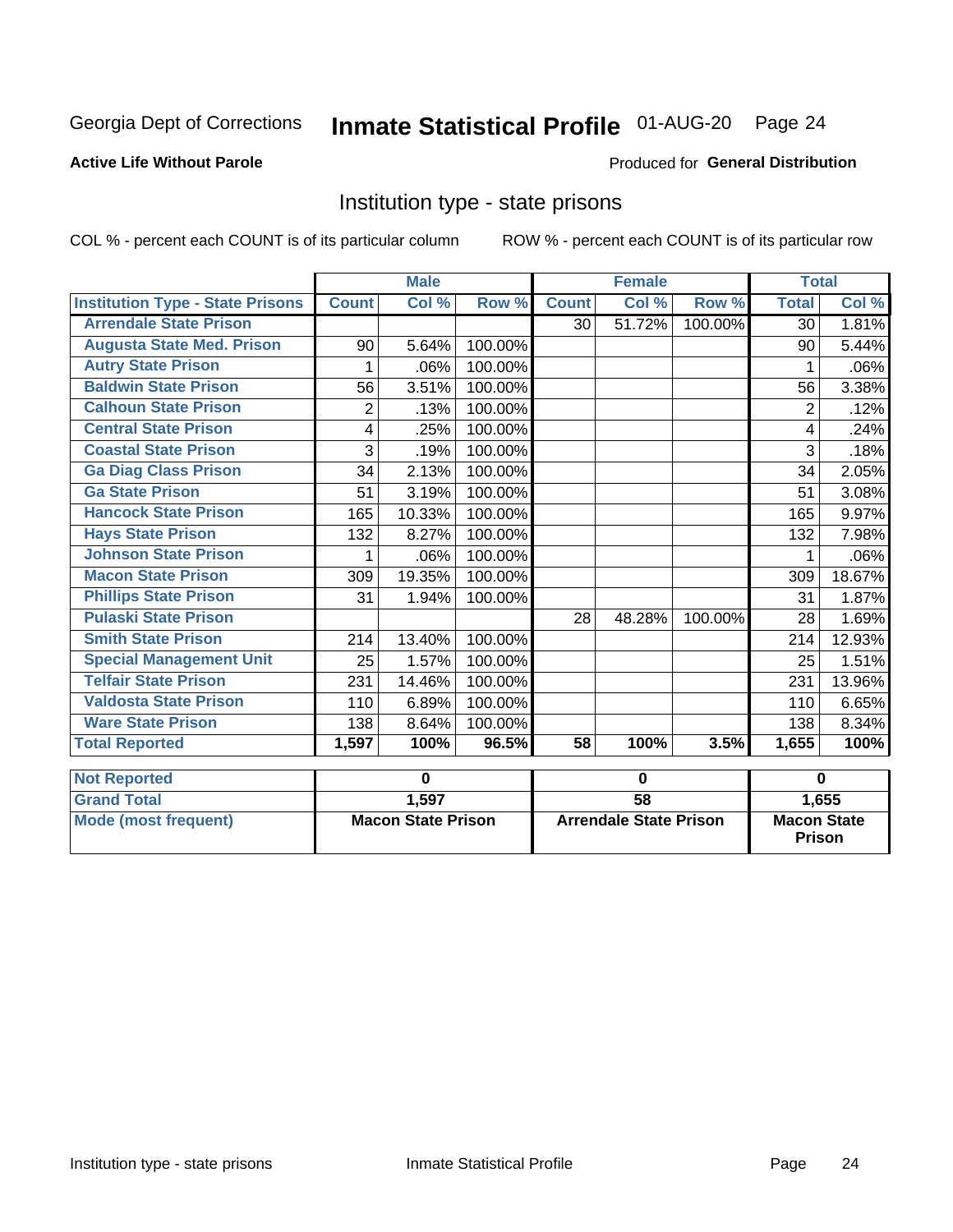## Inmate Statistical Profile 01-AUG-20 Page 25

### **Active Life Without Parole**

### Produced for General Distribution

## Institution type - private prisons

COL % - percent each COUNT is of its particular column

|                                                 | <b>Male</b> |       |                    | <b>Female</b> |       |             | Total |       |
|-------------------------------------------------|-------------|-------|--------------------|---------------|-------|-------------|-------|-------|
| <b>Institution Type - Private Prisons Count</b> |             | Col % | <b>Row % Count</b> |               | Col % | Row % Total |       | Col % |
| <b>Total Reported</b>                           |             |       |                    |               |       |             |       |       |

| Not Reported           |  |  |
|------------------------|--|--|
| <b>Cotal</b><br>______ |  |  |

| <b>Mo</b><br>frequent) | <b>Null</b> | <b>Null</b> | . . I *<br><b>IVUII</b> |
|------------------------|-------------|-------------|-------------------------|
|                        |             |             |                         |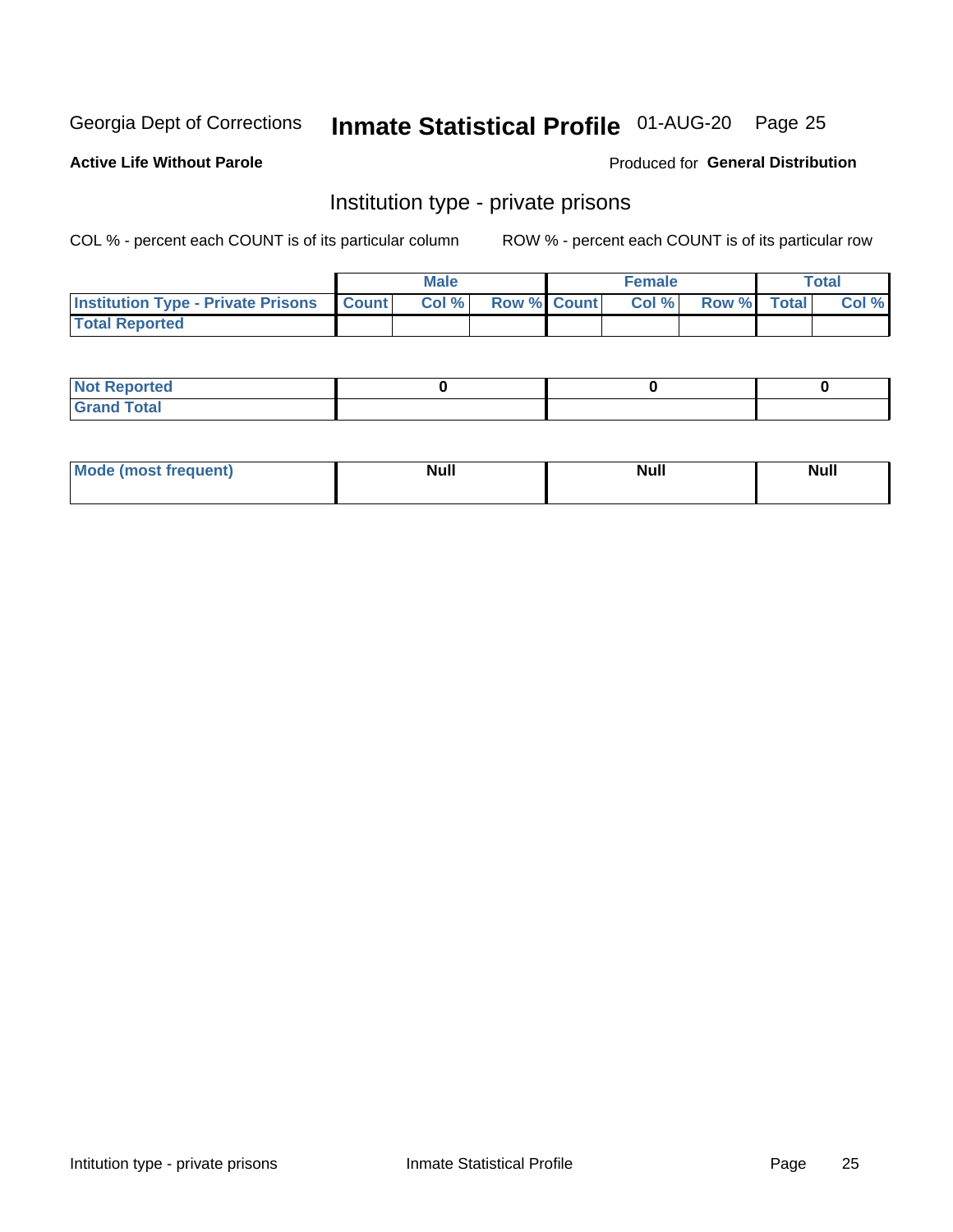## Inmate Statistical Profile 01-AUG-20 Page 26

### **Active Life Without Parole**

### Produced for General Distribution

## Institution type - inmate boot camp

COL % - percent each COUNT is of its particular column

|                                      | <b>Male</b>  |       |               |              | <b>Female</b> | <b>Total</b> |  |       |
|--------------------------------------|--------------|-------|---------------|--------------|---------------|--------------|--|-------|
| <b>Institution Type - Boot Camps</b> | <b>Count</b> | Col % | <b>Row %I</b> | <b>Count</b> | Col %         | Row % Total  |  | Col % |
| <b>Total Rported</b>                 |              |       |               |              |               |              |  |       |

| <b>Not Reported</b>            |  |  |
|--------------------------------|--|--|
| <b>Total</b><br>C <sub>r</sub> |  |  |

| Mod<br>uamo | Nul.<br>$- - - - - -$ | <b>Null</b> | <br>uu.<br>------ |
|-------------|-----------------------|-------------|-------------------|
|             |                       |             |                   |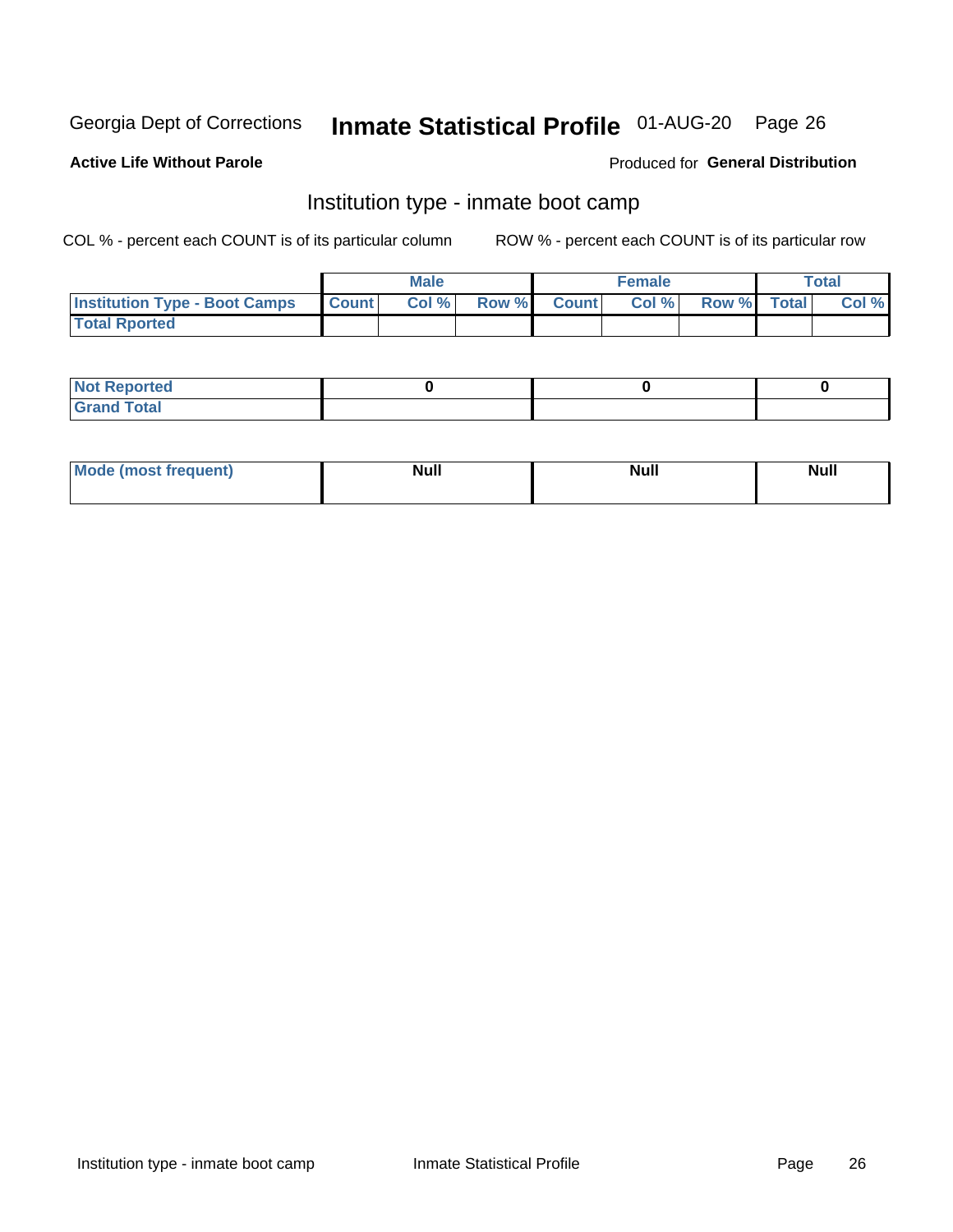## Inmate Statistical Profile 01-AUG-20 Page 27

### **Active Life Without Parole**

### Produced for General Distribution

## Number of disciplinary reports

COL % - percent each COUNT is of its particular column

|                                       | <b>Male</b>  |        |        | <b>Female</b> |        |       | <b>Total</b> |        |
|---------------------------------------|--------------|--------|--------|---------------|--------|-------|--------------|--------|
| <b>Number of Disciplinary Reports</b> | <b>Count</b> | Col %  | Row %  | <b>Count</b>  | Col %  | Row % | <b>Total</b> | Col %  |
|                                       | 470          | 29.43% | 95.72% | 21            | 36.21% | 4.28% | 491          | 29.67% |
|                                       | 212          | 13.27% | 95.93% | 9             | 15.52% | 4.07% | 221          | 13.35% |
| $\mathbf{2}$                          | 153          | 9.58%  | 95.03% | 8             | 13.79% | 4.97% | 161          | 9.73%  |
| 3                                     | 124          | 7.76%  | 95.38% | 6             | 10.34% | 4.62% | 130          | 7.85%  |
|                                       | 77           | 4.82%  | 96.25% | 3             | 5.17%  | 3.75% | 80           | 4.83%  |
| 5                                     | 67           | 4.20%  | 97.10% | 2             | 3.45%  | 2.90% | 69           | 4.17%  |
| <b>More Than 5</b>                    | 494          | 30.93% | 98.21% | 9             | 15.52% | 1.79% | 503          | 30.39% |
| <b>Total Reported</b>                 | 1,597        | 100%   | 96.50% | 58            | 100%   | 3.50% | 1,655        | 100%   |

| IN 6         |      |    |      |
|--------------|------|----|------|
| <b>Total</b> | ,597 | Ⴢჾ | ,655 |

| Mean (average)       | 6.53 | 4.03 | 6.44 |
|----------------------|------|------|------|
| Median (middle)      |      |      |      |
| Mode (most frequent) |      |      |      |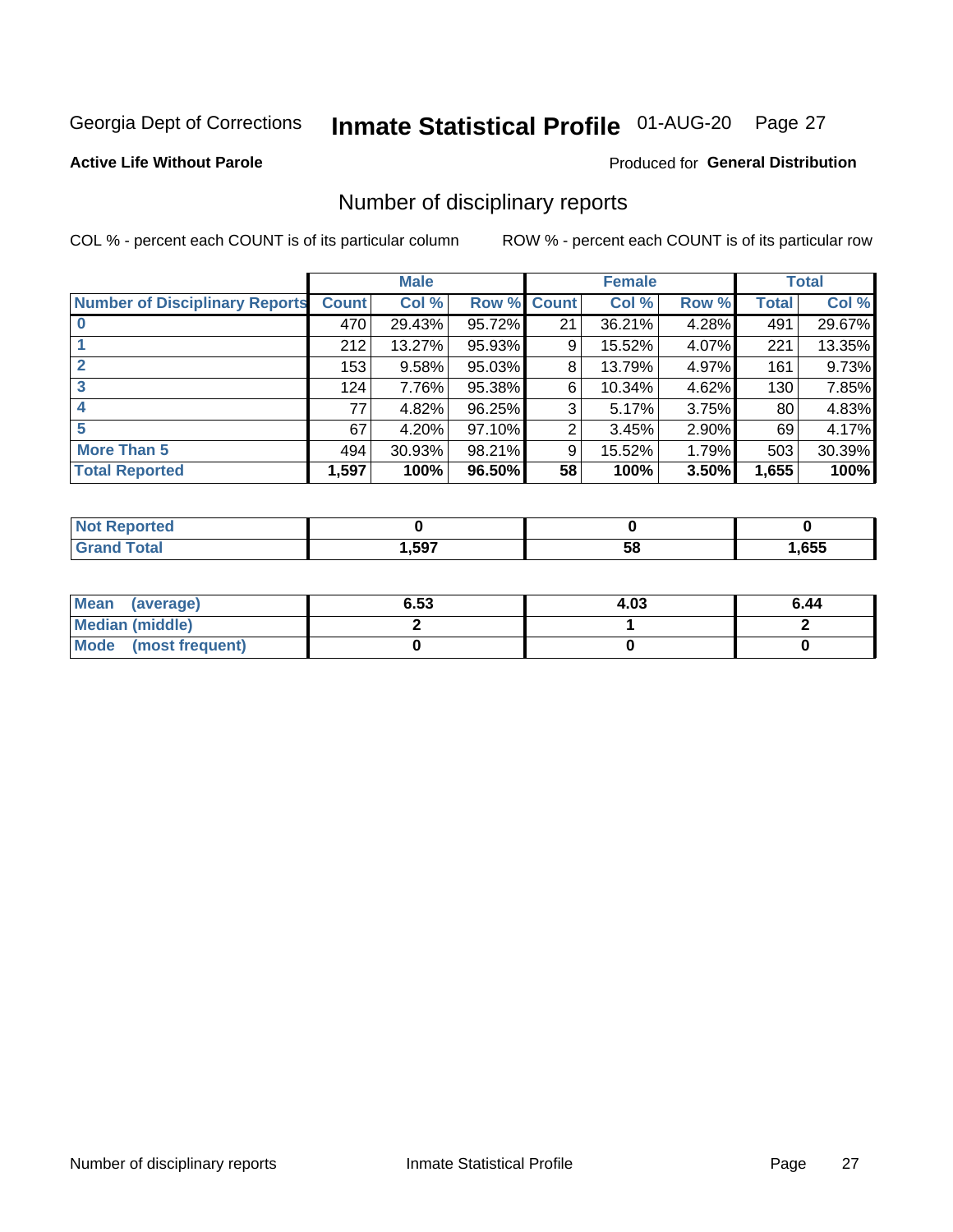## Inmate Statistical Profile 01-AUG-20 Page 28

### **Active Life Without Parole**

### **Produced for General Distribution**

## Number of transfers

COL % - percent each COUNT is of its particular column

|                            | <b>Male</b>  |        | <b>Female</b> |              |        | <b>Total</b> |              |        |
|----------------------------|--------------|--------|---------------|--------------|--------|--------------|--------------|--------|
| <b>Number of Transfers</b> | <b>Count</b> | Col %  | Row %         | <b>Count</b> | Col %  | Row %        | <b>Total</b> | Col %  |
|                            | 28           | 1.75%  | 77.78%        | 8            | 13.79% | 22.22%       | 36           | 2.18%  |
|                            | 410          | 25.67% | 94.69%        | 23           | 39.66% | 5.31%        | 433          | 26.16% |
| $\mathbf{2}$               | 232          | 14.53% | 94.31%        | 14           | 24.14% | 5.69%        | 246          | 14.86% |
| 3                          | 181          | 11.33% | 96.28%        | 7            | 12.07% | 3.72%        | 188          | 11.36% |
| 4                          | 126          | 7.89%  | 99.21%        |              | 1.72%  | 0.79%        | 127          | 7.67%  |
| 5                          | 92           | 5.76%  | 98.92%        |              | 1.72%  | 1.08%        | 93           | 5.62%  |
| <b>More Than 5</b>         | 528          | 33.06% | 99.25%        | 4            | 6.90%  | 0.75%        | 532          | 32.15% |
| <b>Total Reported</b>      | 1,597        | 100%   | 96.50%        | 58           | 100%   | 3.50%        | 1,655        | 100%   |

| ר feo<br>NOT |      |    |      |
|--------------|------|----|------|
| `otal        | ,597 | 58 | .655 |

| Mean (average)       | 5.94 | 1.95 | 5.80 |
|----------------------|------|------|------|
| Median (middle)      |      |      |      |
| Mode (most frequent) |      |      |      |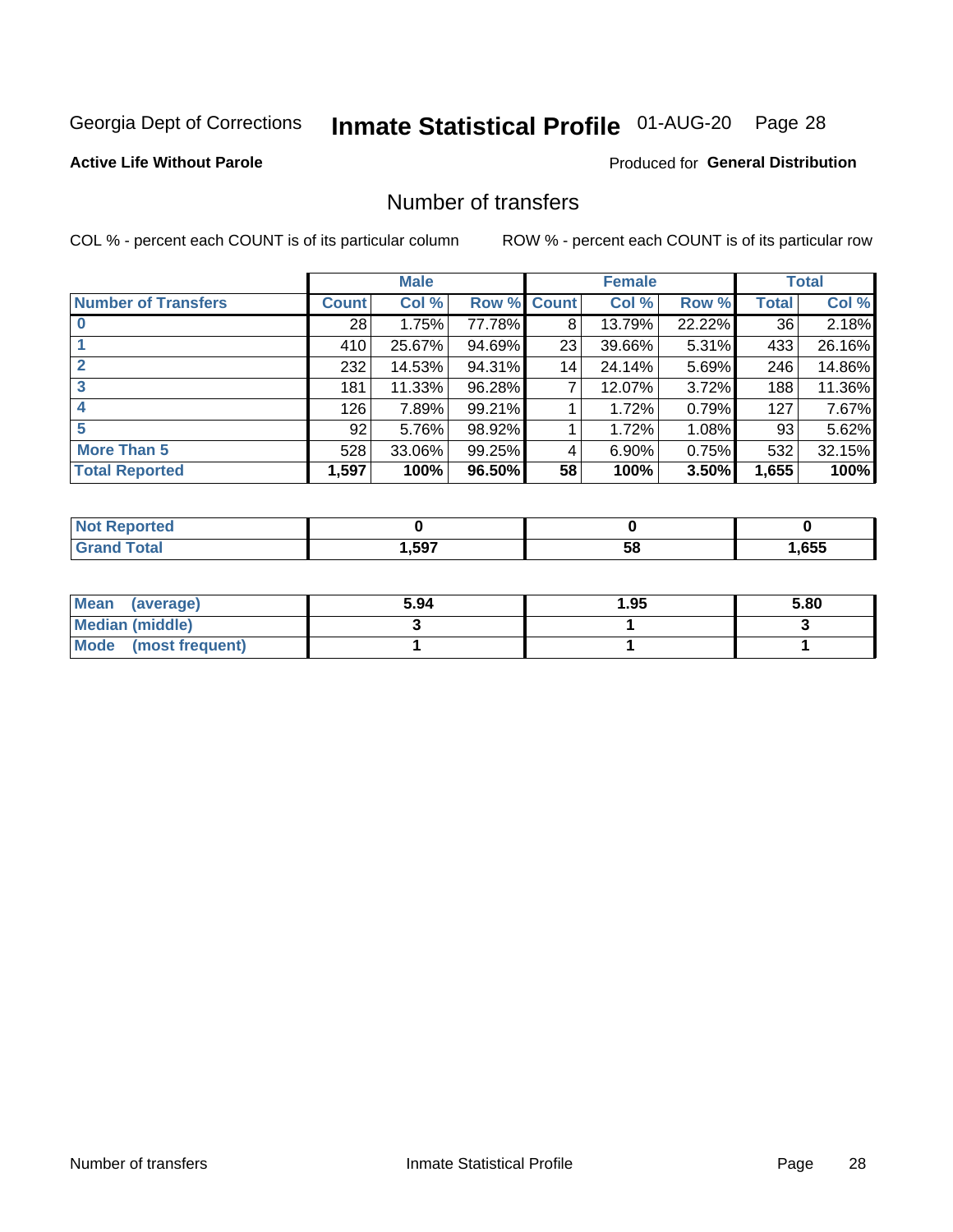## Inmate Statistical Profile 01-AUG-20 Page 29

**Active Life Without Parole** 

Produced for General Distribution

## Number of escapes

COL % - percent each COUNT is of its particular column

|                          | <b>Male</b>  |        |                    | <b>Female</b> |         |          | Total     |        |
|--------------------------|--------------|--------|--------------------|---------------|---------|----------|-----------|--------|
| <b>Number of Escapes</b> | <b>Count</b> | Col %  | <b>Row % Count</b> |               | Col %   | Row %    | Total     | Col %  |
|                          | .593         | 99.75% | $96.49\%$          | 58            | 100.00% | $3.51\%$ | $1,651 +$ | 99.76% |
|                          |              | 0.13%  | 100.00%            |               |         |          |           | 0.12%  |
|                          |              | 0.13%  | $100.00\%$         |               |         |          |           | 0.12%  |
| <b>Total Reported</b>    | .,597        | 100%   | 96.50%             | 58            | 100%    | 3.50%    | 1,655     | 100%   |

| rtea<br>NO:    |      |    |      |
|----------------|------|----|------|
| `otal<br>Grand | ,597 | 58 | ,655 |

| Mean (average)       |  |  |
|----------------------|--|--|
| Median (middle)      |  |  |
| Mode (most frequent) |  |  |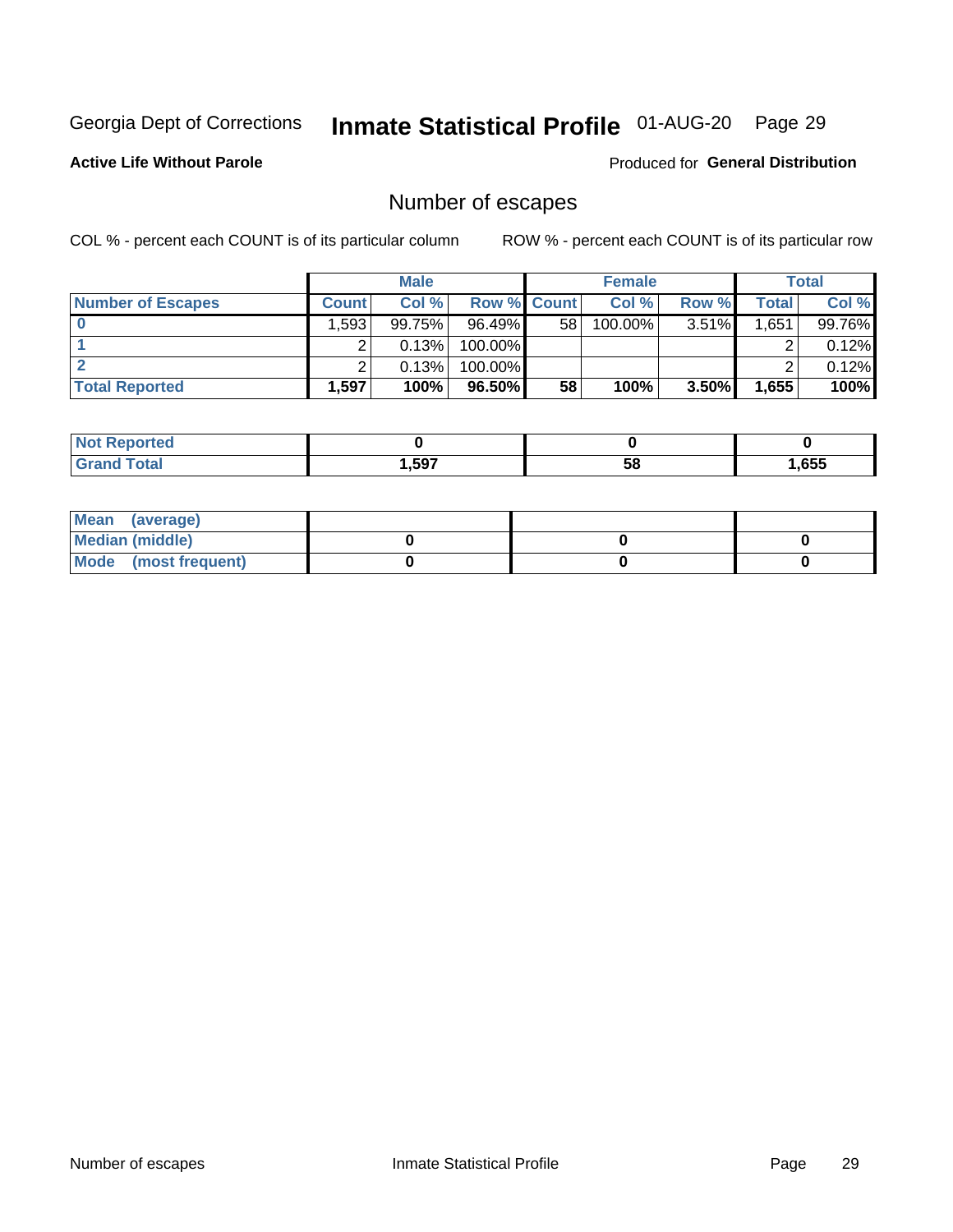### **Active Life Without Parole**

## **Produced for General Distribution**

## Time served in current (or last) institution

COL % - percent each COUNT is of its particular column

|                            |              | <b>Male</b> |         |                | <b>Female</b> | <b>Total</b> |              |        |
|----------------------------|--------------|-------------|---------|----------------|---------------|--------------|--------------|--------|
| <b>Time In Institution</b> | <b>Count</b> | Col %       | Row %   | <b>Count</b>   | Col %         | Row %        | <b>Total</b> | Col %  |
| 0 to 3 months              | 115          | 7.20%       | 98.29%  | 2              | 3.45%         | 1.71%        | 117          | 7.07%  |
| <b>3.01 to 6 months</b>    | 66           | 4.13%       | 100.00% |                |               |              | 66           | 3.99%  |
| 6.01 to 9 months           | 88           | 5.51%       | 96.70%  | 3              | 5.17%         | 3.30%        | 91           | 5.50%  |
| 9.01 to 12 months          | 117          | 7.33%       | 96.69%  | 4              | 6.90%         | 3.31%        | 121          | 7.31%  |
| 12.01 to 18 months         | 194          | 12.15%      | 98.48%  | 3              | 5.17%         | 1.52%        | 197          | 11.90% |
| <b>18.01 to 24 months</b>  | 162          | 10.14%      | 94.19%  | 10             | 17.24%        | 5.81%        | 172          | 10.39% |
| $2.01$ to 3 years          | 262          | 16.41%      | 97.76%  | 6              | 10.34%        | 2.24%        | 268          | 16.19% |
| $3.01$ to 4 years          | 173          | 10.83%      | 98.86%  | $\overline{2}$ | 3.45%         | 1.14%        | 175          | 10.57% |
| $4.01$ to 5 years          | 116          | 7.26%       | 89.92%  | 13             | 22.41%        | 10.08%       | 129          | 7.79%  |
| 5.01 to 6 years            | 75           | 4.70%       | 94.94%  | 4              | 6.90%         | 5.06%        | 79           | 4.77%  |
| 6.01 to 7 years            | 48           | 3.01%       | 96.00%  | $\overline{2}$ | 3.45%         | 4.00%        | 50           | 3.02%  |
| 7.01 to 8 years            | 55           | 3.44%       | 93.22%  | 4              | 6.90%         | 6.78%        | 59           | 3.56%  |
| 8.01 to 9 years            | 25           | 1.57%       | 100.00% |                |               |              | 25           | 1.51%  |
| 9.01 to 10 years           | 27           | 1.69%       | 84.38%  | 5              | 8.62%         | 15.63%       | 32           | 1.93%  |
| Over 10 years              | 74           | 4.63%       | 100.00% |                |               |              | 74           | 4.47%  |
| <b>Total Reported</b>      | 1,597        | 100%        | 96.50%  | 58             | 100%          | 3.50%        | 1,655        | 100%   |

| Reported<br>NOT        |      |    |      |
|------------------------|------|----|------|
| $f \wedge f \wedge f'$ | ,597 | vu | ,655 |

| <b>Mean</b><br>(average) | 38 months | 45 months | 38 months |
|--------------------------|-----------|-----------|-----------|
| Median (middle)          | 26 months | 42 months | 26 months |
| Mode (most frequent)     | 0 months  | 4 months  | 1 months  |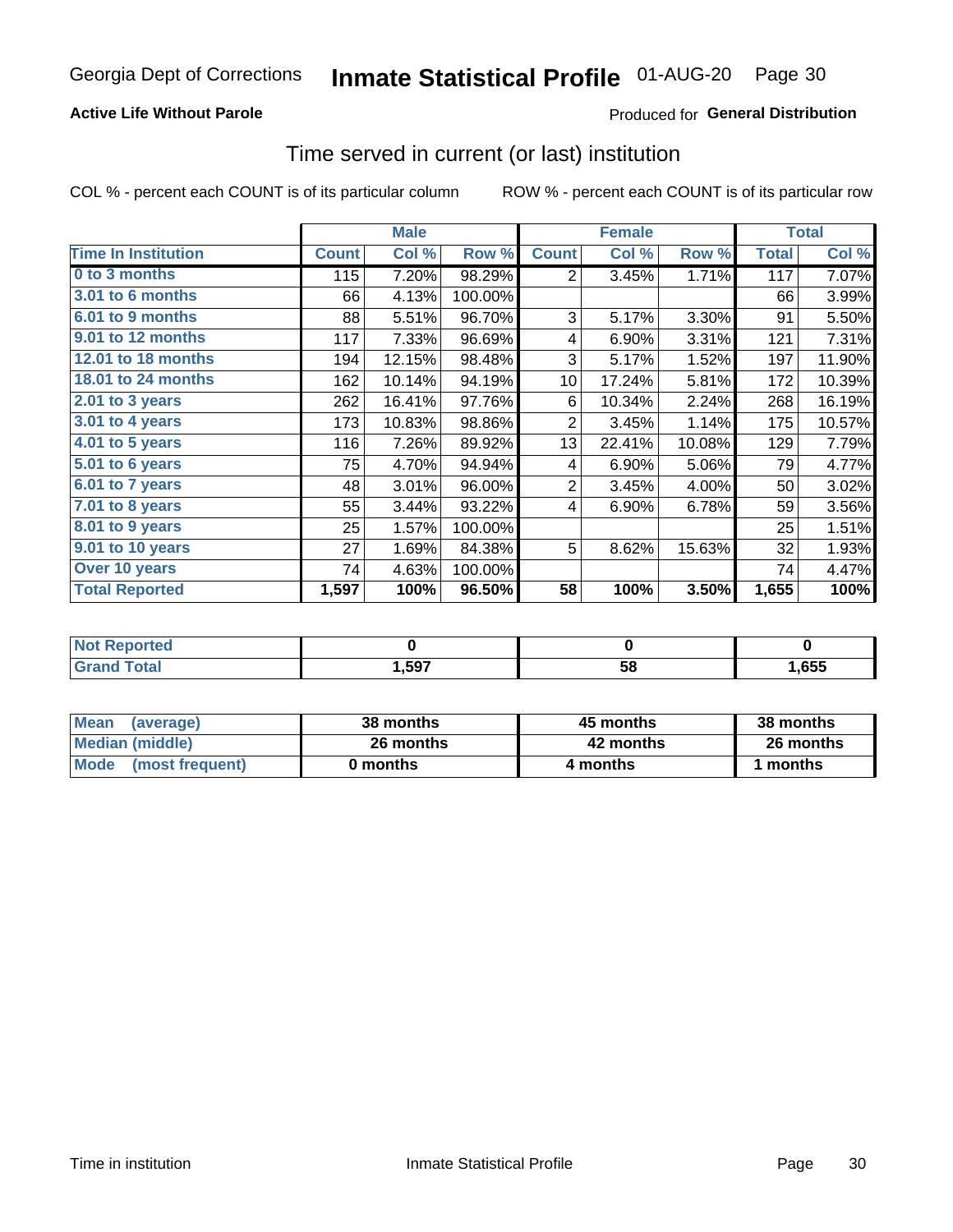## Inmate Statistical Profile 01-AUG-20 Page 31

### **Active Life Without Parole**

### Produced for General Distribution

## Highest grade level attained

COL % - percent each COUNT is of its particular column

|                              |                | <b>Male</b> |         |                 | <b>Female</b> |        |                | <b>Total</b> |
|------------------------------|----------------|-------------|---------|-----------------|---------------|--------|----------------|--------------|
| <b>Grade Level</b>           | <b>Count</b>   | Col %       | Row %   | <b>Count</b>    | Col %         | Row %  | <b>Total</b>   | Col %        |
| No school at all             | 2              | 0.17%       | 100.00% |                 |               |        | $\overline{2}$ | 0.16%        |
| <b>Grade 1</b>               | 1              | 0.08%       | 100.00% |                 |               |        | 1              | 0.08%        |
| <b>Grade 2</b>               | 1              | 0.08%       | 100.00% |                 |               |        | 1              | 0.08%        |
| Grade 3                      | $\overline{2}$ | 0.17%       | 100.00% |                 |               |        | $\overline{2}$ | 0.16%        |
| Grade 4                      | 3              | 0.25%       | 100.00% |                 |               |        | 3              | 0.25%        |
| Grade 5                      | 1              | 0.08%       | 100.00% |                 |               |        | 1              | 0.08%        |
| Grade 6                      | 9              | 0.75%       | 100.00% |                 |               |        | 9              | 0.74%        |
| Grade 7                      | 34             | 2.85%       | 100.00% |                 |               |        | 34             | 2.79%        |
| Grade 8                      | 80             | 6.71%       | 98.77%  | 1               | 3.85%         | 1.23%  | 81             | 6.64%        |
| Grade 9                      | 144            | 12.07%      | 97.96%  | 3               | 11.54%        | 2.04%  | 147            | 12.06%       |
| Grade 10                     | 227            | 19.03%      | 97.42%  | 6               | 23.08%        | 2.58%  | 233            | 19.11%       |
| Grade 11                     | 216            | 18.11%      | 98.63%  | 3               | 11.54%        | 1.37%  | 219            | 17.97%       |
| <b>Grade 12 or GED</b>       | 315            | 26.40%      | 97.52%  | 8               | 30.77%        | 2.48%  | 323            | 26.50%       |
| Some tech school             | 14             | 1.17%       | 93.33%  | 1               | 3.85%         | 6.67%  | 15             | 1.23%        |
| <b>Completed tech school</b> | 17             | 1.42%       | 100.00% |                 |               |        | 17             | 1.39%        |
| College, 1 year              | 38             | 3.19%       | 97.44%  | 1               | 3.85%         | 2.56%  | 39             | 3.20%        |
| College, 2 year              | 42             | 3.52%       | 97.67%  | 1               | 3.85%         | 2.33%  | 43             | 3.53%        |
| College, 3 year              | 19             | 1.59%       | 100.00% |                 |               |        | 19             | 1.56%        |
| <b>Bachelor's degree</b>     | 21             | 1.76%       | 100.00% |                 |               |        | 21             | 1.72%        |
| <b>Master's degree</b>       | 4              | 0.34%       | 80.00%  | 1               | 3.85%         | 20.00% | 5              | 0.41%        |
| Ph.D. degree                 | 1              | 0.08%       | 50.00%  | 1               | 3.85%         | 50.00% | $\overline{2}$ | 0.16%        |
| Law degree                   | $\overline{2}$ | 0.17%       | 100.00% |                 |               |        | $\overline{2}$ | 0.16%        |
| <b>Total Reported</b>        | 1,193          | 100%        | 97.87%  | $\overline{26}$ | 100.0%        | 2.13%  | 1,219          | 100%         |

| NO   | AC.  | ^^  | .    |
|------|------|-----|------|
| rtec |      | ◡▵  | 400  |
| υιαι | .597 | -58 | ,655 |

| <b>Mean</b><br>(average) | 10.84           | 11.62           | 10.86           |
|--------------------------|-----------------|-----------------|-----------------|
| <b>Median (middle)</b>   | Grade 11        | Other           | Grade 11        |
| Mode<br>(most frequent)  | Grade 12 or GED | Grade 12 or GED | Grade 12 or GED |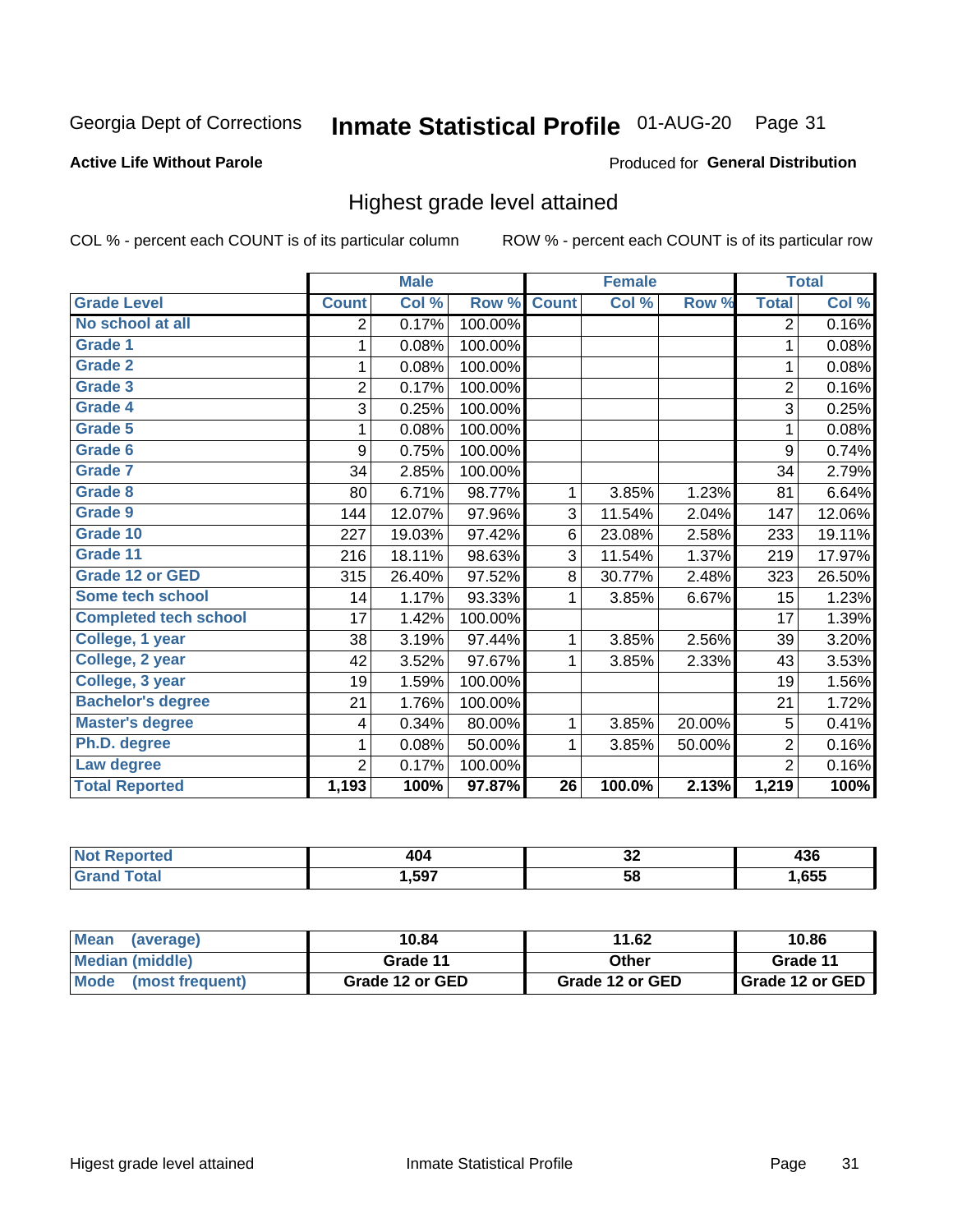## Inmate Statistical Profile 01-AUG-20 Page 32

### **Active Life Without Parole**

### Produced for General Distribution

## Culture fair IQ scores

COL % - percent each COUNT is of its particular column

|                       |                       | <b>Male</b> |        |                | <b>Female</b> |          |              | <b>Total</b> |
|-----------------------|-----------------------|-------------|--------|----------------|---------------|----------|--------------|--------------|
| <b>IQ Scores</b>      | <b>Count</b>          | Col %       | Row %  | Count          | Col %         | Row %    | <b>Total</b> | Col %        |
| $60 - 69$             | 43                    | 3.13%       | 97.73% |                | 2.13%         | 2.27%    | 44           | 3.10%        |
| $70 - 79$             | 102                   | 7.43%       | 97.14% | 3              | 6.38%         | 2.86%    | 105          | 7.40%        |
| $80 - 89$             | 188                   | 13.70%      | 96.41% | 7              | 14.89%        | 3.59%    | 195          | 13.74%       |
| $90 - 99$             | 358                   | 26.09%      | 94.96% | 19             | 40.43%        | 5.04%    | 377          | 26.57%       |
| $100 - 109$           | 376                   | 27.41%      | 97.66% | 9              | 19.15%        | 2.34%    | 385          | 27.13%       |
| $110 - 119$           | 255                   | 18.59%      | 98.08% | 5              | 10.64%        | 1.92%    | 260          | 18.32%       |
| $120 - 129$           | 48                    | $3.50\%$    | 96.00% | $\overline{2}$ | 4.26%         | $4.00\%$ | 50           | 3.52%        |
| $130 - 139$           | $\mathbf{2}^{\prime}$ | 0.15%       | 66.67% | 1              | 2.13%         | 33.33%   | 3            | 0.21%        |
| <b>Total Reported</b> | 1,372                 | 100%        | 96.69% | 47             | 100.0%        | 3.31%    | 1,419        | 100%         |

| <b>Not Reported</b>  | 207   |    | 214     |
|----------------------|-------|----|---------|
| Not Valid (under 60) | 18    |    | ົ<br>LL |
| <b>Grand Total</b>   | 1,597 | 58 | 1,655   |

| <b>Mean</b><br>(average) | 98 | 98  | 98 |
|--------------------------|----|-----|----|
| Median (middle)          | 99 | 96  | 99 |
| Mode (most frequent)     | 99 | 102 | 99 |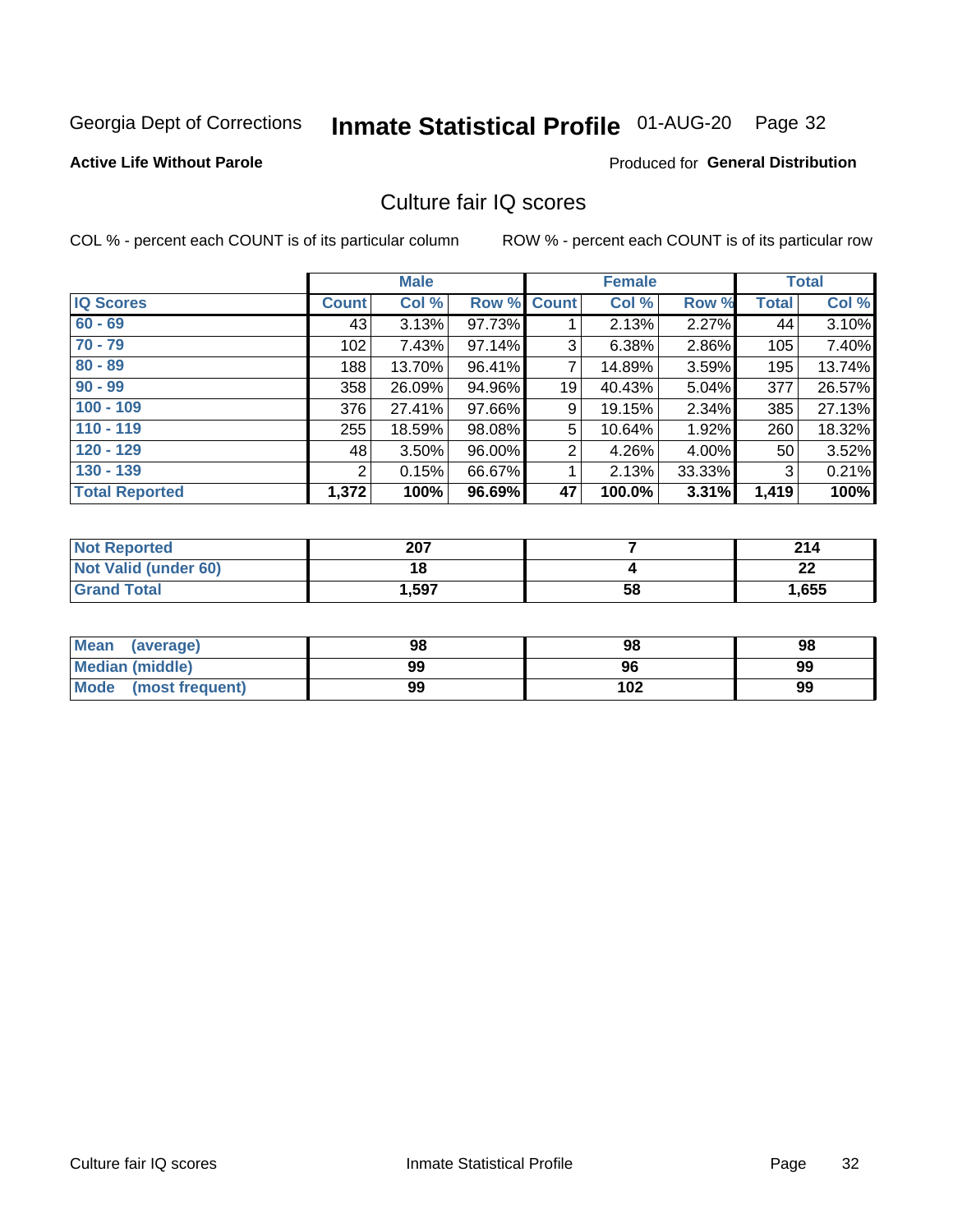## Inmate Statistical Profile 01-AUG-20 Page 33

### **Active Life Without Parole**

### Produced for General Distribution

## Wide Range Achievement Test (WRAT) reading score

COL % - percent each COUNT is of its particular column

|                           |              | <b>Male</b> |         |                | <b>Female</b> |       |              | <b>Total</b> |
|---------------------------|--------------|-------------|---------|----------------|---------------|-------|--------------|--------------|
| <b>WRAT Reading Score</b> | <b>Count</b> | Col %       | Row %   | <b>Count</b>   | Col %         | Row % | <b>Total</b> | Col %        |
| 0.1 to 0.9                | 27           | 1.83%       | 100.00% |                |               |       | 27           | 1.77%        |
| 1.0 to 1.9                | 24           | 1.63%       | 100.00% |                |               |       | 24           | 1.58%        |
| 2.0 to 2.9                | 49           | 3.33%       | 96.08%  | $\overline{2}$ | 3.92%         | 3.92% | 51           | 3.35%        |
| 3.0 to 3.9                | 88           | 5.98%       | 95.65%  | 4              | 7.84%         | 4.35% | 92           | 6.04%        |
| 4.0 to 4.9                | 112          | 7.61%       | 96.55%  | 4              | 7.84%         | 3.45% | 116          | 7.62%        |
| 5.0 to 5.9                | 138          | 9.38%       | 98.57%  | $\overline{2}$ | 3.92%         | 1.43% | 140          | 9.19%        |
| 6.0 to 6.9                | 118          | 8.02%       | 98.33%  | $\overline{2}$ | 3.92%         | 1.67% | 120          | 7.88%        |
| 7.0 to 7.9                | 45           | 3.06%       | 100.00% |                |               |       | 45           | 2.95%        |
| 8.0 to 8.9                | 127          | 8.63%       | 97.69%  | 3              | 5.88%         | 2.31% | 130          | 8.54%        |
| 9.0 to 9.9                | 72           | 4.89%       | 97.30%  | $\overline{2}$ | 3.92%         | 2.70% | 74           | 4.86%        |
| 10.0 to 10.9              | 87           | 5.91%       | 98.86%  | 1              | 1.96%         | 1.14% | 88           | 5.78%        |
| 11.0 to 11.9              | 142          | 9.65%       | 95.95%  | 6              | 11.76%        | 4.05% | 148          | 9.72%        |
| 12.0 to 12.9              | 390          | 26.49%      | 94.66%  | 22             | 43.14%        | 5.34% | 412          | 27.05%       |
| 13                        | 53           | 3.60%       | 94.64%  | 3              | 5.88%         | 5.36% | 56           | 3.68%        |
| <b>Total Reported</b>     | 1,472        | 100%        | 96.65%  | 51             | 100%          | 3.35% | 1,523        | 100.0%       |

| <b>Not Reported</b>   | אמ ו<br>12J |    | ,<br>1JZ |
|-----------------------|-------------|----|----------|
| <b>Total</b><br>Grand | 1,597       | 58 | ,655     |

| <b>Mean</b><br>(average)       | 8.70       | 9.88 | 8.74 |
|--------------------------------|------------|------|------|
| <b>Median (middle)</b>         | י ה<br>J.Z | 11.9 | 9.2  |
| <b>Mode</b><br>(most frequent) | 12.9       | 12.9 | 12.9 |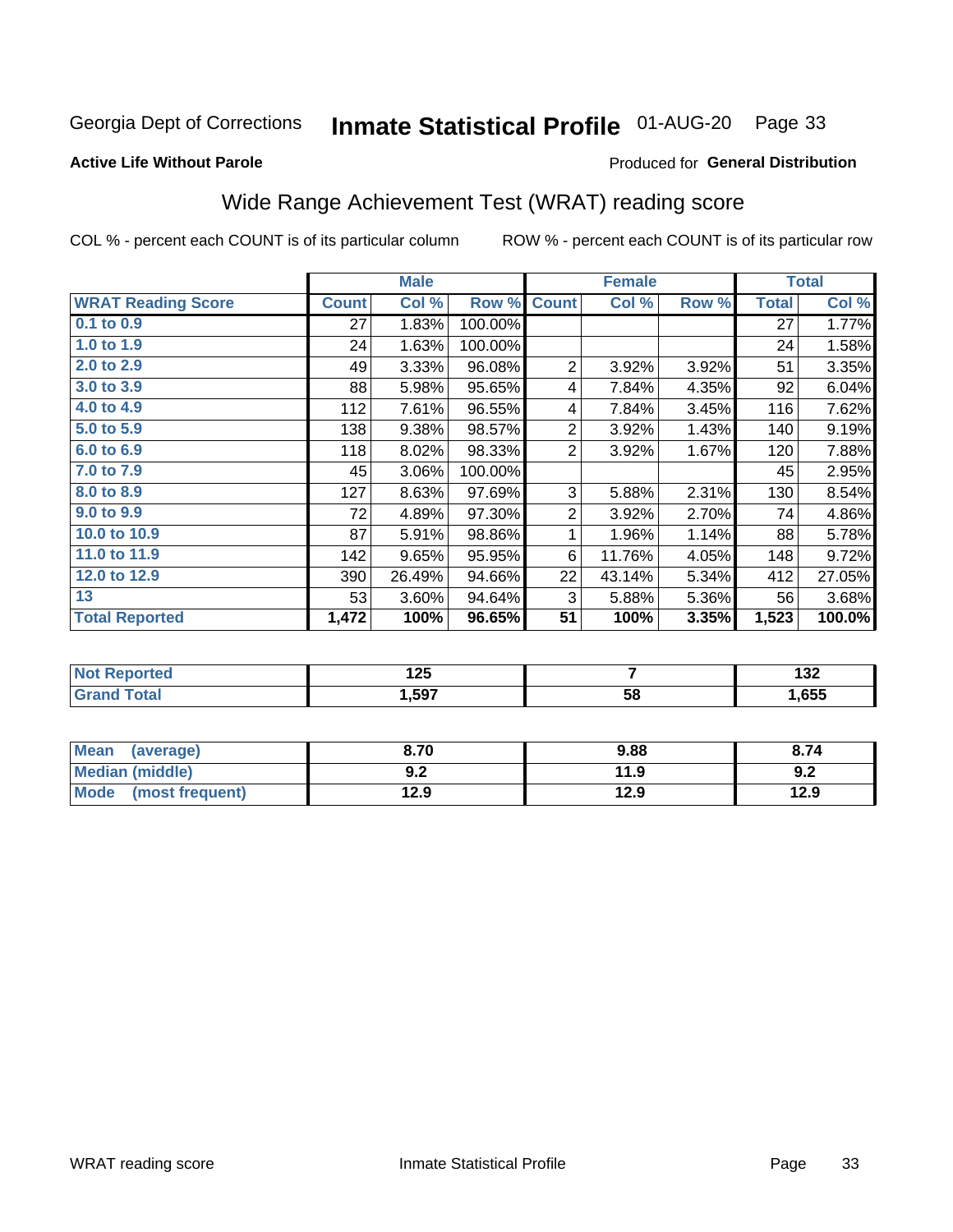## Inmate Statistical Profile 01-AUG-20 Page 34

**Active Life Without Parole** 

### Produced for General Distribution

## Wide Range Achievement Test (WRAT) math score

COL % - percent each COUNT is of its particular column

|                              |                 | <b>Male</b> |         |              | <b>Female</b> |        |              | <b>Total</b> |
|------------------------------|-----------------|-------------|---------|--------------|---------------|--------|--------------|--------------|
| <b>WRAT Mathematic Score</b> | <b>Count</b>    | Col %       | Row %   | <b>Count</b> | Col %         | Row %  | <b>Total</b> | Col %        |
| $0.1$ to $0.9$               | 5               | 0.34%       | 100.00% |              |               |        | 5            | 0.33%        |
| 1.0 to 1.9                   | 12 <sub>2</sub> | 0.82%       | 100.00% |              |               |        | 12           | 0.79%        |
| 2.0 to 2.9                   | 36              | 2.45%       | 97.30%  | 1            | 1.96%         | 2.70%  | 37           | 2.43%        |
| 3.0 to 3.9                   | 80              | 5.43%       | 97.56%  | 2            | 3.92%         | 2.44%  | 82           | 5.38%        |
| 4.0 to 4.9                   | 165             | 11.21%      | 97.06%  | 5            | 9.80%         | 2.94%  | 170          | 11.16%       |
| 5.0 to 5.9                   | 210             | 14.27%      | 97.67%  | 5            | 9.80%         | 2.33%  | 215          | 14.12%       |
| 6.0 to 6.9                   | 311             | 21.13%      | 97.19%  | 9            | 17.65%        | 2.81%  | 320          | 21.01%       |
| 7.0 to 7.9                   | 134             | 9.10%       | 96.40%  | 5            | 9.80%         | 3.60%  | 139          | 9.13%        |
| 8.0 to 8.9                   | 148             | 10.05%      | 98.01%  | 3            | 5.88%         | 1.99%  | 151          | 9.91%        |
| 9.0 to 9.9                   | 108             | 7.34%       | 95.58%  | 5            | 9.80%         | 4.42%  | 113          | 7.42%        |
| 10.0 to 10.9                 | 32              | 2.17%       | 100.00% |              |               |        | 32           | 2.10%        |
| 11.0 to 11.9                 | 49              | 3.33%       | 96.08%  | 2            | 3.92%         | 3.92%  | 51           | 3.35%        |
| 12.0 to 12.9                 | 176             | 11.96%      | 93.12%  | 13           | 25.49%        | 6.88%  | 189          | 12.41%       |
| 13                           | 6               | 0.41%       | 85.71%  | 1            | 1.96%         | 14.29% | 7            | 0.46%        |
| <b>Total Reported</b>        | 1,472           | 100%        | 96.65%  | 51           | 100%          | 3.35%  | 1,523        | 100%         |

| <b>Not Reported</b>          | אמ ו<br>ن 1 |    | ៱៱៱<br>1JZ |
|------------------------------|-------------|----|------------|
| <b>Total</b><br><b>Srand</b> | 597,،       | 58 | ,655       |

| Mean (average)         | 7.33 | 8.40 | , מ<br>، ن |
|------------------------|------|------|------------|
| <b>Median (middle)</b> | 6.9  |      | 6.9        |
| Mode (most frequent)   | 12.9 | 12.9 | 12.9       |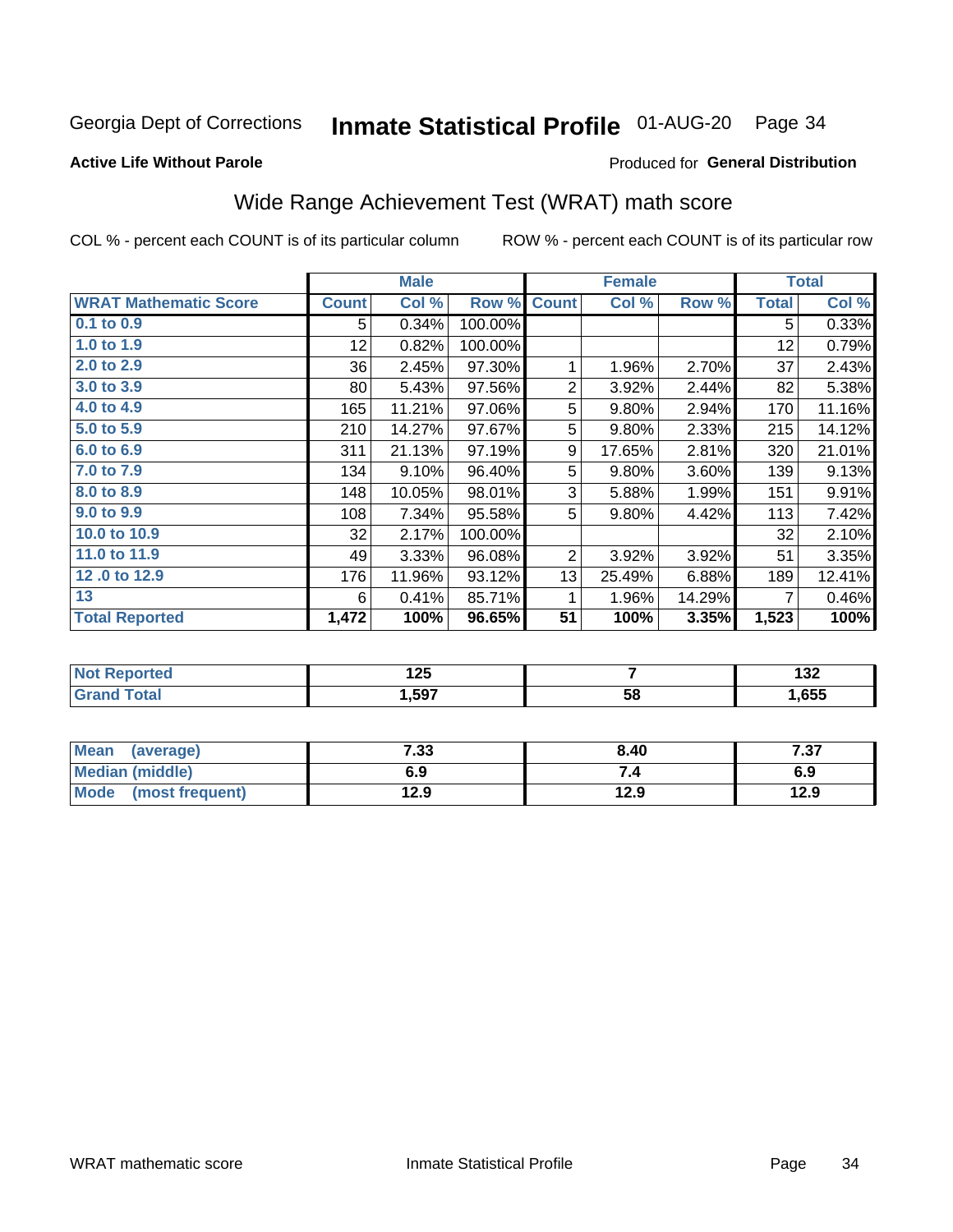#### Inmate Statistical Profile 01-AUG-20 Page 35

### **Active Life Without Parole**

### Produced for General Distribution

## Wide Range Achievement Test (WRAT) spelling score

COL % - percent each COUNT is of its particular column

|                            |                 | <b>Male</b> |         |                | <b>Female</b>           |       |              | <b>Total</b> |
|----------------------------|-----------------|-------------|---------|----------------|-------------------------|-------|--------------|--------------|
| <b>WRAT Spelling Score</b> | <b>Count</b>    | Col %       | Row %   | <b>Count</b>   | Col %                   | Row % | <b>Total</b> | Col %        |
| 0.1 to 0.9                 | 26              | 1.77%       | 100.00% |                |                         |       | 26           | 1.71%        |
| 1.0 to 1.9                 | 37              | 2.52%       | 100.00% |                |                         |       | 37           | 2.43%        |
| 2.0 to 2.9                 | 63              | 4.29%       | 96.92%  | 2              | 3.92%                   | 3.08% | 65           | 4.27%        |
| 3.0 to 3.9                 | 87              | 5.92%       | 97.75%  | 2              | 3.92%                   | 2.25% | 89           | 5.85%        |
| 4.0 to 4.9                 | 86              | 5.85%       | 97.73%  | 2              | 3.92%                   | 2.27% | 88           | 5.79%        |
| 5.0 t0 5.9                 | 149             | 10.14%      | 99.33%  | 1              | 1.96%                   | 0.67% | 150          | 9.86%        |
| 6.0 to 6.9                 | 129             | 8.78%       | 98.47%  | $\overline{2}$ | 3.92%                   | 1.53% | 131          | 8.61%        |
| 7.0 to 7.9                 | 135             | 9.18%       | 97.83%  | 3              | 5.88%                   | 2.17% | 138          | 9.07%        |
| 8.0 to 8.9                 | 130             | 8.84%       | 97.74%  | 3              | 5.88%                   | 2.26% | 133          | 8.74%        |
| 9.0 to 9.9                 | 81              | 5.51%       | 100.00% |                |                         |       | 81           | 5.33%        |
| 10.0 to 10.9               | 74              | 5.03%       | 100.00% |                |                         |       | 74           | 4.87%        |
| 11.0 to 11.9               | 101             | 6.87%       | 93.52%  | 7              | 13.73%                  | 6.48% | 108          | 7.10%        |
| 12.0 to 12.9               | 342             | 23.27%      | 92.43%  | 28             | 54.90%                  | 7.57% | 370          | 24.33%       |
| 13                         | 30 <sup>°</sup> | 2.04%       | 96.77%  | 1              | 1.96%                   | 3.23% | 31           | 2.04%        |
| <b>Total Reported</b>      | 1,470           | 100%        | 96.65%  | 51             | 100%                    | 3.35% | 1,521        | 100%         |
|                            |                 |             |         |                |                         |       |              |              |
| <b>Not Reported</b>        |                 | 127         |         |                | $\overline{\mathbf{7}}$ |       |              | 134          |
| <b>Grand Total</b>         |                 | 1,597       |         |                | $\overline{58}$         |       |              | 1,655        |

| Mean (average)       | 8.24 | 10.55 | 8.32 |
|----------------------|------|-------|------|
| Median (middle)      | 8.3  | 12.7  | 8.3  |
| Mode (most frequent) | 12.9 | 12.9  | 12.9 |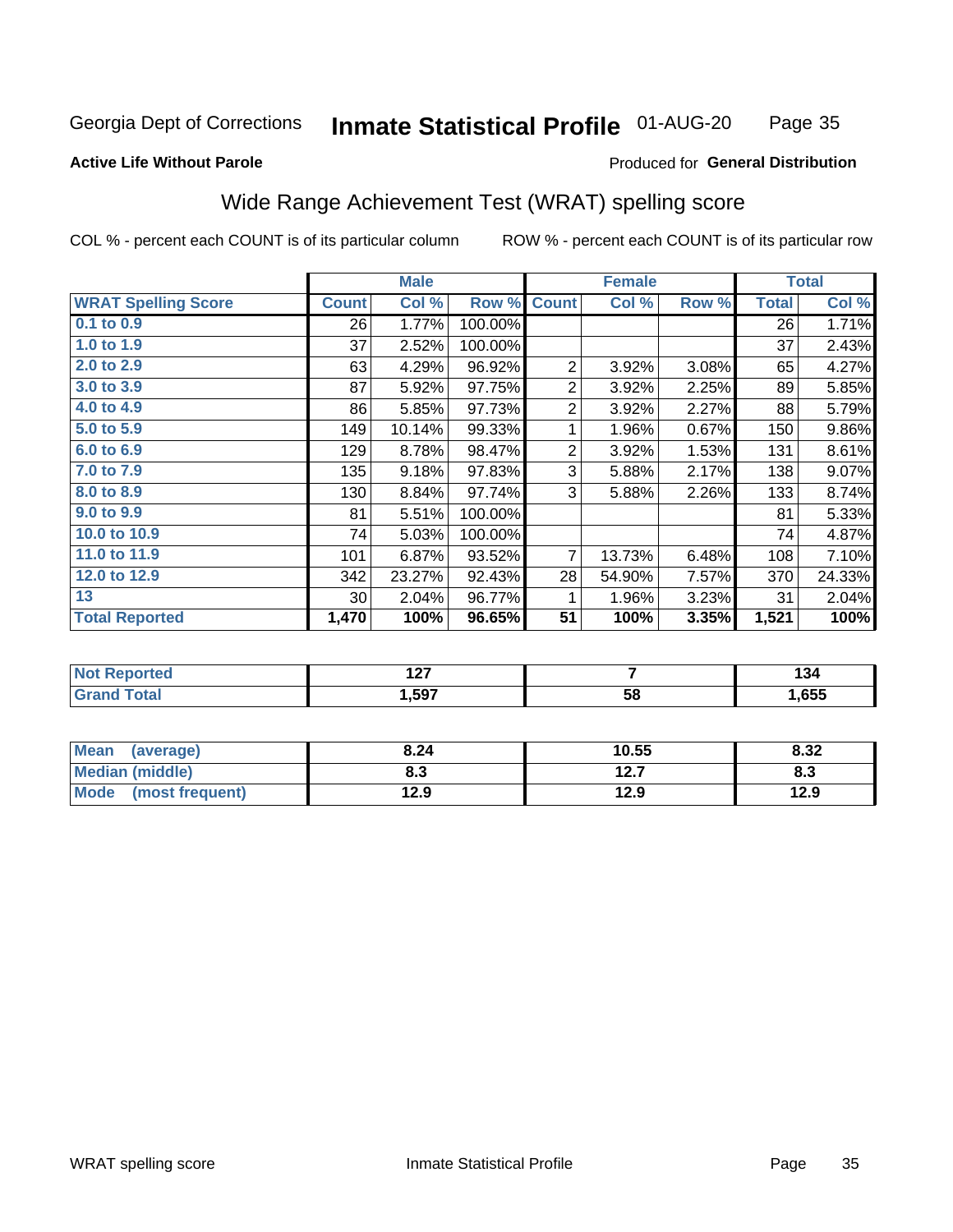## Inmate Statistical Profile 01-AUG-20 Page 36

### **Active Life Without Parole**

### Produced for General Distribution

## Current / last mental health treatment level

COL % - percent each COUNT is of its particular column

|                                    |              | <b>Male</b> |         |              | <b>Female</b> |       |              | <b>Total</b> |
|------------------------------------|--------------|-------------|---------|--------------|---------------|-------|--------------|--------------|
| <b>Mental Health Treatment Lev</b> | <b>Count</b> | Col %       | Row %   | <b>Count</b> | Col%          | Row % | <b>Total</b> | Col %        |
| 1 No problem at current time       | 281          | 39.36%      | 95.90%  | 12           | 23.53%        | 4.10% | 293          | 38.30%       |
| 2 Receiving outpatient             | 344          | 48.18%      | 90.05%  | 38           | 74.51%        | 9.95% | 382          | 49.93%       |
| <b>Treatment</b>                   |              |             |         |              |               |       |              |              |
| 3 Inpatient, moderate              | 67           | 9.38%       | 98.53%  |              | 1.96%         | 1.47% | 68           | 8.89%        |
| <b>Treatment</b>                   |              |             |         |              |               |       |              |              |
| 4 Inpatient, intensive             | 22           | 3.08%       | 100.00% |              |               |       | 22           | 2.88%        |
| <b>Treatment</b>                   |              |             |         |              |               |       |              |              |
| <b>Total Evaluated</b>             | 714          | 100%        | 93.33%  | 51           | 100%          | 6.67% | 765          | 100%         |

| Never had MH evaluation | 883   |   | 890  |
|-------------------------|-------|---|------|
| <b>Total</b>            | 597،، | ວ | ,655 |

| <b>Median (middle)</b>         | <b>Receiving outpatient</b><br>treatment | <b>Receiving outpatient</b><br>treatment | <b>Receiving</b><br>outpatient<br>treatment |  |
|--------------------------------|------------------------------------------|------------------------------------------|---------------------------------------------|--|
| <b>Mode</b><br>(most frequent) | <b>Receiving outpatient</b><br>treatment | <b>Receiving outpatient</b><br>treatment | <b>Receiving</b><br>outpatient<br>treatment |  |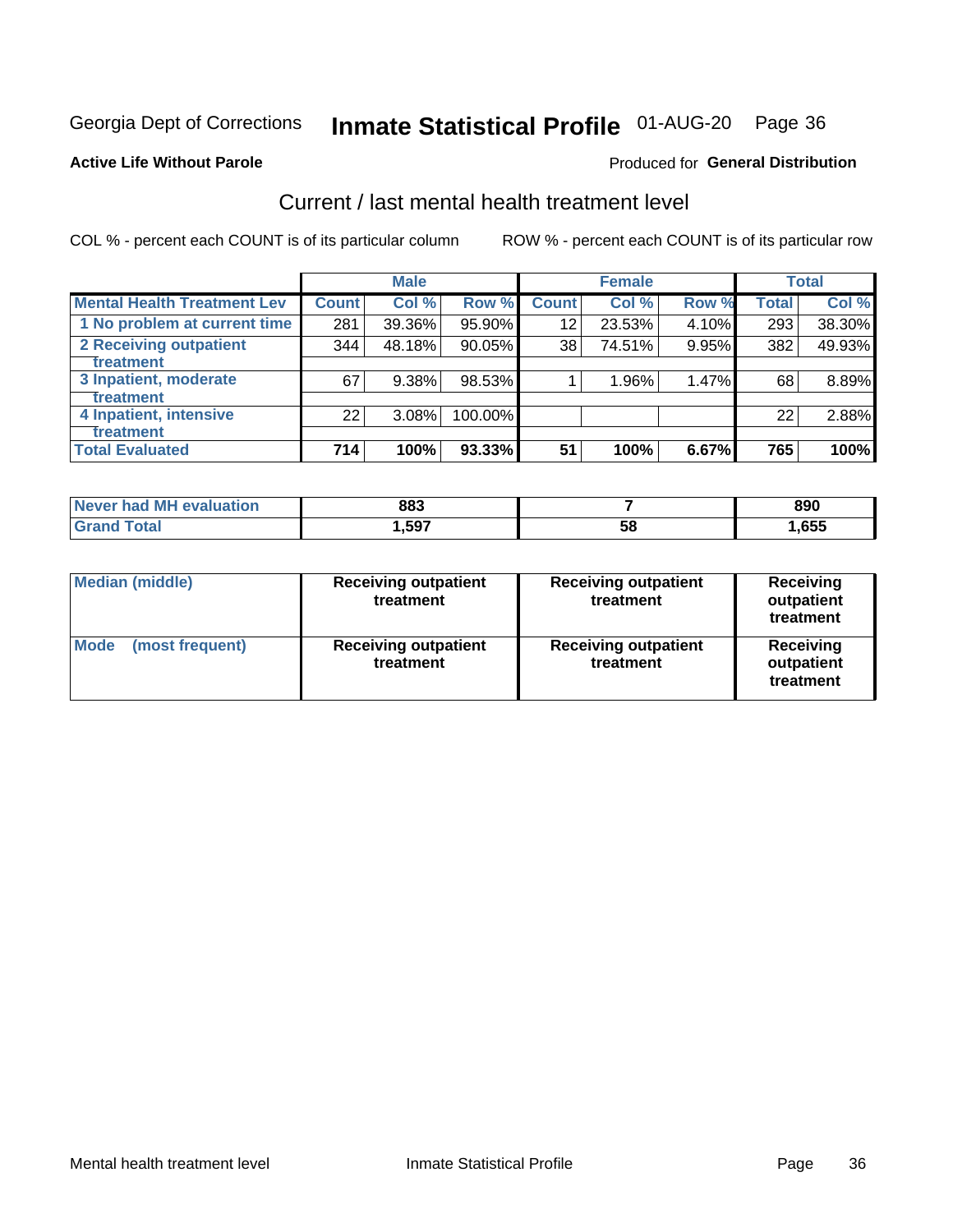#### Inmate Statistical Profile 01-AUG-20 Page 37

### **Active Life Without Parole**

### Produced for General Distribution

## PULHESDWIT medical scale - 'P' overall condition ('P'hysical)

COL % - percent each COUNT is of its particular column

|                                  |                 | <b>Male</b> |             |    | <b>Female</b> |       |              | <b>Total</b> |
|----------------------------------|-----------------|-------------|-------------|----|---------------|-------|--------------|--------------|
| 'P' Overall Condition            | <b>Count</b>    | Col %       | Row % Count |    | Col %         | Row % | <b>Total</b> | Col %        |
| 1 No medical illness             | 1,128           | 75.86%      | 97.33%      | 31 | 53.45%        | 2.67% | 1,159        | 75.02%       |
| 2 Well-controlled chronic        | 319             | 21.45%      | 92.46%      | 26 | 44.83%        | 7.54% | 345          | 22.33%       |
| <b>lillness</b>                  |                 |             |             |    |               |       |              |              |
| 3 Poorly-controlled chronic      | 37 <sup>1</sup> | 2.49%       | 97.37%      |    | 1.72%         | 2.63% | 38           | 2.46%        |
| <b>illness</b>                   |                 |             |             |    |               |       |              |              |
| 4 Significant problems requiring | 2 <sub>1</sub>  | 0.13%       | 100.00%     |    |               |       | 2            | 0.13%        |
| special housing                  |                 |             |             |    |               |       |              |              |
| 5 Terminal illness, < 6 months   |                 | 0.07%       | 100.00%     |    |               |       |              | 0.06%        |
| to live                          |                 |             |             |    |               |       |              |              |
| <b>Total Reported</b>            | 1,487           | 100%        | 96.25%      | 58 | 100%          | 3.75% | 1,545        | 100%         |

| rtea<br>⋯            | 110   |    | 44C<br>. |
|----------------------|-------|----|----------|
| $5 - 6 - 1$<br>_____ | 1,597 | Эč | ,655     |

|  |  | Mode (most frequent) | 1 No medical illness | 1 No medical illness | 1 No medical<br>illness |
|--|--|----------------------|----------------------|----------------------|-------------------------|
|--|--|----------------------|----------------------|----------------------|-------------------------|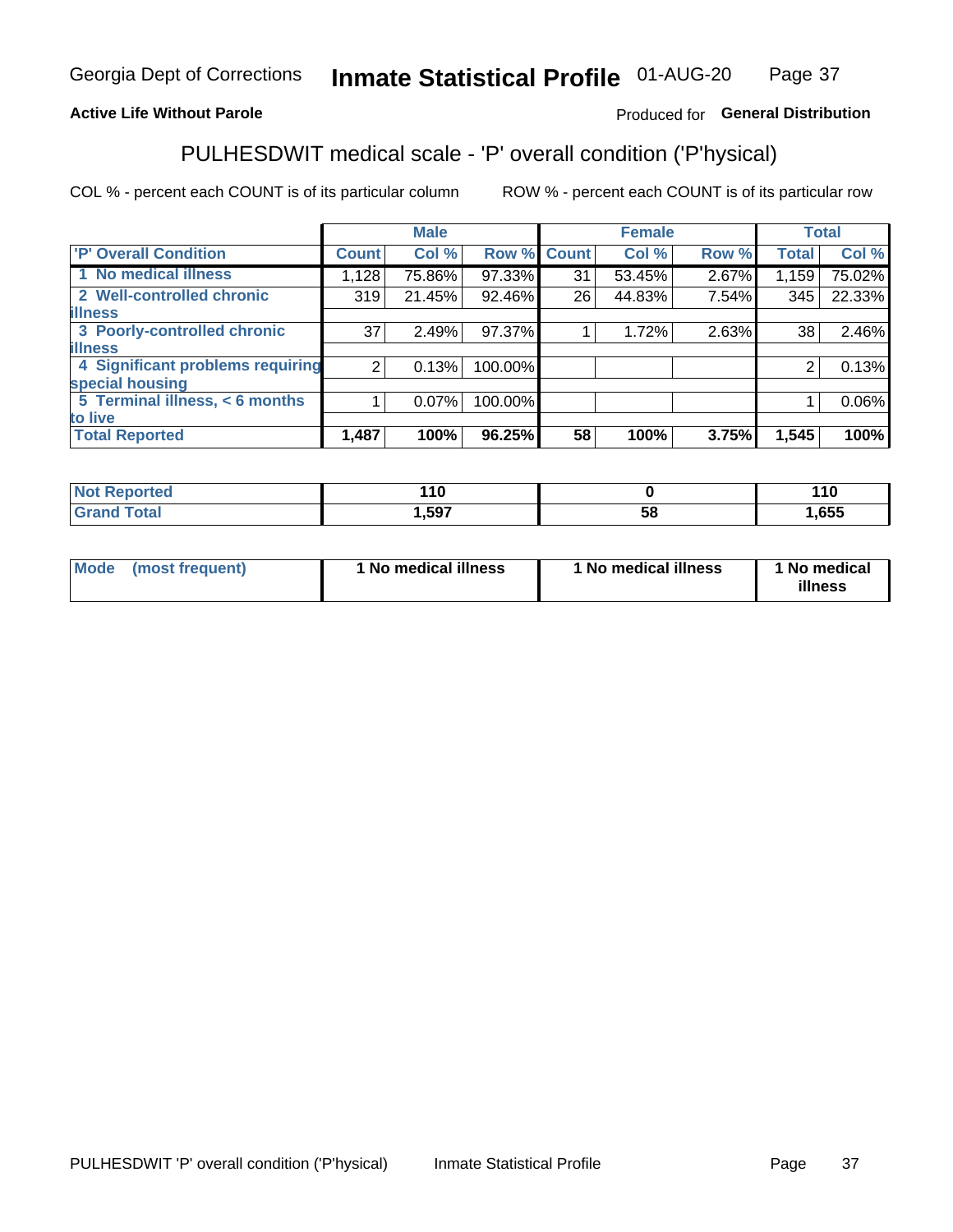### **Active Life Without Parole**

## Produced for General Distribution

## PULHESDWIT medical scale - 'U' upper body

COL % - percent each COUNT is of its particular column

|                                    | <b>Male</b> |              | <b>Female</b>                                                |       |              | <b>Total</b>   |
|------------------------------------|-------------|--------------|--------------------------------------------------------------|-------|--------------|----------------|
| <b>Count</b>                       | Col %       | <b>Count</b> | Col %                                                        |       | <b>Total</b> | Col %          |
| 1,393                              | 93.87%      | 54           | 93.10%                                                       | 3.73% | 1,447        | 93.84%         |
|                                    |             |              |                                                              |       |              |                |
| 2 One or both arms minimally<br>76 | 5.12%       | 4            | 6.90%                                                        |       | 80           | 5.19%          |
|                                    |             |              |                                                              |       |              |                |
| 12                                 | 0.81%       |              |                                                              |       | 12           | 0.78%          |
|                                    |             |              |                                                              |       |              |                |
| 3                                  | 0.20%       |              |                                                              |       | 3            | 0.19%          |
|                                    |             |              |                                                              |       |              |                |
| 1,484                              | 100%        | 58           | 100%                                                         | 3.76% | 1,542        | 100%           |
|                                    |             |              | Row %<br>96.27%<br>$95.00\%$<br>100.00%<br>100.00%<br>96.24% |       |              | Row %<br>5.00% |

| <b>Not Reported</b> | .<br>. |    | $44^{\circ}$<br>ט ו |
|---------------------|--------|----|---------------------|
| <b>Total</b>        | ,597   | 58 | ,655                |

| <b>Mode</b> | (most frequent) | 1 Upper bones, joints,<br>muscles all OK | 1 Upper bones, joints,<br>muscles all OK | 1 Upper bones,<br>ljoints, muscles all<br>ОK |
|-------------|-----------------|------------------------------------------|------------------------------------------|----------------------------------------------|
|-------------|-----------------|------------------------------------------|------------------------------------------|----------------------------------------------|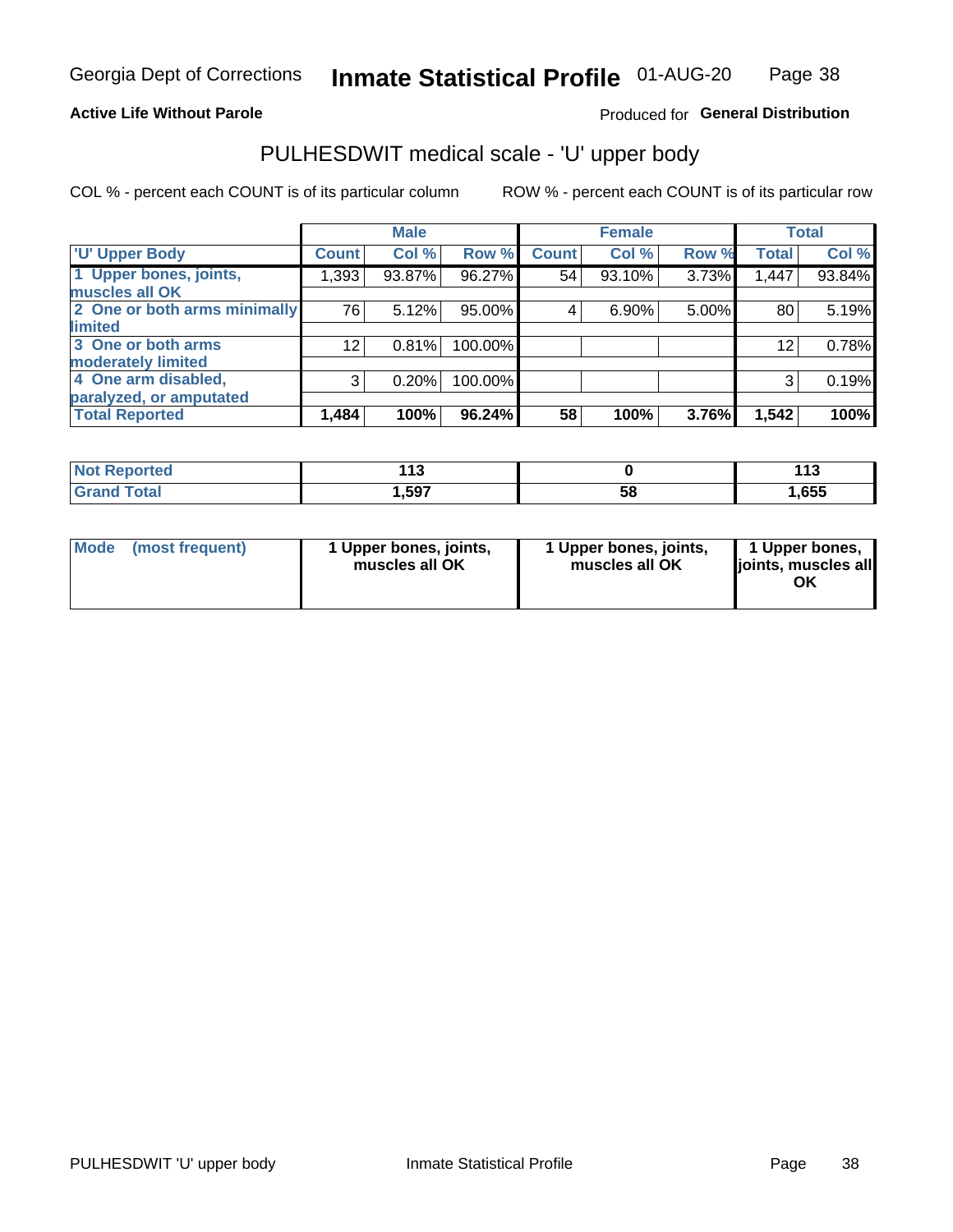### **Active Life Without Parole**

### Produced for General Distribution

## PULHESDWIT medical scale - 'L' lower body

COL % - percent each COUNT is of its particular column

|                                |              | <b>Male</b> |         |              | <b>Female</b> |       |              | <b>Total</b> |
|--------------------------------|--------------|-------------|---------|--------------|---------------|-------|--------------|--------------|
| 'L' Lower Body                 | <b>Count</b> | Col %       | Row %   | <b>Count</b> | Col %         | Row % | <b>Total</b> | Col %        |
| 1 Lower bones, joints,         | 1,284        | 86.52%      | 96.18%  | 51           | 87.93%        | 3.82% | 1,335        | 86.58%       |
| muscles all OK                 |              |             |         |              |               |       |              |              |
| 2 One or both legs minimally   | 171          | 11.52%      | 96.07%  |              | 12.07%        | 3.93% | 178          | 11.54%       |
| limited                        |              |             |         |              |               |       |              |              |
| 3 One or both legs             | 23           | 1.55%       | 100.00% |              |               |       | 23           | 1.49%        |
| moderately limited             |              |             |         |              |               |       |              |              |
| 4 One leg disabled, paralyzed, | 5            | 0.34%       | 100.00% |              |               |       | 5            | 0.32%        |
| or amputated                   |              |             |         |              |               |       |              |              |
| 5 Both legs disabled,          |              | 0.07%       | 100.00% |              |               |       |              | 0.06%        |
| paralyzed, or amputated        |              |             |         |              |               |       |              |              |
| <b>Total Reported</b>          | 1,484        | 100%        | 96.24%  | 58           | 100%          | 3.76% | 1,542        | 100%         |

| <b>Not Reported</b> | . . U |    | $\overline{A}$<br>ט ו |
|---------------------|-------|----|-----------------------|
| <b>Grand Total</b>  | 1,597 | ວັ | ,655                  |

| Mode (most frequent) | I Lower bones, joints,<br>muscles all OK | 1 Lower bones, joints,<br>muscles all OK | 1 Lower bones,<br>joints, muscles all<br>ΟK |
|----------------------|------------------------------------------|------------------------------------------|---------------------------------------------|
|----------------------|------------------------------------------|------------------------------------------|---------------------------------------------|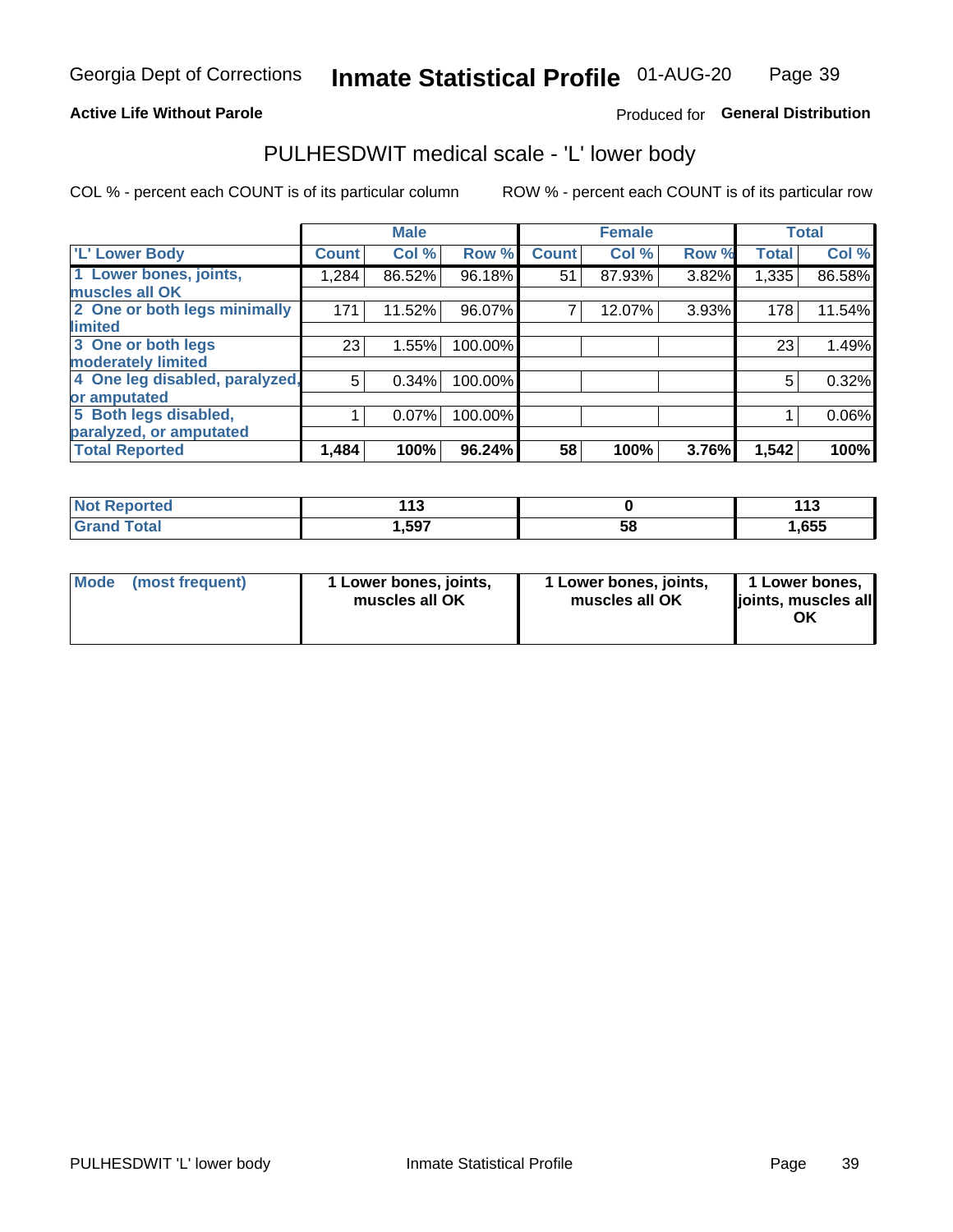### **Active Life Without Parole**

Produced for General Distribution

## PULHESDWIT medical scale - 'H' hearing

COL % - percent each COUNT is of its particular column

|                                |                 | <b>Male</b> |             |    | <b>Female</b> |       | <b>Total</b> |        |
|--------------------------------|-----------------|-------------|-------------|----|---------------|-------|--------------|--------|
| <b>H' Hearing</b>              | <b>Count</b>    | Col %       | Row % Count |    | Col %         | Row % | <b>Total</b> | Col %  |
| 1 Normal hearing both ears     | 1,461           | 98.72%      | 96.31%      | 56 | 100.00%       | 3.69% | 1,517        | 98.76% |
| 2 Some loss in one ear with    | 13 <sub>1</sub> | 0.88%       | 100.00%     |    |               |       | 13           | 0.85%  |
| other OK, or mild loss in both |                 |             |             |    |               |       |              |        |
| 3 Total loss in one ear with   | 4               | 0.27%       | 100.00%     |    |               |       | 4            | 0.26%  |
| mild loss in other             |                 |             |             |    |               |       |              |        |
| 4 Severe loss in both ears     | 2               | 0.14%       | 100.00%     |    |               |       |              | 0.13%  |
| <b>Total Reported</b>          | 1,480           | 100%        | 96.35%      | 56 | 100%          | 3.65% | 1,536        | 100%   |

| 'N<br>neo | $\overline{\phantom{a}}$<br>. . |    | - 1 L<br>I I J |
|-----------|---------------------------------|----|----------------|
| _____     | 597                             | სა | ,655           |

| Mode (most frequent) | 1 Normal hearing both ears 1 Normal hearing both ears 1 Normal hearing | both ears |
|----------------------|------------------------------------------------------------------------|-----------|
|                      |                                                                        |           |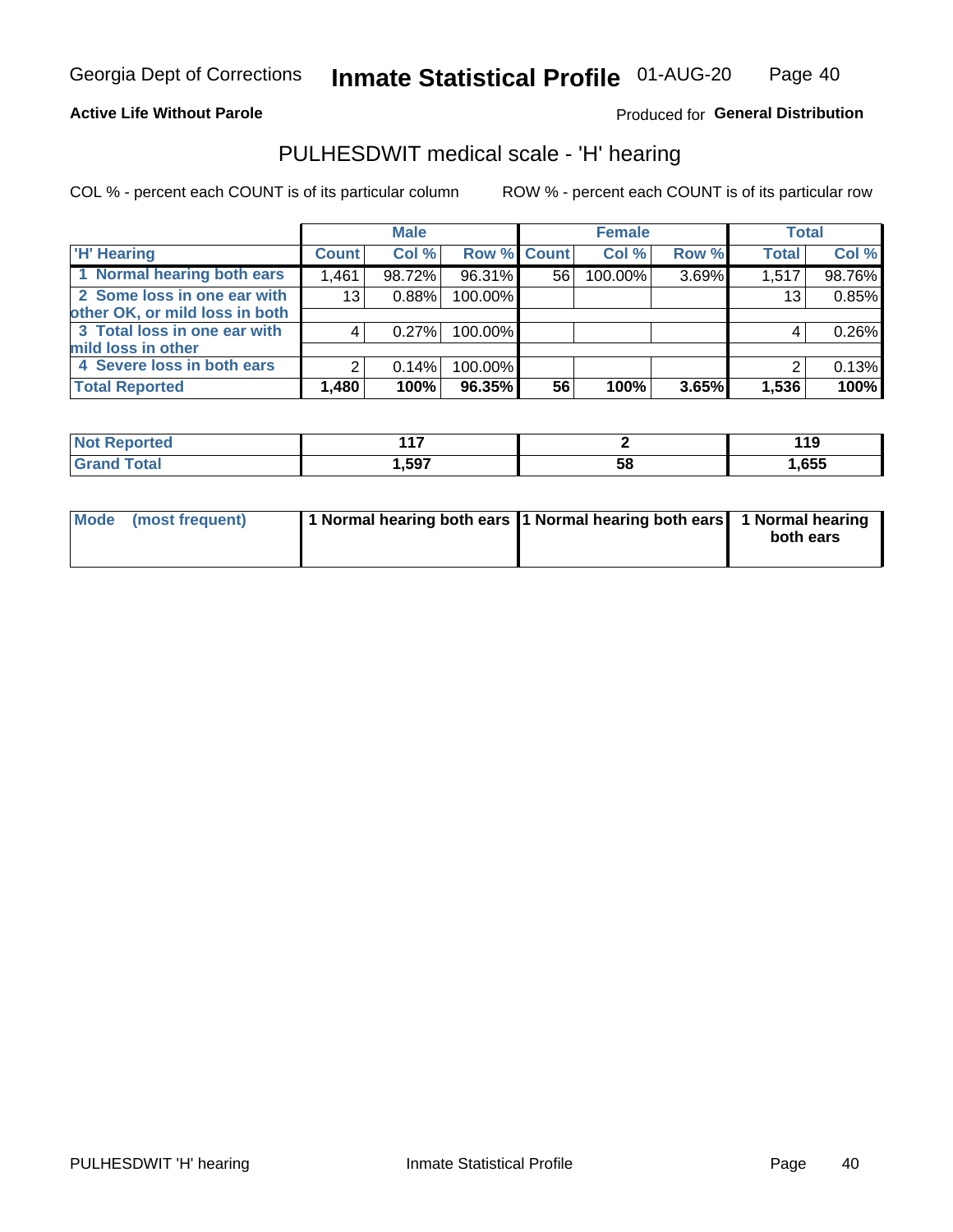### **Active Life Without Parole**

### Produced for General Distribution

## PULHESDWIT medical scale - 'E' vision

COL % - percent each COUNT is of its particular column

|                                 |              | <b>Male</b> |             |    | <b>Female</b> |       |              | <b>Total</b> |
|---------------------------------|--------------|-------------|-------------|----|---------------|-------|--------------|--------------|
| <b>E' Vision</b>                | <b>Count</b> | Col %       | Row % Count |    | Col %         | Row % | <b>Total</b> | Col %        |
| 1 Correctable to 20/40 in both  | 1,069        | 74.29%      | 97.09%      | 32 | 56.14%        | 2.91% | 1,101        | 73.60%       |
| eyes                            |              |             |             |    |               |       |              |              |
| 2 Correctable to 20/70 in one   | 307          | 21.33%      | 92.47%      | 25 | 43.86%        | 7.53% | 332          | 22.19%       |
| eye, may be blind in other      |              |             |             |    |               |       |              |              |
| 3 Correctable to 20/200 in one  | 56           | 3.89%       | 100.00%     |    |               |       | 56           | 3.74%        |
| eye, may be blind in other      |              |             |             |    |               |       |              |              |
| 4 One eye not correctable to    | 6            | 0.42%       | 100.00%     |    |               |       | 6            | 0.40%        |
| 20/200, other may be blind      |              |             |             |    |               |       |              |              |
| 5 Blind in both eyes, requiring |              | 0.07%       | 100.00%     |    |               |       |              | 0.07%        |
| special housing                 |              |             |             |    |               |       |              |              |
| <b>Total Reported</b>           | 1,439        | 100%        | 96.19%      | 57 | 100%          | 3.81% | 1,496        | 100%         |

| ੋ∩rted<br>NO      | 158  |    | 159          |
|-------------------|------|----|--------------|
| T <sub>ofol</sub> | ,597 | 58 | <b>1,655</b> |

| Mode (most frequent) | 1 Correctable to 20/40 in both<br>eves | 1 Correctable to 20/40 in   1 Correctable to  <br>both eyes | 20/40 in both eyes |
|----------------------|----------------------------------------|-------------------------------------------------------------|--------------------|
|                      |                                        |                                                             |                    |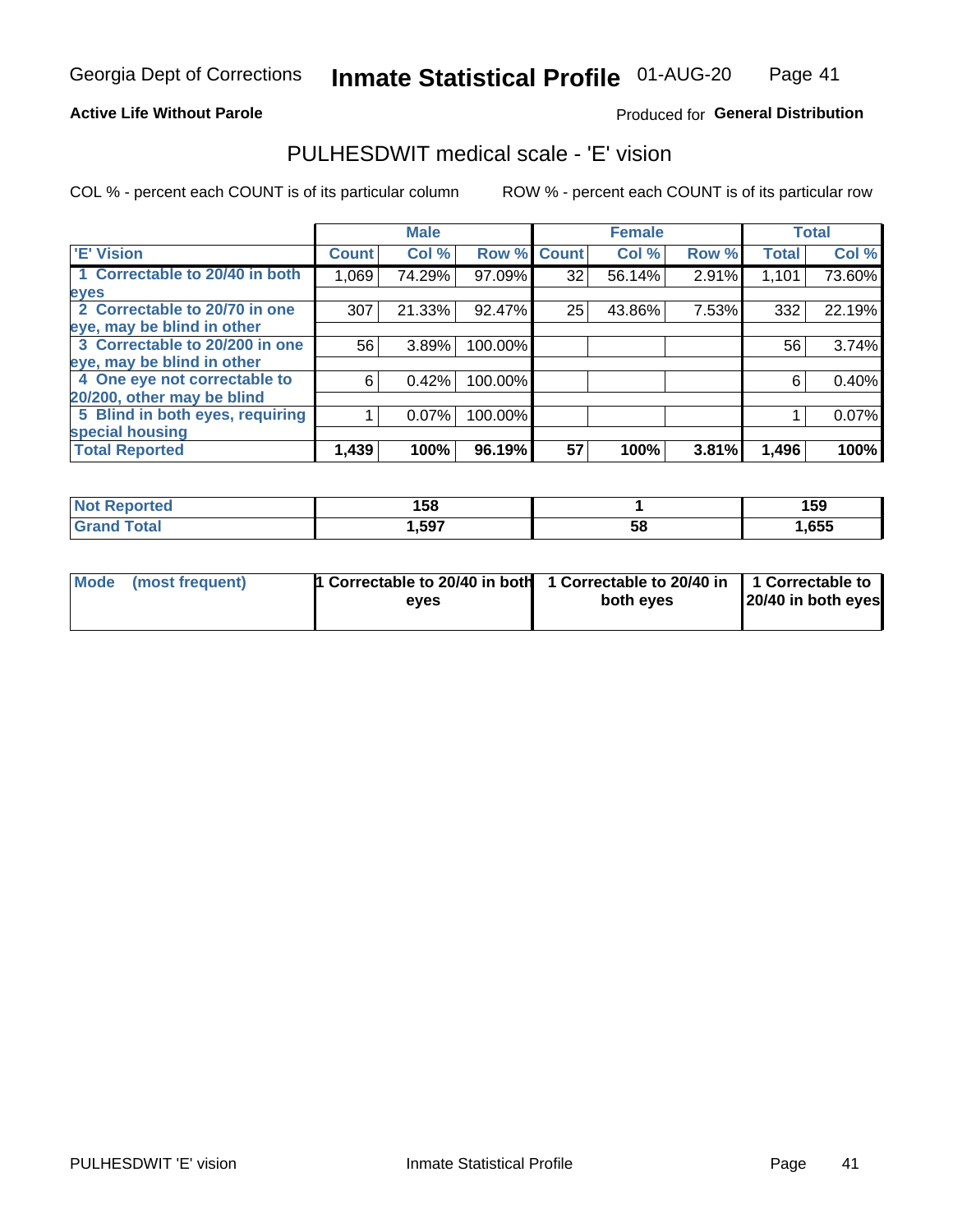### **Active Life Without Parole**

## Produced for General Distribution

## PULHESDWIT medical scale - 'S' pSychiatric

COL % - percent each COUNT is of its particular column

|                                        |              | <b>Male</b> |         |             | <b>Female</b> |        |              | <b>Total</b> |
|----------------------------------------|--------------|-------------|---------|-------------|---------------|--------|--------------|--------------|
| 'S' pSychiatric                        | <b>Count</b> | Col %       |         | Row % Count | Col %         | Row %  | <b>Total</b> | Col %        |
| 1 No impairment or disorders           | 1,231        | 82.78%      | 98.64%  | 17          | 32.69%        | 1.36%  | 1,248        | 81.09%       |
| 2 Stable, or in remission, or          | 203          | 13.65%      | 85.65%  | 34          | 65.38%        | 14.35% | 237          | 15.40%       |
| mild impairment or retardation         |              |             |         |             |               |        |              |              |
| 3 Requires moderate inpatient          | 40           | 2.69%       | 97.56%  |             | 1.92%         | 2.44%  | 41           | 2.66%        |
| treatment                              |              |             |         |             |               |        |              |              |
| 4 Requires intensive inpatient         | 12           | 0.81%       | 100.00% |             |               |        | 12           | 0.78%        |
| <b>treatment</b>                       |              |             |         |             |               |        |              |              |
| <b>5 Requires Crisis Stabilization</b> |              | 0.07%       | 100.00% |             |               |        |              | 0.06%        |
| Unit (CSU) inpatient care              |              |             |         |             |               |        |              |              |
| <b>Total Reported</b>                  | 1,487        | 100%        | 96.62%  | 52          | 100%          | 3.38%  | 1,539        | 100%         |

| <b>Not Reported</b> | .<br>. . v |    | 116   |
|---------------------|------------|----|-------|
| <b>Grand Total</b>  | ,597       | 58 | 1,655 |

| Mode (most frequent) | <b>1 No impairment or disorders</b> 2 Stable, or in remission, 11 No impairment or |                       |           |
|----------------------|------------------------------------------------------------------------------------|-----------------------|-----------|
|                      |                                                                                    | or mild impairment or | disorders |
|                      |                                                                                    | retardation           |           |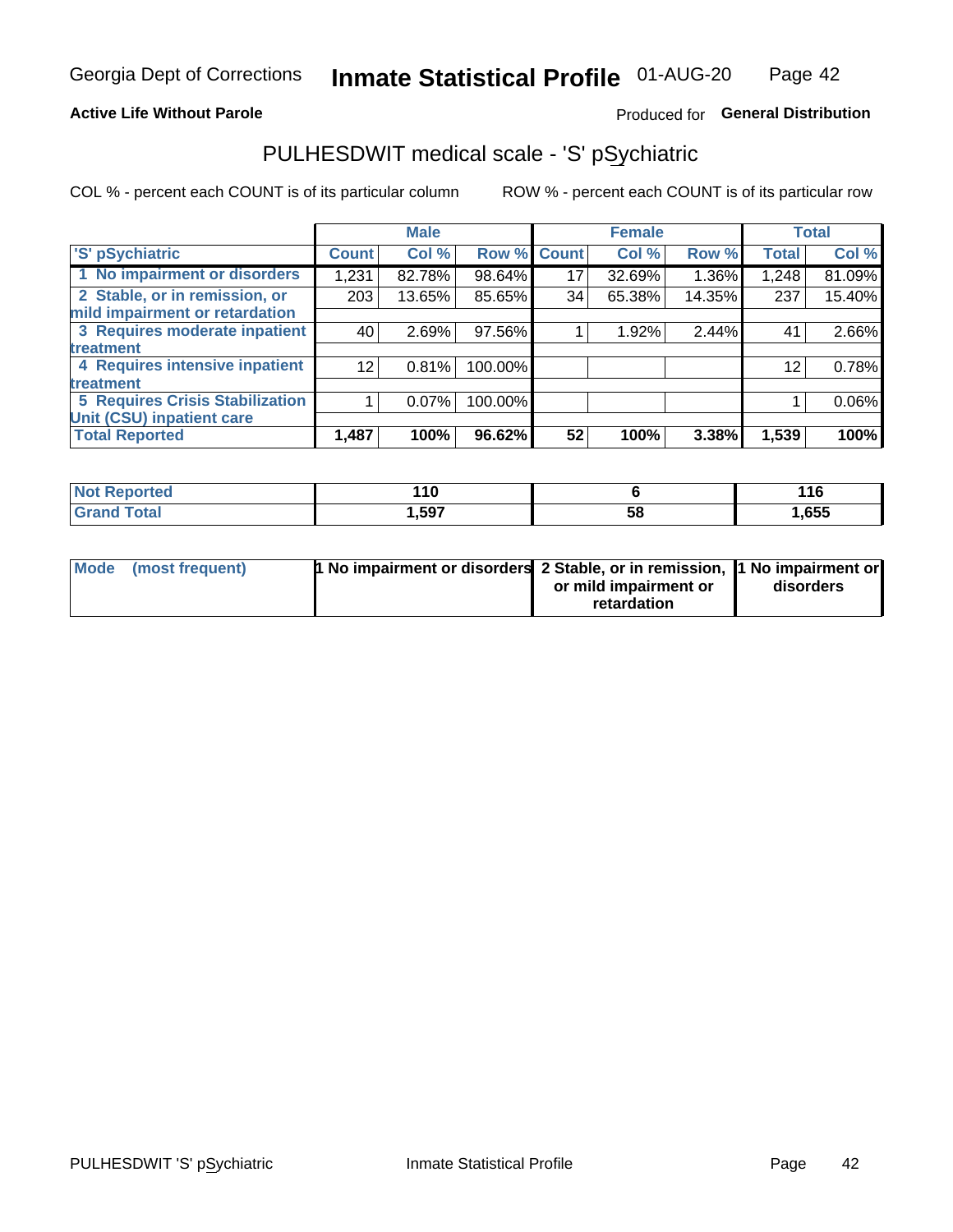### **Active Life Without Parole**

### Produced for General Distribution

## PULHESDWIT medical scale - 'D' dental

COL % - percent each COUNT is of its particular column

|                                 |              | <b>Male</b> |         |              | <b>Female</b> |       |              | <b>Total</b> |
|---------------------------------|--------------|-------------|---------|--------------|---------------|-------|--------------|--------------|
| <b>D'</b> Dental                | <b>Count</b> | Col %       | Row %   | <b>Count</b> | Col %         | Row % | <b>Total</b> | Col %        |
| 1 Minimal routine dental health | 1,052        | 76.12%      | 95.46%  | 50           | 94.34%        | 4.54% | 1,102        | 76.79%       |
| <b>needs</b>                    |              |             |         |              |               |       |              |              |
| 2 Moderate cavities and/or gum  | 287          | 20.77%      | 99.31%  | 2            | 3.77%         | 0.69% | 289          | 20.14%       |
| disease                         |              |             |         |              |               |       |              |              |
| 3 Extensive gum disease         | 42           | $3.04\%$    | 97.67%  |              | 1.89%         | 2.33% | 43           | 3.00%        |
| and/or widespread decay         |              |             |         |              |               |       |              |              |
| 4 Urgent need for dental        |              | $0.07\%$    | 100.00% |              |               |       |              | 0.07%        |
| <b>services</b>                 |              |             |         |              |               |       |              |              |
| <b>Total Reported</b>           | 1,382        | 100%        | 96.31%  | 53           | 100%          | 3.69% | 1,435        | 100%         |

| orted<br>NOT RADO<br>. | 24F<br>4 I J |    | ה מ<br>ZZU |
|------------------------|--------------|----|------------|
| Total                  | ,597         | 58 | ,655       |

| <b>Mode</b> | (most frequent) | <b>Minimal routine dental</b><br>health needs | 1 Minimal routine dental<br>health needs | <b>11 Minimal routine I</b><br>dental health<br>needs |
|-------------|-----------------|-----------------------------------------------|------------------------------------------|-------------------------------------------------------|
|-------------|-----------------|-----------------------------------------------|------------------------------------------|-------------------------------------------------------|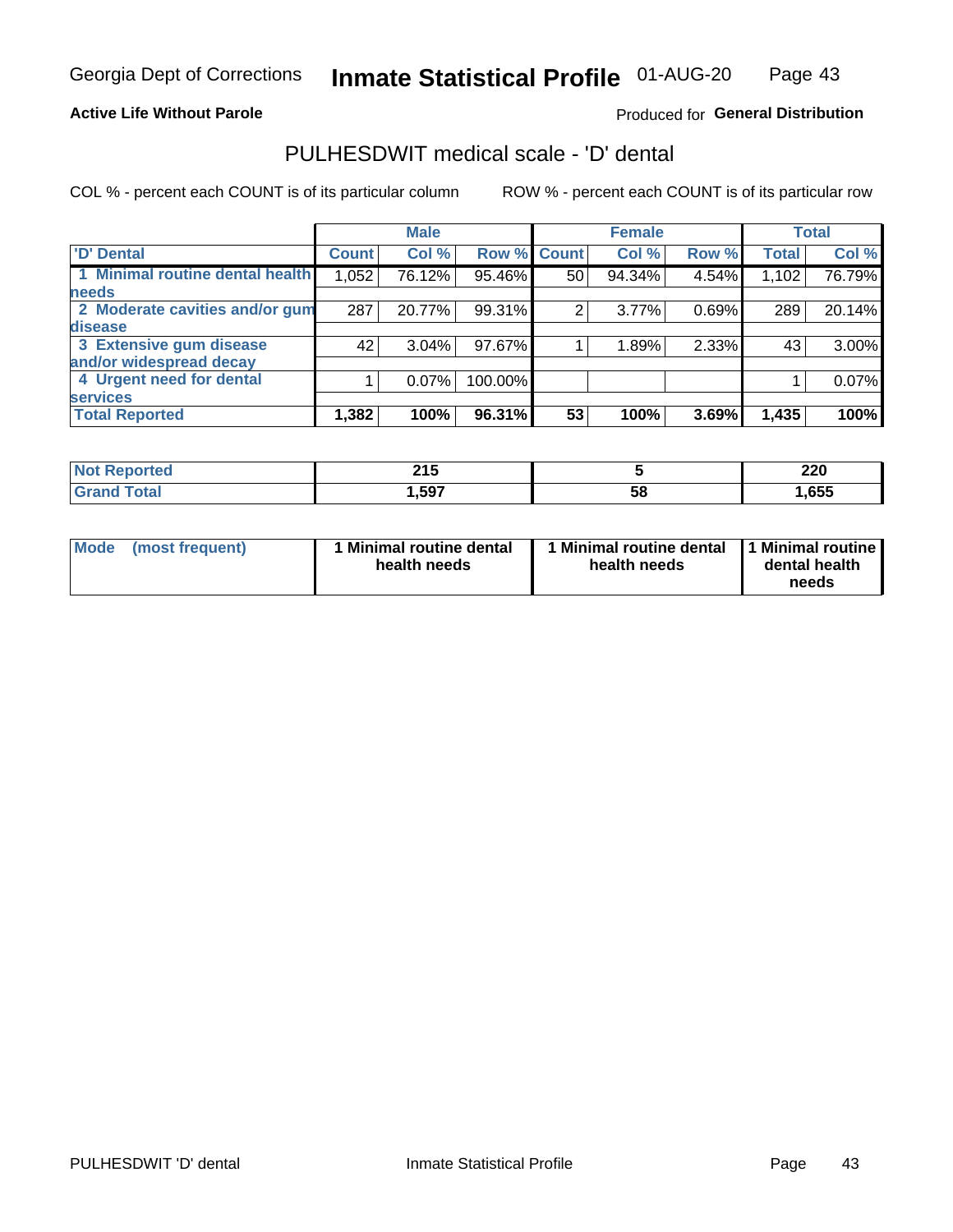### **Active Life Without Parole**

## Produced for General Distribution

## PULHESDWIT medical scale - 'W' work ability

COL % - percent each COUNT is of its particular column

|                                 |              | <b>Male</b> |         |             | <b>Female</b> |       |              | <b>Total</b> |
|---------------------------------|--------------|-------------|---------|-------------|---------------|-------|--------------|--------------|
| <b>W' work ability</b>          | <b>Count</b> | Col %       |         | Row % Count | Col %         | Row % | <b>Total</b> | Col %        |
| 1 Unrestricted work or activity | 1,236        | 83.29%      | 96.56%  | 44          | 75.86%        | 3.44% | 1,280        | 83.01%       |
| 2 Minor restrictions on type of | 191          | 12.87%      | 93.17%  | 14          | 24.14%        | 6.83% | 205          | 13.29%       |
| <b>work</b>                     |              |             |         |             |               |       |              |              |
| 3 Moderate restrictions on type | 39           | 2.63%       | 100.00% |             |               |       | 39           | 2.53%        |
| lof work                        |              |             |         |             |               |       |              |              |
| 4 Major restrictions on type of | 11           | 0.74%       | 100.00% |             |               |       | 11           | 0.71%        |
| <b>work</b>                     |              |             |         |             |               |       |              |              |
| 5 Cannot work under any         |              | 0.47%       | 100.00% |             |               |       |              | 0.45%        |
| <b>circumstances</b>            |              |             |         |             |               |       |              |              |
| <b>Total Reported</b>           | 1,484        | 100%        | 96.24%  | 58          | 100%          | 3.76% | 1,542        | 100%         |

| 'Not Reported        | 442<br>. |   | 14 C<br>. |
|----------------------|----------|---|-----------|
| <b>Total</b><br>Cror | ,597     | ວ | ,655      |

| Mode (most frequent) | 1 Unrestricted work or | 1 Unrestricted work or | 1 Unrestricted   |
|----------------------|------------------------|------------------------|------------------|
|                      | activity               | activity               | work or activity |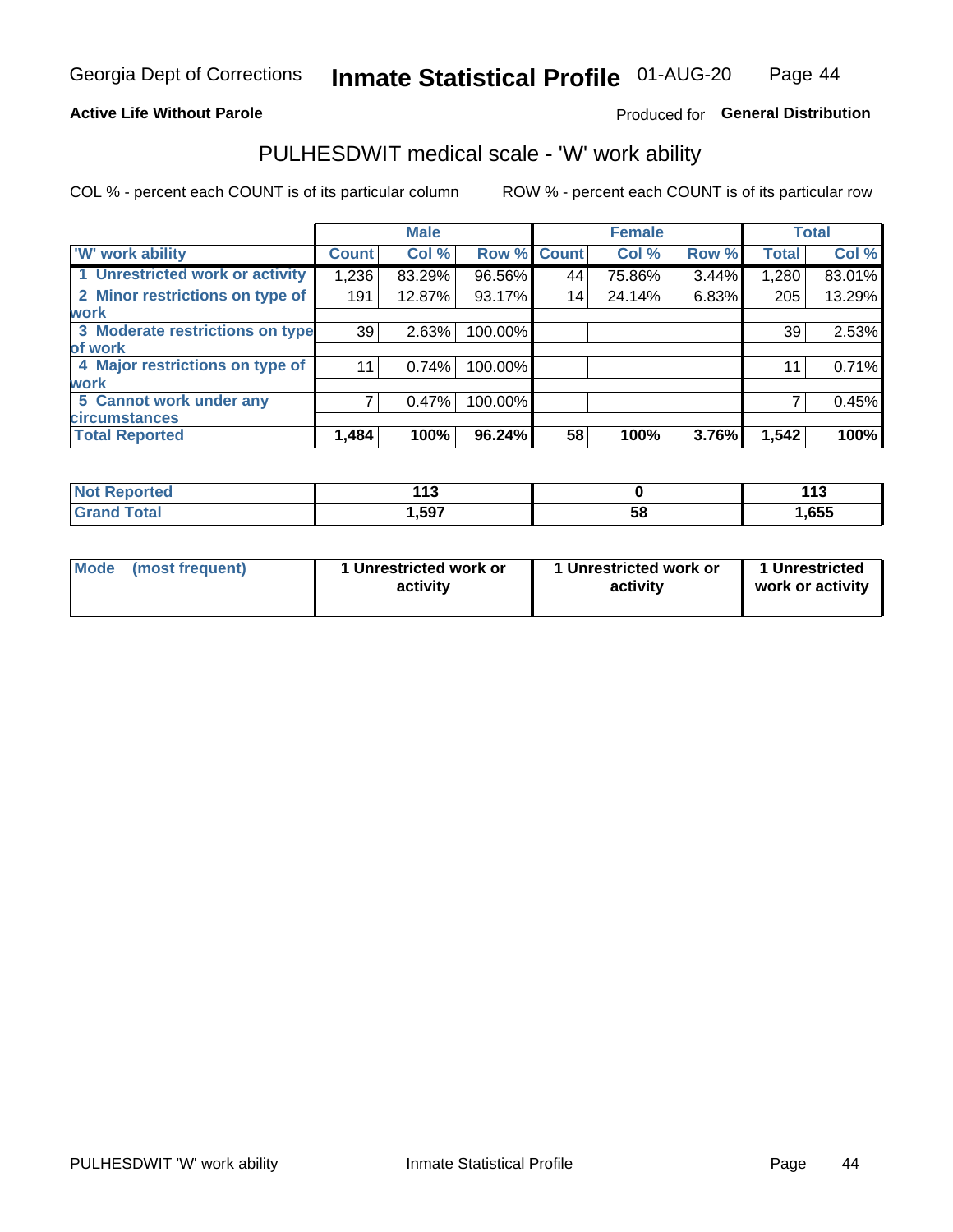### **Active Life Without Parole**

### Produced for General Distribution

## PULHESDWIT medical scale - 'I' impairment

COL % - percent each COUNT is of its particular column ROW % - percent each COUNT is of its particular row

|                                   |                | <b>Male</b> |             |    | <b>Female</b> |       |              | <b>Total</b> |
|-----------------------------------|----------------|-------------|-------------|----|---------------|-------|--------------|--------------|
| <b>T' Impairment</b>              | <b>Count</b>   | Col %       | Row % Count |    | Col %         | Row % | <b>Total</b> | Col %        |
| 1 No impairments or               | l.457          | 98.38%      | 96.17%      | 58 | 100.00%       | 3.83% | 1,515        | 98.44%       |
| disabilities                      |                |             |             |    |               |       |              |              |
| 2 Wheelchair-bound but            | 11             | 0.74%       | 100.00%     |    |               |       | 11           | 0.71%        |
| otherwise OK                      |                |             |             |    |               |       |              |              |
| <b>3 Needs low-level Assisted</b> | $\mathfrak{p}$ | 0.14%       | 100.00%     |    |               |       | 2            | 0.13%        |
| Living (level I)                  |                |             |             |    |               |       |              |              |
| 4 Needs moderate Assisted         |                | 0.07%       | 100.00%     |    |               |       |              | 0.06%        |
| <b>Living (level II)</b>          |                |             |             |    |               |       |              |              |
| <b>5 Needs maximal Assisted</b>   | 10             | 0.68%       | 100.00%     |    |               |       | 10           | 0.65%        |
| <b>Living (level III)</b>         |                |             |             |    |               |       |              |              |
| <b>Total Reported</b>             | 1,481          | 100%        | 96.23%      | 58 | 100%          | 3.77% | 1,539        | 100%         |

| Reported     | 40 <sup>o</sup><br>v<br>$\cdot$ $\cdot$ |    | $\overline{11}$<br><u>.</u> |
|--------------|-----------------------------------------|----|-----------------------------|
| <b>Total</b> | 1,597                                   | ၁၀ | 1,655                       |

| Mode | (most frequent) | 1 No impairments or<br>disabilities | 1 No impairments or<br>disabilities | 1 No impairments<br>or disabilities |
|------|-----------------|-------------------------------------|-------------------------------------|-------------------------------------|
|------|-----------------|-------------------------------------|-------------------------------------|-------------------------------------|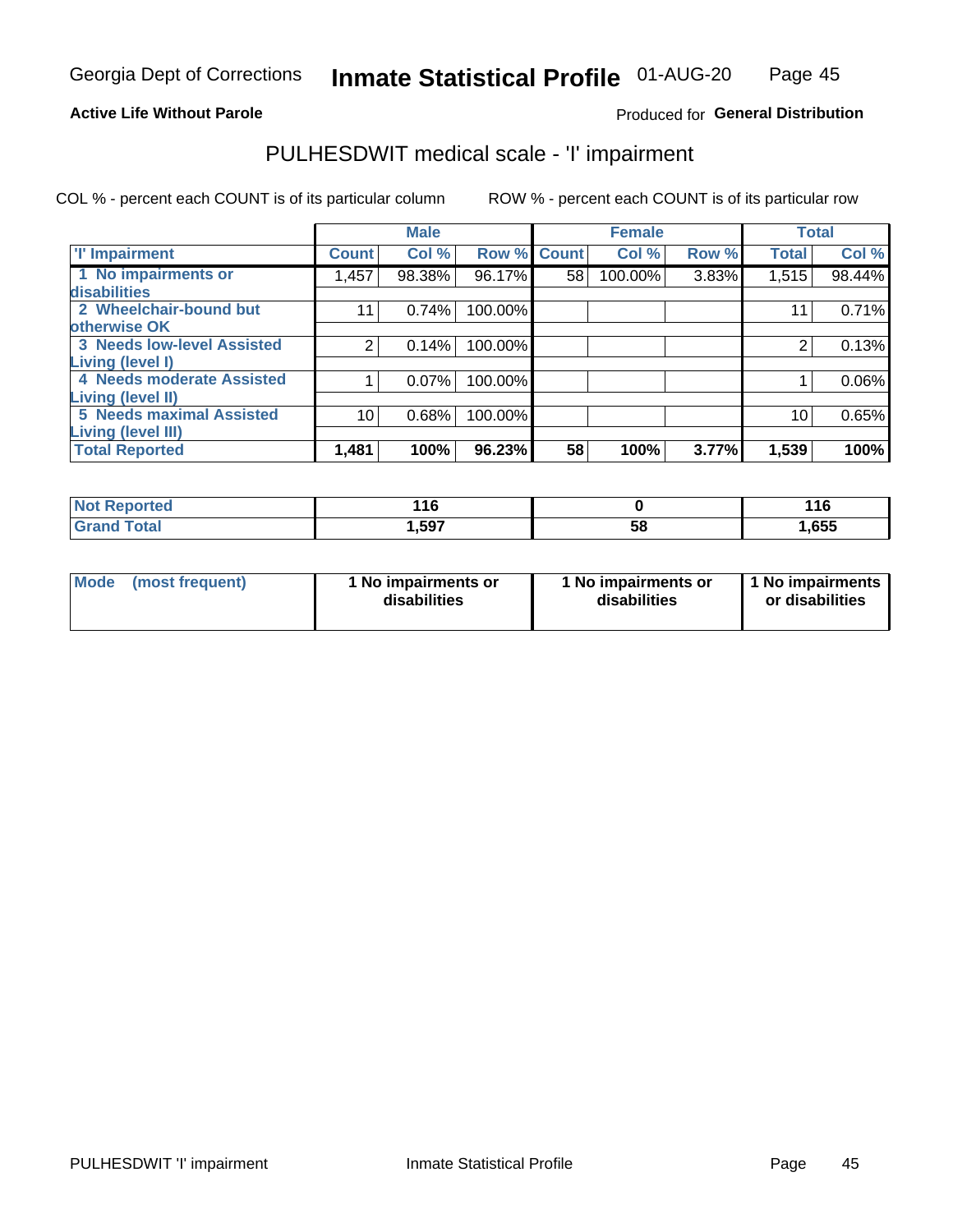### **Active Life Without Parole**

## Produced fo General Distribution

## PULHESDWIT medical scale - 'T' transportability

COL % - percent each COUNT is of its particular column

|                              |              | <b>Male</b> |             |    | <b>Female</b> |       |              | <b>Total</b> |
|------------------------------|--------------|-------------|-------------|----|---------------|-------|--------------|--------------|
| <b>T' Transportability</b>   | <b>Count</b> | Col %       | Row % Count |    | Col %         | Row % | <b>Total</b> | Col %        |
| 1 Can be transported in any  | 1,472        | 98.79%      | 96.27%      | 57 | 100.00%       | 3.73% | 1,529        | 98.84%       |
| ordinary approved vehicle    |              |             |             |    |               |       |              |              |
| 2 Wheelchair-bound, not      | 8            | 0.54%       | 100.00%     |    |               |       |              | 0.52%        |
| needing special vehicle      |              |             |             |    |               |       |              |              |
| 3 Wheelchair-bound, requires |              | 0.13%       | 100.00%     |    |               |       |              | 0.13%        |
| special vehicle              |              |             |             |    |               |       |              |              |
| 5 Requires ambulance         | 8            | 0.54%       | 100.00%     |    |               |       |              | 0.52%        |
| transport                    |              |             |             |    |               |       |              |              |
| <b>Total Reported</b>        | 1,490        | 100%        | 96.32%      | 57 | 100%          | 3.68% | 1,547        | 100.0%       |

| orted | 1 N 7<br>. ש |    | 108  |
|-------|--------------|----|------|
| `otal | 597،،        | Ⴢჾ | ,655 |

| <b>Mode</b> | (most frequent) | 1 Can be transported in any 1 Can be transported in any | ordinary approved vehicle   ordinary approved vehicle   transported in any | 1 Can be<br>  ordinary approved  <br>vehicle |
|-------------|-----------------|---------------------------------------------------------|----------------------------------------------------------------------------|----------------------------------------------|
|-------------|-----------------|---------------------------------------------------------|----------------------------------------------------------------------------|----------------------------------------------|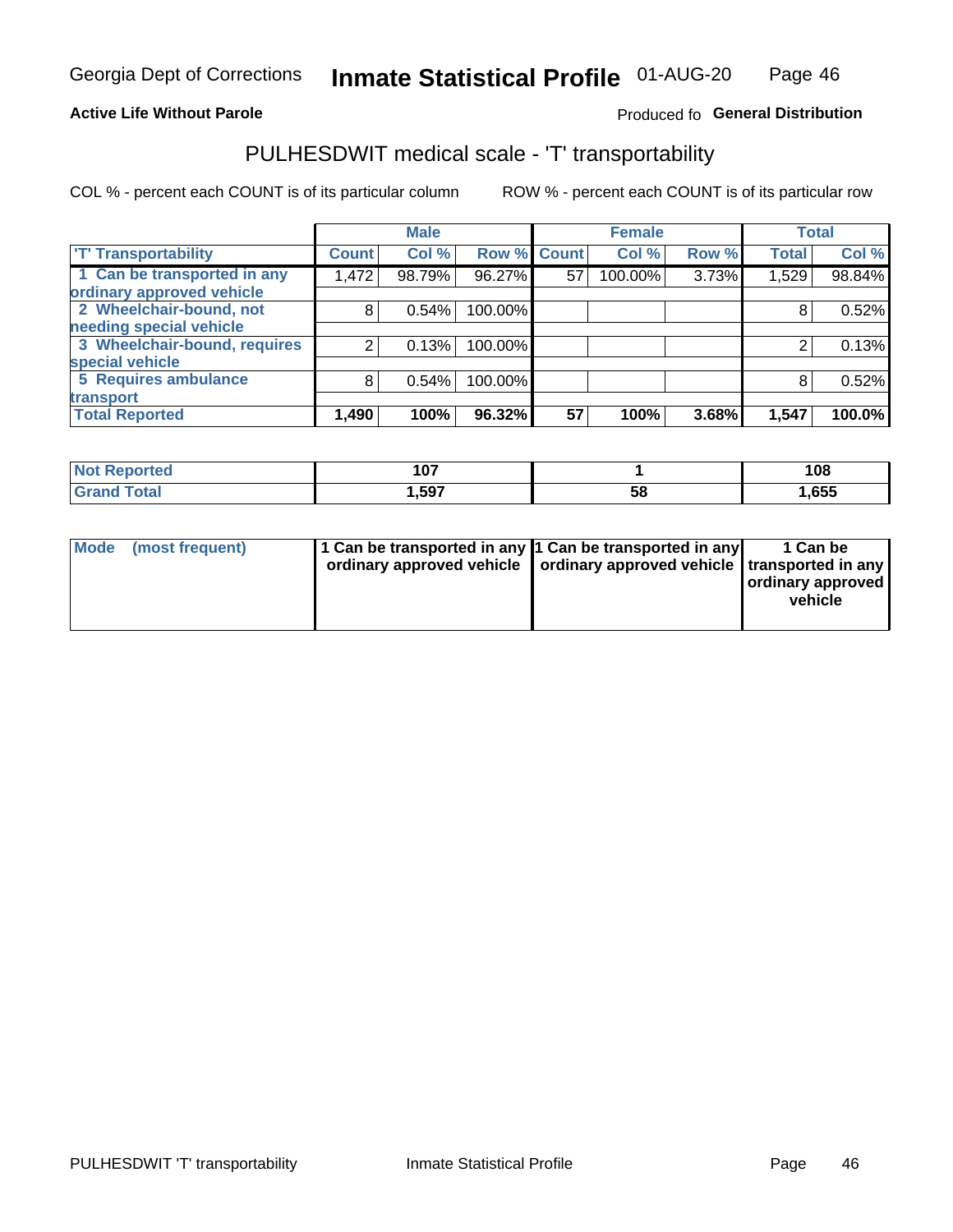## Inmate Statistical Profile 01-AUG-20 Page 47

### **Active Life Without Parole**

### Produced for General Distribution

## Number of prior Georgia incarcerations

COL % - percent each COUNT is of its particular column

|                                       |       | <b>Male</b> |             |    | <b>Female</b> |       |       | <b>Total</b> |
|---------------------------------------|-------|-------------|-------------|----|---------------|-------|-------|--------------|
| <b>Num of Prior GA Incarcerations</b> | Count | Col %       | Row % Count |    | Col %         | Row % | Total | Col %        |
| $\bf{0}$                              | 814   | 50.97%      | $94.54\%$   | 47 | 81.03%        | 5.46% | 861   | 52.02%       |
|                                       | 315   | 19.72%      | 98.13%      | 6  | 10.34%        | 1.87% | 321   | 19.40%       |
|                                       | 199   | 12.46%      | 99.00%      | 2  | 3.45%         | 1.00% | 201   | 12.15%       |
| 3                                     | 128   | 8.02%       | 98.46%      | 2  | 3.45%         | 1.54% | 130   | 7.85%        |
| 4                                     | 68    | 4.26%       | 100.00%     |    |               |       | 68    | 4.11%        |
| 5                                     | 41    | 2.57%       | 100.00%     |    |               |       | 41    | 2.48%        |
| <b>More Than 5</b>                    | 32    | 2.00%       | 96.97%      |    | 1.72%         | 3.03% | 33    | 1.99%        |
| <b>Total Reported</b>                 | 1,597 | 100%        | 96.50%      | 58 | 100%          | 3.50% | 1,655 | 100%         |

| <b>orteg</b><br><b>NOT R</b> |        |    |      |
|------------------------------|--------|----|------|
| <b>Total</b><br>Cro          | 597, ا | วช | ,655 |

| Mean (average)       | 1 1 J | .40 | 1.09 |
|----------------------|-------|-----|------|
| Median (middle)      |       |     |      |
| Mode (most frequent) |       |     |      |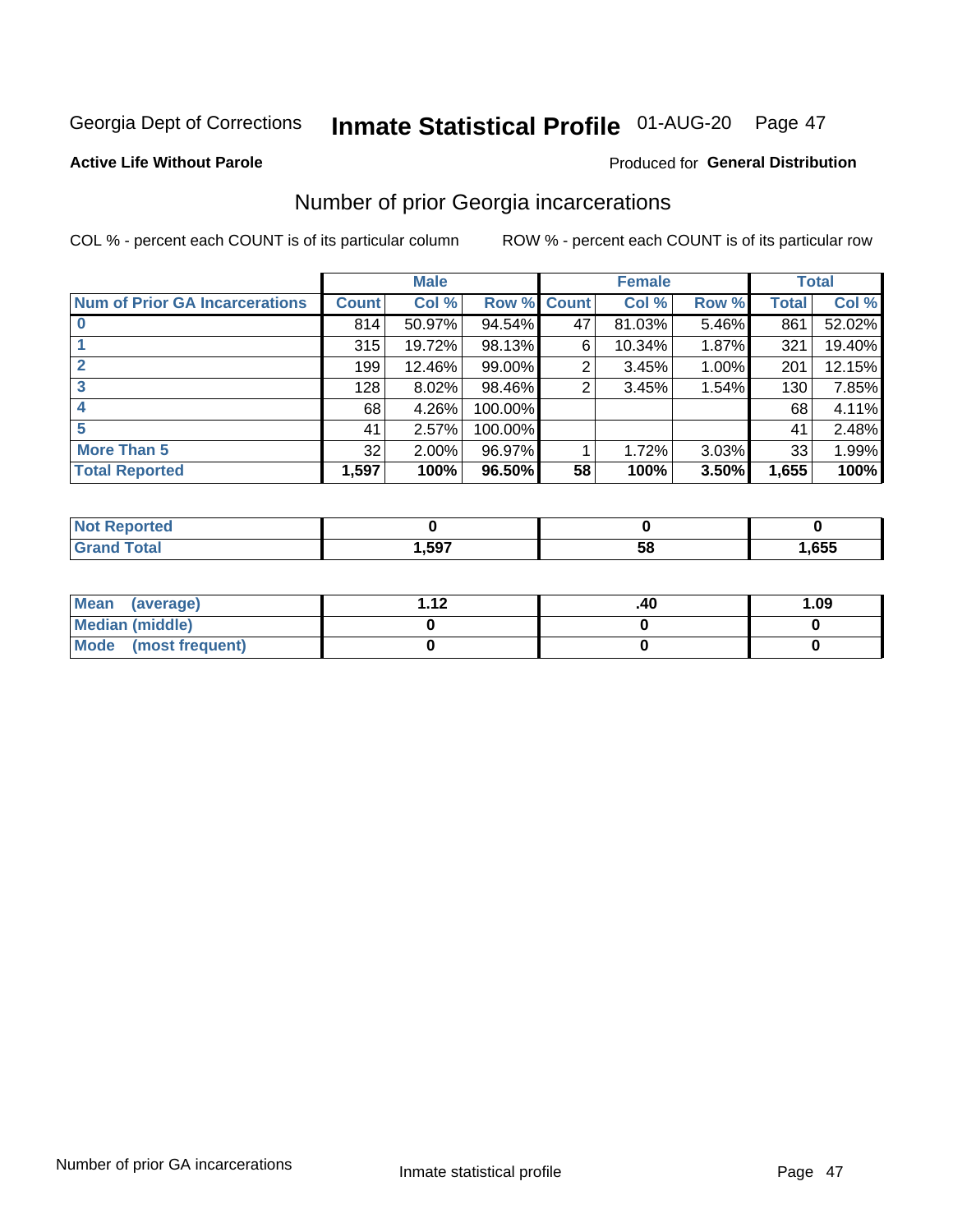## Inmate Statistical Profile 01-AUG-20 Page 48

**Active Life Without Parole** 

Produced for General Distribution

## Prison sentence in years

COL % - percent each COUNT is of its particular column

ROW % - percent each COUNT is of its particular row

|                                 | <b>Male</b>  |        |             | <b>Female</b> |         |       | Total       |          |
|---------------------------------|--------------|--------|-------------|---------------|---------|-------|-------------|----------|
| <b>Prison Sentence In Years</b> | <b>Count</b> | Col %  | Row % Count |               | Col %   | Row % | $\tau$ otal | Col %    |
| <b>Life Without Parole</b>      | .596         | 99.94% | 96.49%      | 58            | 100.00% | 3.51% | .654        | 99.94%   |
| <b>Death</b>                    |              | 0.06%  | 100.00%     |               |         |       |             | $0.06\%$ |
| <b>Total Reported</b>           | 1,597        | 100%   | 96.50%      | 58            | 100%    | 3.50% | 1,655       | 100%     |

| <b>Not Reported</b> |       |    |      |
|---------------------|-------|----|------|
| <b>Total</b>        | .,597 | วด | ,655 |

### **Determinate (numeric) sentences only**

| ' Mea<br><b>Service</b> A<br>ЯМА. |  |  |  |
|-----------------------------------|--|--|--|
|                                   |  |  |  |

All sentences (including determinate), with life, life without parole, and death sentences figured at 45 years

| l Mea<br>'ЯМА<br>.<br> | ᠇<br>$\sim$ | $\sim$ |  |
|------------------------|-------------|--------|--|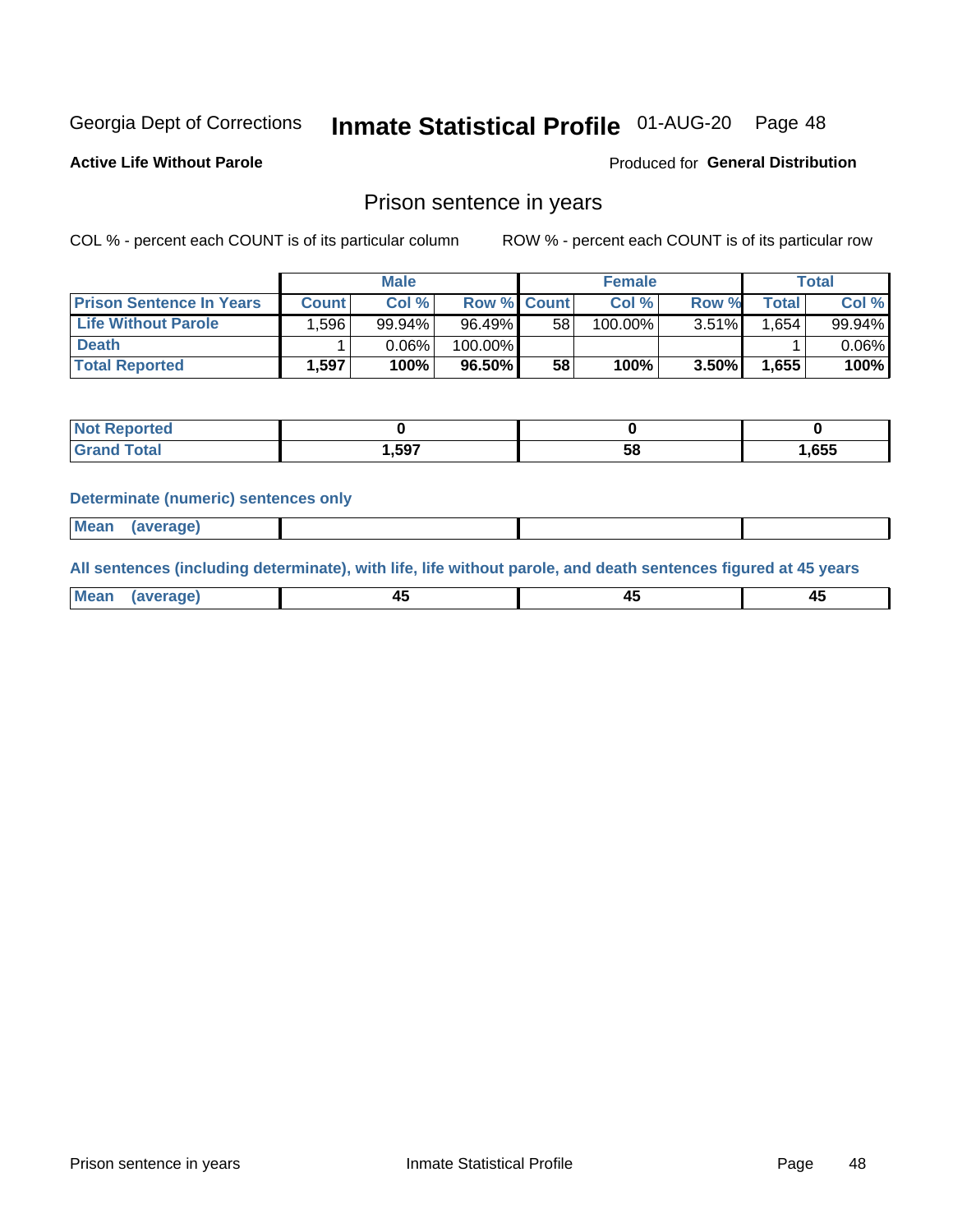#### Georgia Dept of Corrections Inmate Statistical Profile 01-AUG-20 Page 49

### **Active Life Without Parole**

### Produced for General Distribution

## Primary offense, broken out into felonies vs misdemeanors

COL % - percent each COUNT is of its particular column

|                                  | <b>Male</b>  |         |                    | <b>Female</b> |            |          | Total        |            |  |
|----------------------------------|--------------|---------|--------------------|---------------|------------|----------|--------------|------------|--|
| <b>Felonies and Misdemeanors</b> | <b>Count</b> | Col%    | <b>Row % Count</b> |               | Col%       | Row %    | <b>Total</b> | Col %      |  |
| <b>Felonies</b>                  | .590         | 100.00% | 96.60%             | 56 I          | $100.00\%$ | $3.40\%$ | 1,646        | $100.00\%$ |  |
| <b>Total Reported</b>            | .590         | 100%    | 96.6%              | 56            | 100%       | 3.4%     | .646         | 100%       |  |

| <b>Not Reported</b>          |      |      |      |
|------------------------------|------|------|------|
| <b>Total</b><br>Grand<br>uuu | ,597 | ,592 | ,655 |

| <b>Mode</b><br>frequent)<br>nies<br>≧ (most tr.<br>. | onies<br>. | lonies<br>ею<br>____ |
|------------------------------------------------------|------------|----------------------|
|------------------------------------------------------|------------|----------------------|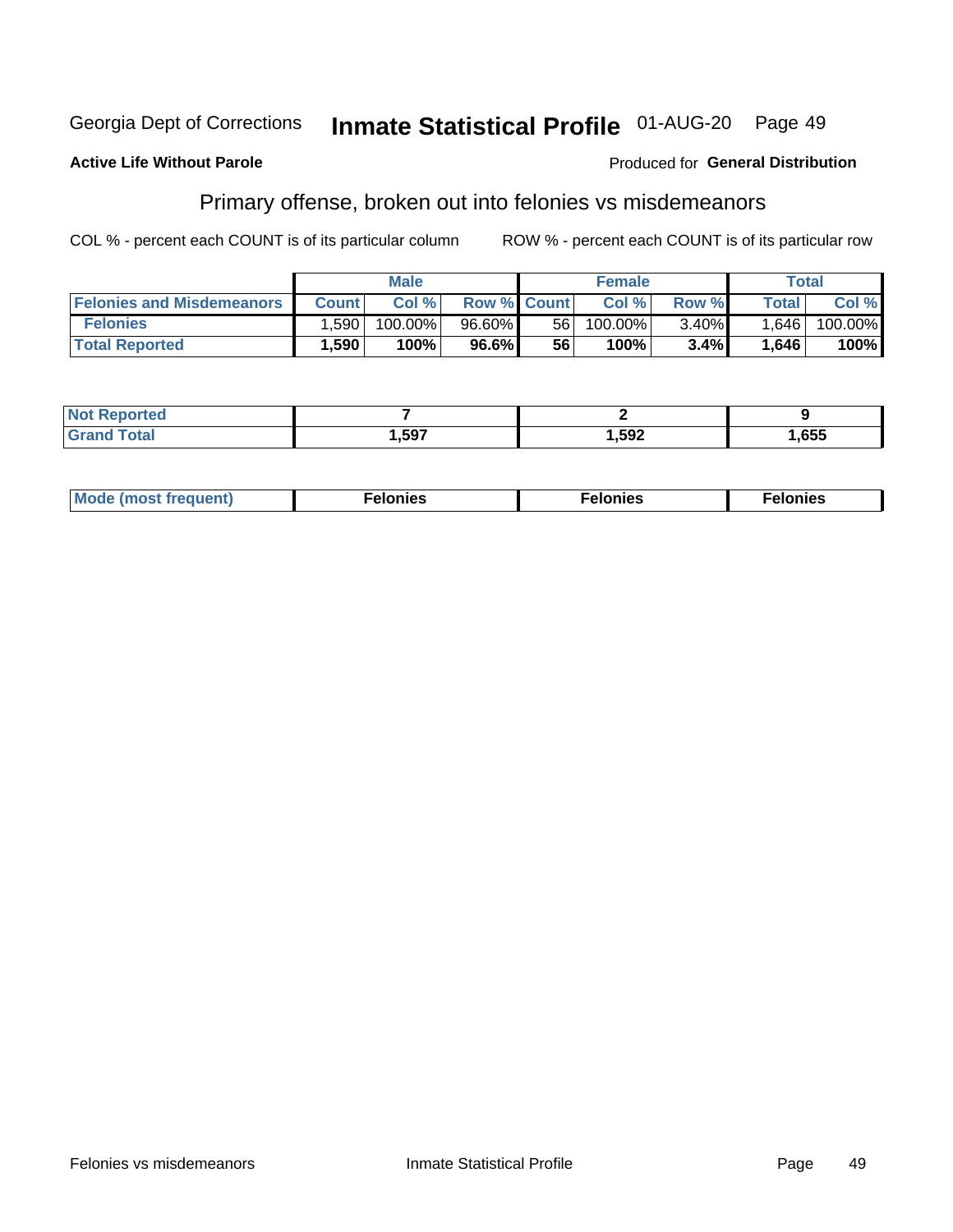## Inmate Statistical Profile 01-AUG-20 Page 50

### **Active Life Without Parole**

### Produced for General Distribution

## Primary offense, broken out into six broad crime categories

COL % - percent each COUNT is of its particular column

|                         | <b>Male</b>  |           |                    |    | <b>Female</b> |       | Total        |        |
|-------------------------|--------------|-----------|--------------------|----|---------------|-------|--------------|--------|
| <b>Crime Categories</b> | <b>Count</b> | Col %     | <b>Row % Count</b> |    | Col %         | Row % | <b>Total</b> | Col %  |
| <b>Violent</b>          | .385         | 86.73%    | 96.05%             | 57 | 98.28%        | 3.95% | 1.442        | 87.13% |
| <b>Sex Crime</b>        | 205          | $12.84\%$ | 99.51%             |    | 1.72%         | .49%  | 206          | 12.45% |
| <b>Drug</b>             |              | .44%      | 100.00%            |    | .00%          |       |              | .42%   |
| <b>Total Reported</b>   | 1,597        | 100%      | 96.5%              | 58 | 100%          | 3.5%  | 1,655        | 100%   |

| _____ | 507 | . .<br>58 | ,655 |
|-------|-----|-----------|------|

| <b>Mode (most frequent)</b> | .             |         | .     |
|-----------------------------|---------------|---------|-------|
|                             | <b>ïolent</b> | ∕iolent | ∍lent |
|                             |               |         |       |
|                             |               |         |       |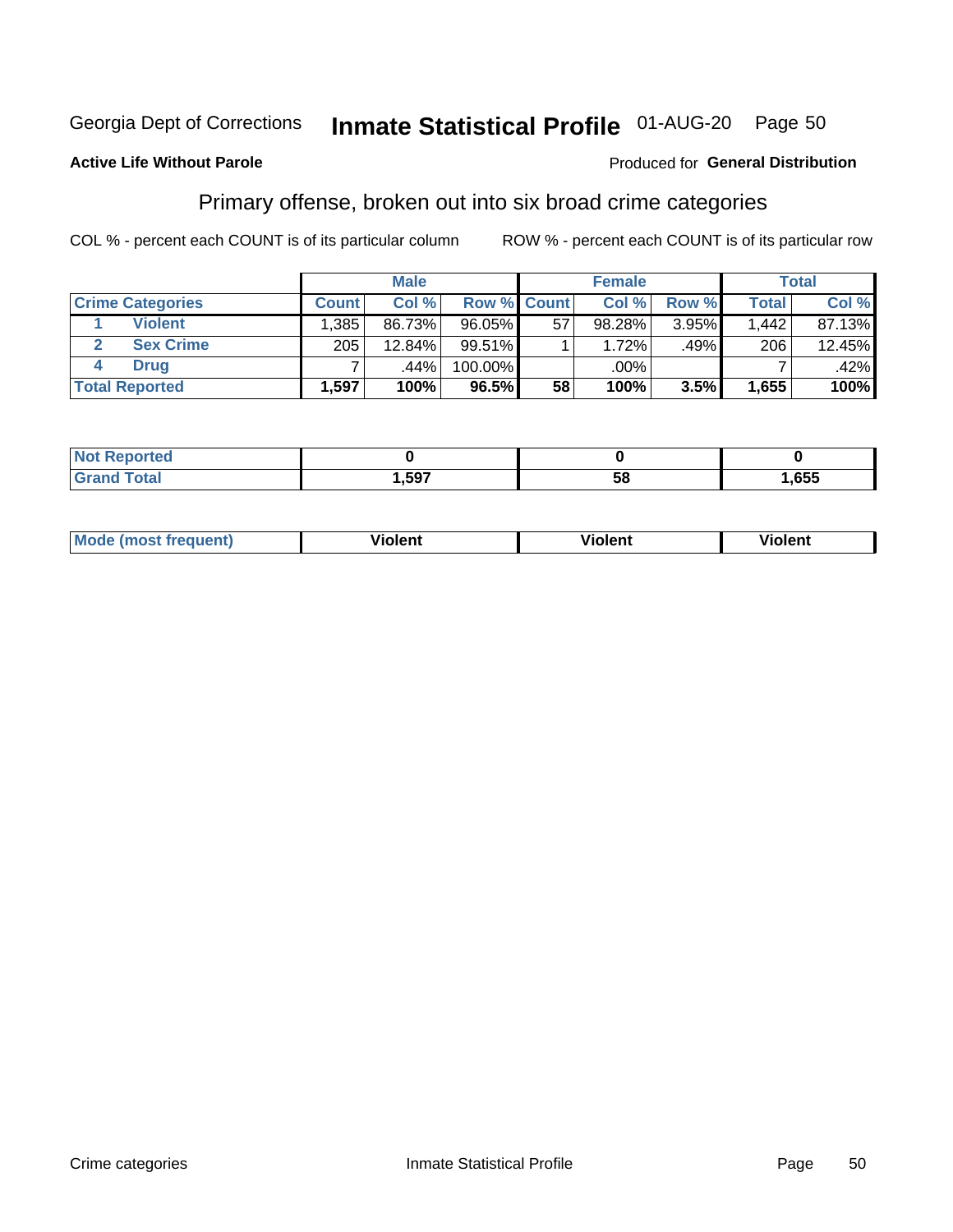## Inmate Statistical Profile 01-AUG-20 Page 51

### **Active Life Without Parole**

### Produced for General Distribution

## Primary offense, detailed offense code

COL % - percent each COUNT is of its particular column

|                                          |              | <b>Male</b>               |         |                 | <b>Female</b> |        |                | <b>Total</b> |
|------------------------------------------|--------------|---------------------------|---------|-----------------|---------------|--------|----------------|--------------|
| <b>Primary Offense</b>                   | <b>Count</b> | $\overline{\text{Col}}$ % | Row %   | <b>Count</b>    | Col %         | Row %  | <b>Total</b>   | Col %        |
| <b>Agg Sex Battery Atmpt (2099)</b>      | 1.           | .06%                      | 100.00% |                 |               |        | 1              | $.06\%$      |
| <b>Aggrav Assault (1302)</b>             | 2            | .13%                      | 66.67%  | 1               | 1.72%         | 33.33% | 3              | .18%         |
| <b>Aggrav Battery (1305)</b>             |              | .06%                      | 100.00% |                 |               |        | 1              | $.06\%$      |
| <b>Aggrav Child Molestation (2021)</b>   | 28           | 1.75%                     | 100.00% |                 |               |        | 28             | 1.69%        |
| <b>Aggrav Sexual Battery (2009)</b>      | 7            | .44%                      | 100.00% |                 |               |        | $\overline{7}$ | .42%         |
| <b>Aggrav Sodomy (2003)</b>              | 12           | .75%                      | 100.00% |                 |               |        | 12             | .73%         |
| <b>Armed Robbery (1902)</b>              | 162          | 10.14%                    | 99.39%  | 1.              | 1.72%         | .61%   | 163            | 9.85%        |
| <b>Child Molestation (2019)</b>          | 5            | .31%                      | 100.00% |                 |               |        | 5              | $.30\%$      |
| <b>False Imprisonment (1308)</b>         |              | .06%                      | 100.00% |                 |               |        | 1              | $.06\%$      |
| <b>Hijacking Motor Vehicle (1911)</b>    | 1            | .06%                      | 100.00% |                 |               |        | 1              | $.06\%$      |
| Kidnapping (1311)                        | 94           | 5.89%                     | 100.00% |                 |               |        | 94             | 5.68%        |
| <b>Murder (1101)</b>                     | 1,121        | 70.19%                    | 95.32%  | 55              | 94.83%        | 4.68%  | 1,176          | 71.06%       |
| <b>Poss Of Firearm Dur Crime</b>         | 2            | .13%                      | 100.00% |                 |               |        | 2              | .12%         |
| (2910)<br>Poss W Int Dist Cocaine (4050) |              |                           |         |                 |               |        |                |              |
|                                          | 1            | .06%                      | 100.00% |                 |               |        | 1              | $.06\%$      |
| <b>Rape (2001)</b>                       | 152          | 9.52%                     | 99.35%  | $\mathbf 1$     | 1.72%         | .65%   | 153            | 9.24%        |
| S/D Cocaine (4021)                       |              | .06%                      | 100.00% |                 |               |        |                | $.06\%$      |
| S/D Cont Sub Public (4017)               | 1            | .06%                      | 100.00% |                 |               |        | 1              | $.06\%$      |
| S/D Cont Sub School (4018)               | 1            | .06%                      | 100.00% |                 |               |        | 1              | $.06\%$      |
| <b>Traf Cocaine 401+ Gm (4103)</b>       | 1            | .06%                      | 100.00% |                 |               |        | 1              | .06%         |
| Traf Methamph 28-199 Gm<br>(4140)        | 1            | .06%                      | 100.00% |                 |               |        | 1              | $.06\%$      |
| Traf Narcotic 29+ Gm (4113)              |              | .06%                      | 100.00% |                 |               |        |                | $.06\%$      |
| <b>Traffick Sexual Servitude (1331)</b>  |              | .06%                      | 100.00% |                 |               |        |                | .06%         |
| <b>Total Rported</b>                     | 1,597        | 100%                      | 96.5%   | $\overline{58}$ | 100%          | 3.5%   | 1,655          | 100%         |

| <b>Reported</b><br><b>Not</b> |      |    |      |
|-------------------------------|------|----|------|
| Total<br>C <sub>uc</sub>      | ,597 | 58 | ,655 |

| Mode (most frequent) | 1101 Murder | 1101 Murder | 1101 Murder |
|----------------------|-------------|-------------|-------------|
|----------------------|-------------|-------------|-------------|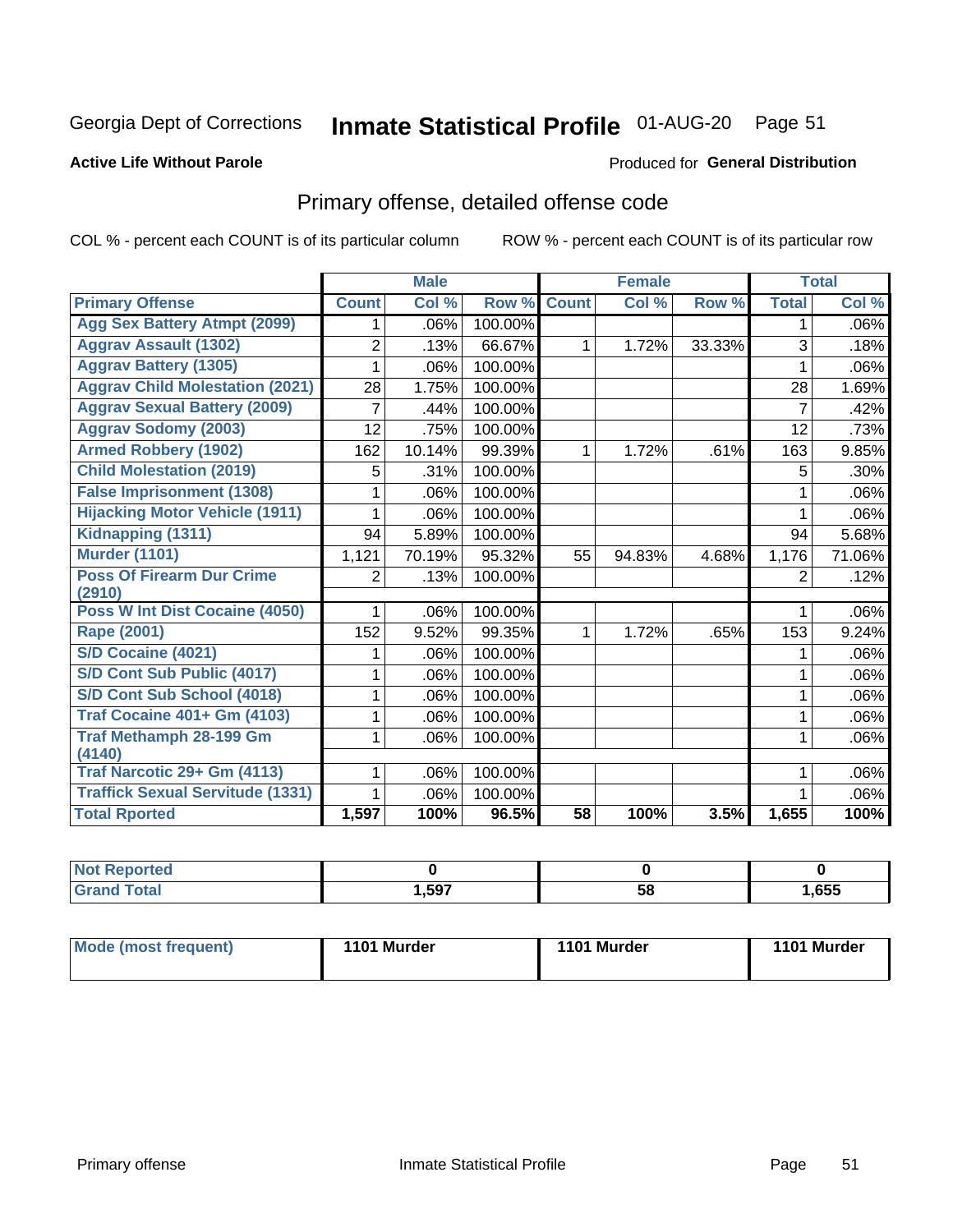## Inmate Statistical Profile 01-AUG-20 Page 52

### **Active Life Without Parole**

### **Produced for General Distribution**

## County of conviction of primary offense

COL % - percent each COUNT is of its particular column

|     |                             |                  | <b>Male</b> |         |                | <b>Female</b> |        |                | <b>Total</b> |
|-----|-----------------------------|------------------|-------------|---------|----------------|---------------|--------|----------------|--------------|
|     | <b>County of Conviction</b> | <b>Count</b>     | Col%        | Row %   | <b>Count</b>   | Col %         | Row %  | <b>Total</b>   | Col %        |
| 000 | <b>Unknown</b>              | 7                | .44%        | 77.78%  | $\overline{2}$ | 3.45%         | 22.22% | 9              | .54%         |
| 001 | <b>Appling County</b>       | 4                | .25%        | 100.00% |                |               |        | 4              | .24%         |
| 002 | <b>Atkinson County</b>      | 4                | .25%        | 100.00% |                |               |        | 4              | .24%         |
| 003 | <b>Bacon County</b>         | 5                | .31%        | 100.00% |                |               |        | 5              | .30%         |
| 004 | <b>Baker County</b>         | $\mathbf{1}$     | .06%        | 100.00% |                |               |        | 1              | .06%         |
| 005 | <b>Baldwin County</b>       | 5                | .31%        | 100.00% |                |               |        | 5              | .30%         |
| 006 | <b>Banks County</b>         | 3                | .19%        | 100.00% |                |               |        | $\overline{3}$ | .18%         |
| 007 | <b>Barrow County</b>        | $\overline{7}$   | .44%        | 100.00% |                |               |        | $\overline{7}$ | .42%         |
| 008 | <b>Bartow County</b>        | 9                | .56%        | 90.00%  | 1              | 1.72%         | 10.00% | 10             | .60%         |
| 009 | <b>Ben Hill County</b>      | 8                | .50%        | 100.00% |                |               |        | 8              | .48%         |
| 010 | <b>Berrien County</b>       | $\overline{2}$   | .13%        | 100.00% |                |               |        | $\overline{2}$ | .12%         |
| 011 | <b>Bibb County</b>          | 45               | 2.82%       | 95.74%  | $\overline{2}$ | 3.45%         | 4.26%  | 47             | 2.84%        |
| 012 | <b>Bleckley County</b>      | $\mathbf{1}$     | .06%        | 100.00% |                |               |        | $\mathbf{1}$   | .06%         |
| 013 | <b>Brantley County</b>      | $\mathbf{1}$     | .06%        | 100.00% |                |               |        | $\mathbf{1}$   | .06%         |
| 014 | <b>Brooks County</b>        | $\overline{2}$   | .13%        | 100.00% |                |               |        | $\overline{2}$ | .12%         |
| 015 | <b>Bryan County</b>         | $\mathbf{1}$     | .06%        | 100.00% |                |               |        | $\mathbf{1}$   | .06%         |
| 016 | <b>Bulloch County</b>       | 8                | .50%        | 88.89%  | 1              | 1.72%         | 11.11% | 9              | .54%         |
| 017 | <b>Burke County</b>         | 13               | .81%        | 100.00% |                |               |        | 13             | .79%         |
| 018 | <b>Butts County</b>         | 4                | .25%        | 100.00% |                |               |        | 4              | .24%         |
| 019 | <b>Calhoun County</b>       | 3                | .19%        | 100.00% |                |               |        | $\overline{3}$ | .18%         |
| 020 | <b>Camden County</b>        | 6                | .38%        | 100.00% |                |               |        | 6              | .36%         |
| 021 | <b>Candler County</b>       | 3                | .19%        | 100.00% |                |               |        | 3              | .18%         |
| 022 | <b>Carroll County</b>       | 6                | .38%        | 100.00% |                |               |        | 6              | .36%         |
| 023 | <b>Catoosa County</b>       | 4                | .25%        | 80.00%  | 1              | 1.72%         | 20.00% | 5              | .30%         |
| 025 | <b>Chatham County</b>       | 66               | 4.13%       | 97.06%  | $\overline{2}$ | 3.45%         | 2.94%  | 68             | 4.11%        |
| 027 | <b>Chattooga County</b>     | $\overline{2}$   | .13%        | 100.00% |                |               |        | $\overline{2}$ | .12%         |
| 028 | <b>Cherokee County</b>      | $\boldsymbol{9}$ | .56%        | 100.00% |                |               |        | 9              | .54%         |
| 029 | <b>Clarke County</b>        | 26               | 1.63%       | 96.30%  | 1              | 1.72%         | 3.70%  | 27             | 1.63%        |
| 030 | <b>Clay County</b>          | $\mathbf{1}$     | .06%        | 100.00% |                |               |        | $\mathbf{1}$   | .06%         |
| 031 | <b>Clayton County</b>       | 73               | 4.57%       | 93.59%  | 5              | 8.62%         | 6.41%  | 78             | 4.71%        |
| 032 | <b>Clinch County</b>        | 1                | .06%        | 100.00% |                |               |        | 1              | .06%         |
| 033 | <b>Cobb County</b>          | 73               | 4.57%       | 97.33%  | 2              | 3.45%         | 2.67%  | 75             | 4.53%        |
| 034 | <b>Coffee County</b>        | 12               | .75%        | 85.71%  | $\overline{2}$ | 3.45%         | 14.29% | 14             | .85%         |
| 035 | <b>Colquitt County</b>      | $\mathbf{3}$     | .19%        | 100.00% |                |               |        | 3              | .18%         |
| 036 | <b>Columbia County</b>      | 10               | .63%        | 83.33%  | $\overline{2}$ | 3.45%         | 16.67% | 12             | .73%         |
| 037 | <b>Cook County</b>          | 5                | .31%        | 100.00% |                |               |        | 5              | .30%         |
| 038 | <b>Coweta County</b>        | 9                | .56%        | 100.00% |                |               |        | 9              | .54%         |
| 040 | <b>Crisp County</b>         | $\overline{7}$   | .44%        | 100.00% |                |               |        | $\overline{7}$ | .42%         |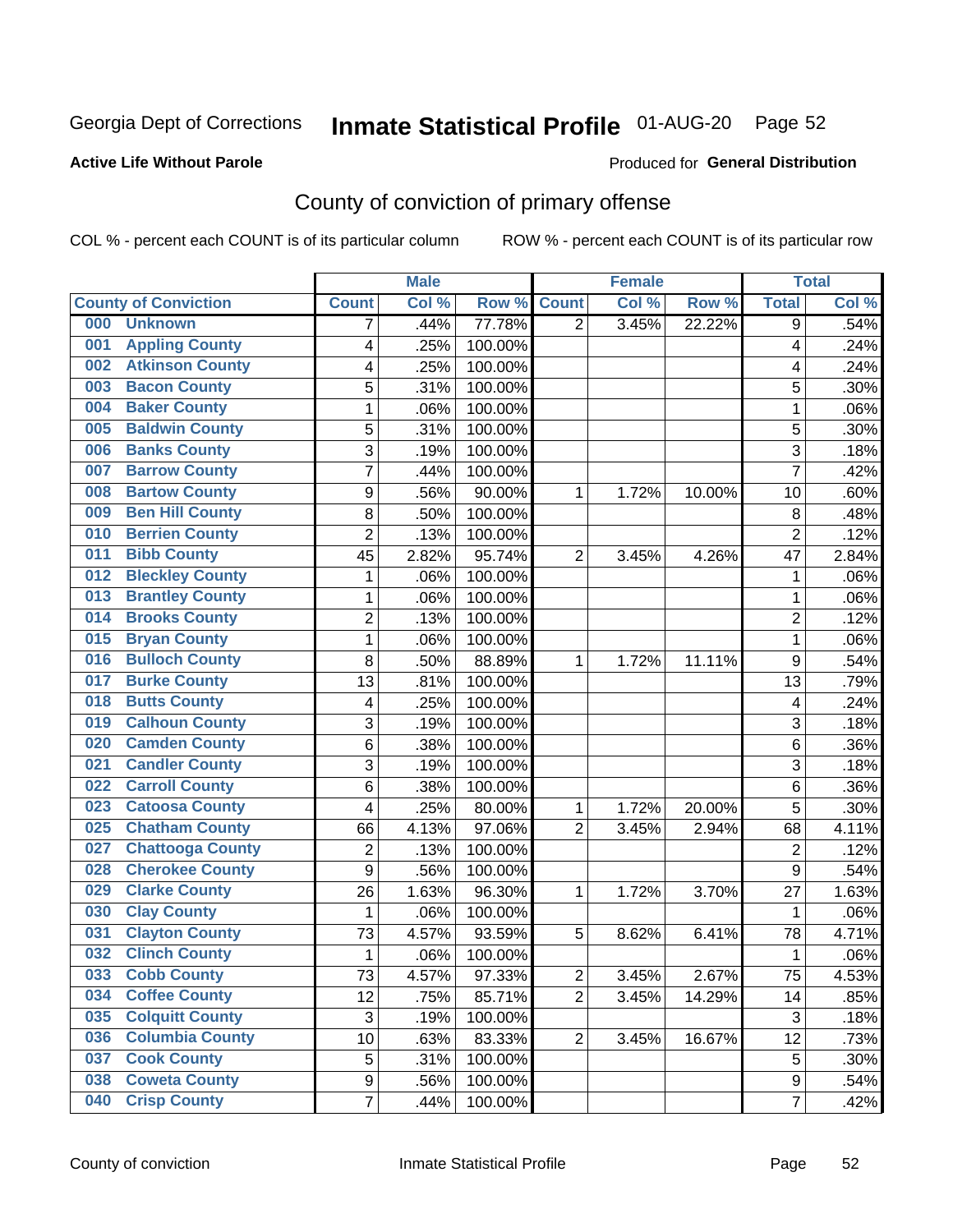## Inmate Statistical Profile 01-AUG-20 Page 53

### **Active Life Without Parole**

### Produced for General Distribution

## County of conviction of primary offense

COL % - percent each COUNT is of its particular column

|     |                             |                         | <b>Male</b> |         |                | <b>Female</b> |        |                | <b>Total</b> |
|-----|-----------------------------|-------------------------|-------------|---------|----------------|---------------|--------|----------------|--------------|
|     | <b>County of Conviction</b> | <b>Count</b>            | Col %       | Row %   | <b>Count</b>   | Col %         | Row %  | <b>Total</b>   | Col %        |
| 041 | <b>Dade County</b>          | 1                       | .06%        | 100.00% |                |               |        | 1              | .06%         |
| 042 | <b>Dawson County</b>        | $\overline{2}$          | .13%        | 100.00% |                |               |        | $\overline{2}$ | .12%         |
| 043 | <b>Decatur County</b>       | 6                       | .38%        | 100.00% |                |               |        | 6              | .36%         |
| 044 | <b>Dekalb County</b>        | 143                     | 8.95%       | 97.28%  | 4              | 6.90%         | 2.72%  | 147            | 8.88%        |
| 046 | <b>Dooly County</b>         | $\overline{2}$          | .13%        | 100.00% |                |               |        | $\overline{2}$ | .12%         |
| 047 | <b>Dougherty County</b>     | 31                      | 1.94%       | 96.88%  | 1              | 1.72%         | 3.13%  | 32             | 1.93%        |
| 048 | <b>Douglas County</b>       | 39                      | 2.44%       | 95.12%  | $\overline{2}$ | 3.45%         | 4.88%  | 41             | 2.48%        |
| 049 | <b>Early County</b>         | $\mathbf 2$             | .13%        | 100.00% |                |               |        | $\overline{2}$ | .12%         |
| 051 | <b>Effingham County</b>     | 7                       | .44%        | 100.00% |                |               |        | $\overline{7}$ | .42%         |
| 052 | <b>Elbert County</b>        | 3                       | .19%        | 75.00%  | 1              | 1.72%         | 25.00% | 4              | .24%         |
| 053 | <b>Emanuel County</b>       | $\overline{12}$         | .75%        | 100.00% |                |               |        | 12             | .73%         |
| 056 | <b>Fayette County</b>       | $\boldsymbol{9}$        | .56%        | 100.00% |                |               |        | 9              | .54%         |
| 057 | <b>Floyd County</b>         | 34                      | 2.13%       | 97.14%  | $\mathbf{1}$   | 1.72%         | 2.86%  | 35             | 2.11%        |
| 058 | <b>Forsyth County</b>       | 4                       | .25%        | 80.00%  | 1              | 1.72%         | 20.00% | 5              | .30%         |
| 059 | <b>Franklin County</b>      | 6                       | .38%        | 85.71%  | 1              | 1.72%         | 14.29% | $\overline{7}$ | .42%         |
| 060 | <b>Fulton County</b>        | 217                     | 13.59%      | 98.64%  | 3              | 5.17%         | 1.36%  | 220            | 13.29%       |
| 061 | <b>Gilmer County</b>        | $\overline{2}$          | .13%        | 100.00% |                |               |        | $\overline{2}$ | .12%         |
| 063 | <b>Glynn County</b>         | 22                      | 1.38%       | 100.00% |                |               |        | 22             | 1.33%        |
| 064 | <b>Gordon County</b>        | 7                       | .44%        | 100.00% |                |               |        | $\overline{7}$ | .42%         |
| 065 | <b>Grady County</b>         | 3                       | .19%        | 100.00% |                |               |        | 3              | .18%         |
| 066 | <b>Greene County</b>        | $\overline{2}$          | .13%        | 100.00% |                |               |        | $\overline{2}$ | .12%         |
| 067 | <b>Gwinnett County</b>      | 73                      | 4.57%       | 94.81%  | 4              | 6.90%         | 5.19%  | 77             | 4.65%        |
| 068 | <b>Habersham County</b>     | $\overline{\mathbf{4}}$ | .25%        | 100.00% |                |               |        | 4              | .24%         |
| 069 | <b>Hall County</b>          | 23                      | 1.44%       | 85.19%  | 4              | 6.90%         | 14.81% | 27             | 1.63%        |
| 070 | <b>Hancock County</b>       | 5                       | .31%        | 100.00% |                |               |        | 5              | .30%         |
| 071 | <b>Haralson County</b>      | 5                       | .31%        | 100.00% |                |               |        | 5              | .30%         |
| 072 | <b>Harris County</b>        | $\overline{2}$          | .13%        | 100.00% |                |               |        | $\overline{2}$ | .12%         |
| 073 | <b>Hart County</b>          | 3                       | .19%        | 100.00% |                |               |        | $\overline{3}$ | .18%         |
| 075 | <b>Henry County</b>         | 18                      | 1.13%       | 94.74%  | $\mathbf{1}$   | 1.72%         | 5.26%  | 19             | 1.15%        |
| 076 | <b>Houston County</b>       | 26                      | 1.63%       | 100.00% |                |               |        | 26             | 1.57%        |
| 077 | <b>Irwin County</b>         | $\overline{2}$          | .13%        | 100.00% |                |               |        | $\overline{2}$ | .12%         |
| 078 | <b>Jackson County</b>       | 11                      | .69%        | 100.00% |                |               |        | 11             | .66%         |
| 079 | <b>Jasper County</b>        | $\mathbf{1}$            | .06%        | 100.00% |                |               |        | $\mathbf{1}$   | .06%         |
| 080 | <b>Jeff Davis County</b>    | 1                       | .06%        | 100.00% |                |               |        | $\mathbf{1}$   | .06%         |
| 081 | <b>Jefferson County</b>     | 6                       | .38%        | 100.00% |                |               |        | 6              | .36%         |
| 082 | <b>Jenkins County</b>       | $\overline{c}$          | .13%        | 100.00% |                |               |        | $\overline{2}$ | .12%         |
| 083 | <b>Johnson County</b>       | $\mathbf 1$             | .06%        | 100.00% |                |               |        | $\mathbf 1$    | .06%         |
| 084 | <b>Jones County</b>         | $\mathbf 1$             | .06%        | 50.00%  | 1              | 1.72%         | 50.00% | $\overline{2}$ | .12%         |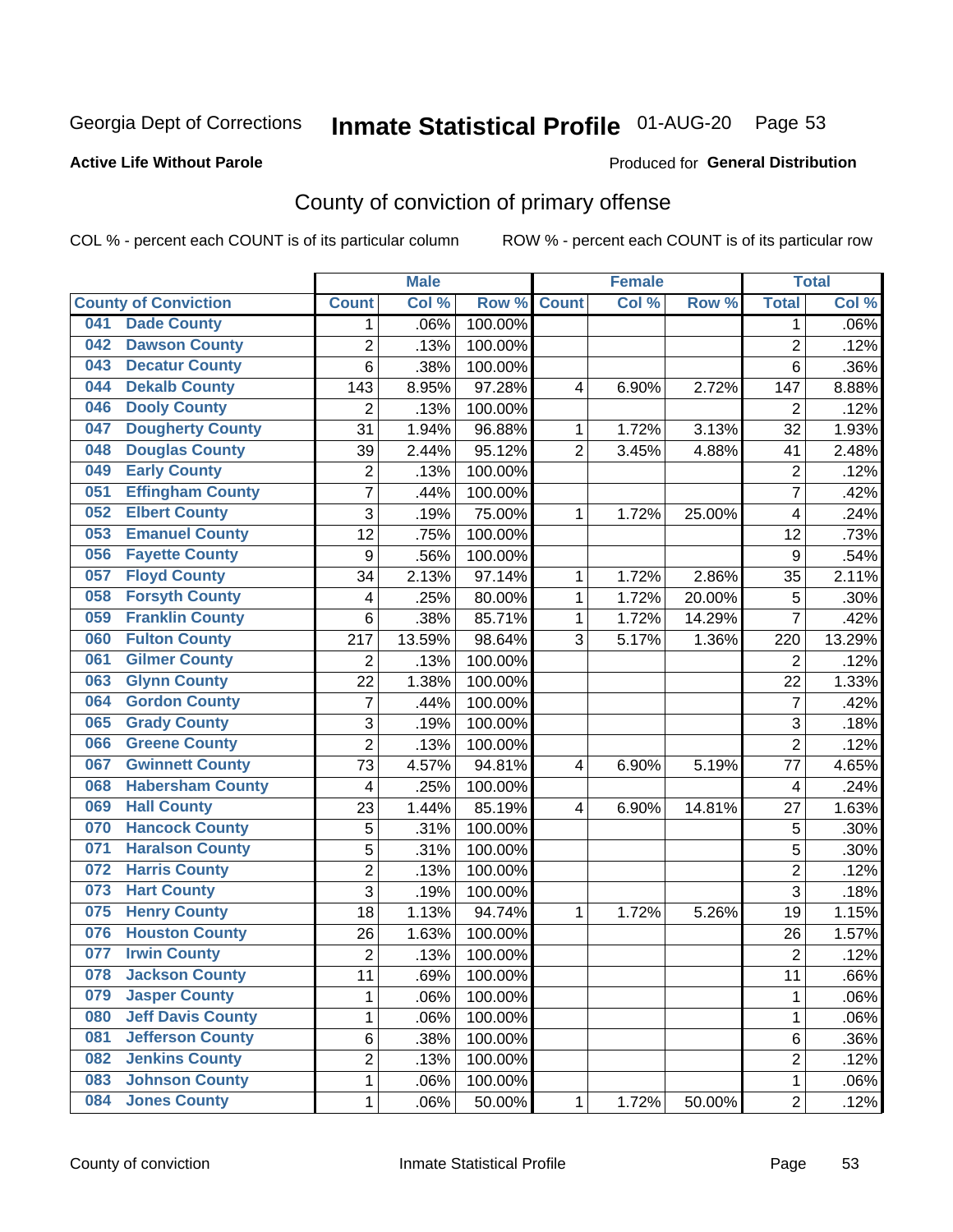## Inmate Statistical Profile 01-AUG-20 Page 54

### **Active Life Without Parole**

### Produced for General Distribution

## County of conviction of primary offense

COL % - percent each COUNT is of its particular column

|                                        |                | <b>Male</b> |         |                | <b>Female</b> |          |                | <b>Total</b> |
|----------------------------------------|----------------|-------------|---------|----------------|---------------|----------|----------------|--------------|
| <b>County of Conviction</b>            | <b>Count</b>   | Col %       | Row %   | <b>Count</b>   | Col %         | Row %    | <b>Total</b>   | Col %        |
| <b>Lamar County</b><br>085             | 1              | .06%        | 100.00% |                |               |          | 1              | $.06\%$      |
| <b>Lanier County</b><br>086            | $\overline{2}$ | .13%        | 100.00% |                |               |          | $\overline{2}$ | .12%         |
| <b>Laurens County</b><br>087           | 4              | .25%        | 100.00% |                |               |          | 4              | .24%         |
| <b>Lee County</b><br>088               | 4              | .25%        | 100.00% |                |               |          | 4              | .24%         |
| <b>Liberty County</b><br>089           | 7              | .44%        | 100.00% |                |               |          | 7              | .42%         |
| <b>Long County</b><br>091              | 5              | .31%        | 100.00% |                |               |          | 5              | .30%         |
| <b>Lowndes County</b><br>092           | 8              | .50%        | 100.00% |                |               |          | 8              | .48%         |
| <b>Lumpkin County</b><br>093           | 1              | .06%        | 100.00% |                |               |          | $\mathbf{1}$   | .06%         |
| <b>Madison County</b><br>095           | 3              | .19%        | 100.00% |                |               |          | 3              | .18%         |
| <b>Marion County</b><br>096            | 1              | .06%        | 100.00% |                |               |          | $\mathbf{1}$   | .06%         |
| <b>Mcduffie County</b><br>097          | 3              | .19%        | 100.00% |                |               |          | 3              | .18%         |
| <b>Meriwether County</b><br>099        | $\overline{2}$ | .13%        | 100.00% |                |               |          | $\overline{2}$ | .12%         |
| <b>Miller County</b><br>100            | 1              | .06%        | 100.00% |                |               |          | $\mathbf{1}$   | .06%         |
| <b>Mitchell County</b><br>101          | 3              | .19%        | 100.00% |                |               |          | 3              | .18%         |
| <b>Monroe County</b><br>102            | 7              | .44%        | 100.00% |                |               |          | $\overline{7}$ | .42%         |
| <b>Morgan County</b><br>104            | 1              | .06%        | 100.00% |                |               |          | $\mathbf{1}$   | .06%         |
| <b>Murray County</b><br>105            | 5              | .31%        | 100.00% |                |               |          | 5              | .30%         |
| <b>Muscogee County</b><br>106          | 46             | 2.88%       | 97.87%  | 1              | 1.72%         | 2.13%    | 47             | 2.84%        |
| <b>Newton County</b><br>107            | 15             | .94%        | 88.24%  | $\overline{2}$ | 3.45%         | 11.76%   | 17             | 1.03%        |
| <b>Oconee County</b><br>108            | 1              | .06%        | 100.00% |                |               |          | 1              | .06%         |
| <b>Oglethorpe County</b><br>109        | 1              | .06%        | 100.00% |                |               |          | 1              | .06%         |
| <b>Paulding County</b><br>110          | 6              | .38%        | 100.00% |                |               |          | 6              | .36%         |
| <b>Peach County</b><br>111             | 4              | .25%        | 100.00% |                |               |          | 4              | .24%         |
| <b>Pickens County</b><br>112           | $\overline{2}$ | .13%        | 100.00% |                |               |          | $\overline{2}$ | .12%         |
| <b>Pierce County</b><br>113            | 3              | .19%        | 100.00% |                |               |          | 3              | .18%         |
| <b>Pike County</b><br>$\overline{114}$ | 3              | .19%        | 60.00%  | $\overline{2}$ | 3.45%         | 40.00%   | 5              | .30%         |
| <b>Polk County</b><br>$\overline{115}$ | 6              | .38%        | 100.00% |                |               |          | 6              | .36%         |
| <b>Pulaski County</b><br>116           | 1              | .06%        | 100.00% |                |               |          | 1              | .06%         |
| <b>Putnam County</b><br>117            | 7              | .44%        | 100.00% |                |               |          | 7              | .42%         |
| <b>Rabun County</b><br>119             | 1              | .06%        | 100.00% |                |               |          | $\mathbf{1}$   | .06%         |
| <b>Randolph County</b><br>120          | $\overline{2}$ | .13%        | 100.00% |                |               |          | $\overline{2}$ | .12%         |
| <b>Richmond County</b><br>121          | 78             | 4.88%       | 96.30%  | 3              | 5.17%         | $3.70\%$ | 81             | 4.89%        |
| <b>Rockdale County</b><br>122          | 10             | .63%        | 100.00% |                |               |          | 10             | .60%         |
| <b>Seminole County</b><br>$125$        | $\overline{2}$ | .13%        | 100.00% |                |               |          | $\overline{2}$ | .12%         |
| <b>Spalding County</b><br>126          | 14             | .88%        | 100.00% |                |               |          | 14             | .85%         |
| <b>Stephens County</b><br>127          | 3              | .19%        | 100.00% |                |               |          | 3              | .18%         |
| <b>Stewart County</b><br>128           | 1              | .06%        | 100.00% |                |               |          | 1              | .06%         |
| <b>Sumter County</b><br>129            | 5              | .31%        | 100.00% |                |               |          | 5              | .30%         |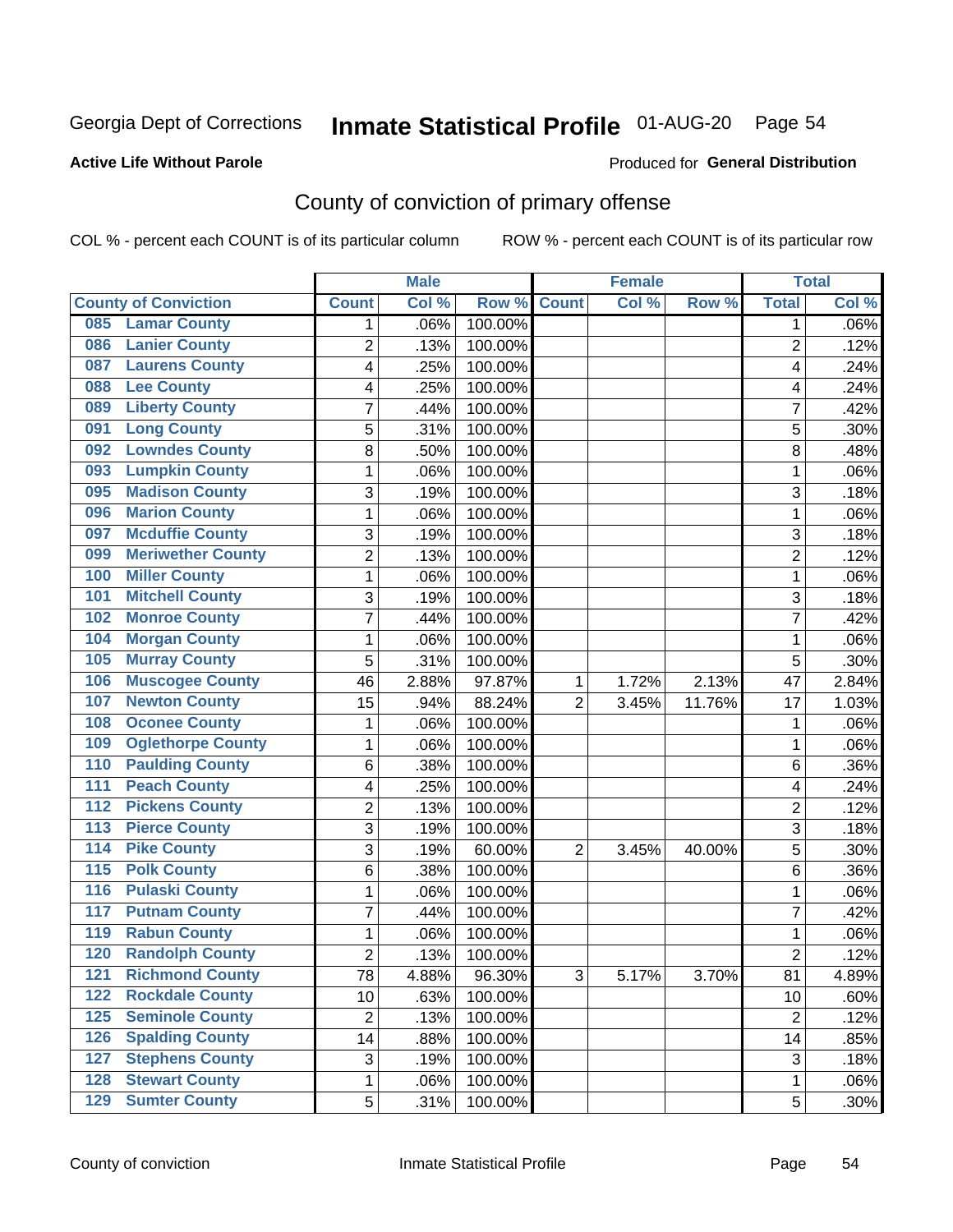## Inmate Statistical Profile 01-AUG-20 Page 55

### **Active Life Without Parole**

### Produced for General Distribution

## County of conviction of primary offense

COL % - percent each COUNT is of its particular column

|                                 |                | <b>Male</b> |         |              | <b>Female</b> |        |                | <b>Total</b> |
|---------------------------------|----------------|-------------|---------|--------------|---------------|--------|----------------|--------------|
| <b>County of Conviction</b>     | <b>Count</b>   | Col %       | Row %   | <b>Count</b> | Col %         | Row %  | <b>Total</b>   | Col %        |
| <b>Taliaferro County</b><br>131 |                | .06%        | 100.00% |              |               |        | 1              | .06%         |
| <b>Tattnall County</b><br>132   | $\overline{2}$ | .13%        | 66.67%  | 1            | 1.72%         | 33.33% | 3              | .18%         |
| <b>Taylor County</b><br>133     | 1              | .06%        | 100.00% |              |               |        | 1              | .06%         |
| <b>Terrell County</b><br>135    | 3              | .19%        | 100.00% |              |               |        | 3              | .18%         |
| <b>Thomas County</b><br>136     | 6              | .38%        | 100.00% |              |               |        | 6              | .36%         |
| <b>Tift County</b><br>137       | 10             | .63%        | 100.00% |              |               |        | 10             | .60%         |
| <b>Toombs County</b><br>138     | 10             | .63%        | 100.00% |              |               |        | 10             | .60%         |
| <b>Towns County</b><br>139      | 1              | .06%        | 100.00% |              |               |        | 1              | .06%         |
| <b>Treutlen County</b><br>140   | 5              | .31%        | 100.00% |              |               |        | 5              | .30%         |
| <b>Troup County</b><br>141      | 10             | .63%        | 90.91%  | 1            | 1.72%         | 9.09%  | 11             | .66%         |
| <b>Turner County</b><br>142     | $\overline{2}$ | .13%        | 100.00% |              |               |        | $\overline{2}$ | .12%         |
| <b>Twiggs County</b><br>143     | 1              | .06%        | 100.00% |              |               |        | 1              | .06%         |
| <b>Upson County</b><br>145      | 5              | .31%        | 100.00% |              |               |        | 5              | .30%         |
| <b>Walker County</b><br>146     | 9              | .56%        | 90.00%  | 1            | 1.72%         | 10.00% | 10             | .60%         |
| <b>Walton County</b><br>147     | 21             | 1.31%       | 100.00% |              |               |        | 21             | 1.27%        |
| <b>Ware County</b><br>148       | 16             | 1.00%       | 100.00% |              |               |        | 16             | .97%         |
| <b>Warren County</b><br>149     | 3              | .19%        | 75.00%  | 1            | 1.72%         | 25.00% | 4              | .24%         |
| <b>Washington County</b><br>150 | 6              | .38%        | 100.00% |              |               |        | 6              | .36%         |
| <b>Wayne County</b><br>151      | 12             | .75%        | 100.00% |              |               |        | 12             | .73%         |
| <b>White County</b><br>154      | 1              | .06%        | 100.00% |              |               |        | 1              | .06%         |
| <b>Whitfield County</b><br>155  | 13             | .81%        | 92.86%  | 1            | 1.72%         | 7.14%  | 14             | .85%         |
| <b>Wilkes County</b><br>157     | $\overline{2}$ | .13%        | 100.00% |              |               |        | $\overline{2}$ | .12%         |
| <b>Worth County</b><br>159      | 1              | .06%        | 100.00% |              |               |        |                | .06%         |
| <b>Total Rported</b>            | 1,597          | 100%        | 96.5%   | 58           | 100%          | 3.5%   | 1,655          | 100%         |

| τeα |       |    |      |
|-----|-------|----|------|
|     | . 597 | 58 | ,655 |

| <b>Mode (most frequent)</b> | <b>Fulton County</b> | <b>Clayton County</b> | <b>Fulton County</b> |
|-----------------------------|----------------------|-----------------------|----------------------|
|-----------------------------|----------------------|-----------------------|----------------------|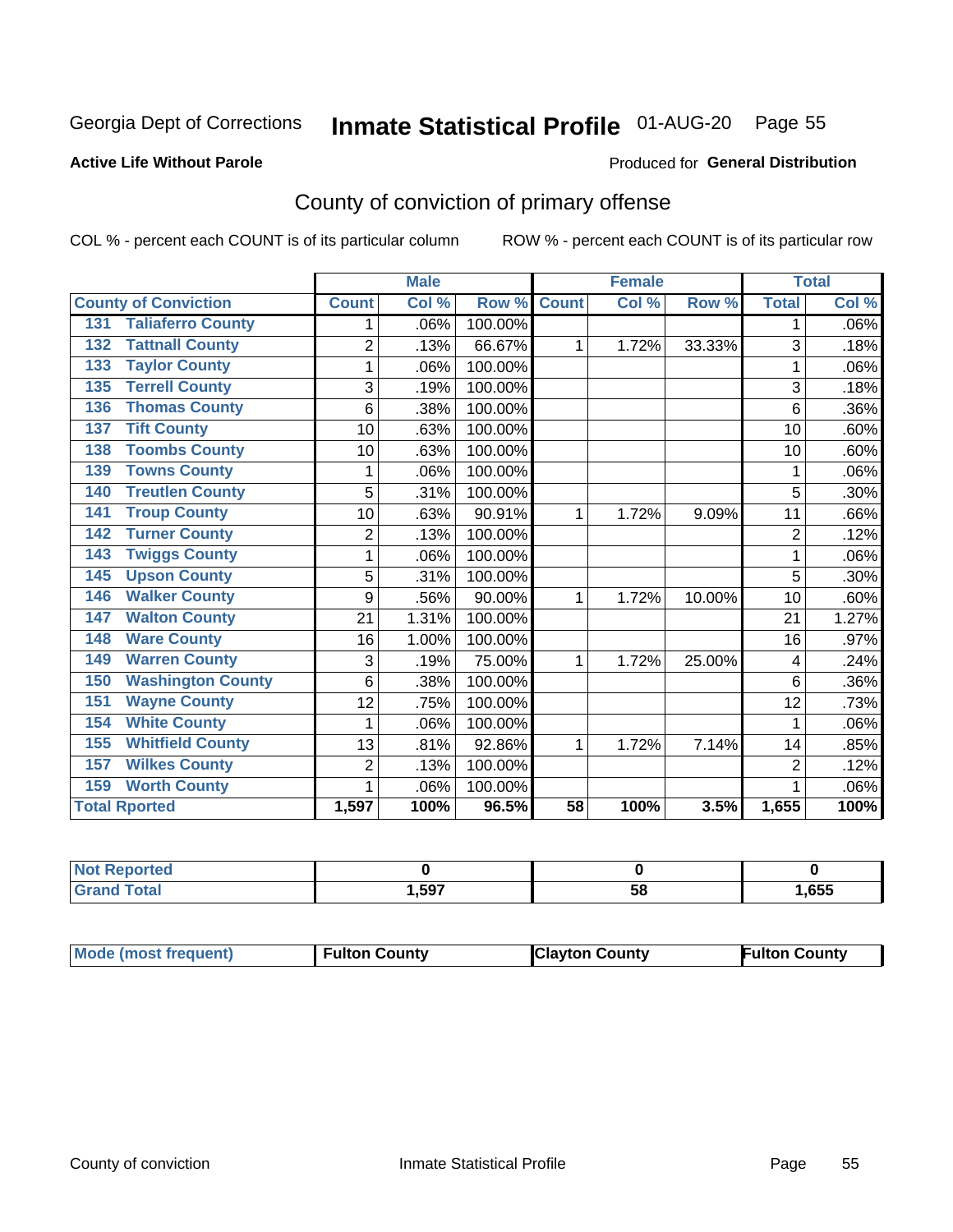## Georgia Dept of Corrections **Active Life Without Parole**

# Inmate Statistical Profile 01-AUG-20 Page 56

Produced for General Distribution

## Circuit of conviction of primary offense

COL % - percent each COUNT is of its particular column ROW % - percent each COUNT is of its particular row

|                         |                                 |                | <b>Male</b> |         |                         | <b>Female</b> |        | <b>Total</b>     |        |
|-------------------------|---------------------------------|----------------|-------------|---------|-------------------------|---------------|--------|------------------|--------|
|                         | <b>Circuit of Conviction</b>    | <b>Count</b>   | Col %       | Row %   | <b>Count</b>            | Col %         | Row %  | <b>Total</b>     | Col %  |
| 1                       | <b>Alapaha Circuit</b>          | 14             | .88%        | 100.00% |                         |               |        | 14               | .85%   |
| $\overline{2}$          | <b>Alcovy Circuit</b>           | 36             | 2.26%       | 94.74%  | $\overline{2}$          | 3.57%         | 5.26%  | 38               | 2.31%  |
| $\overline{\mathbf{3}}$ | <b>Atlanta Circuit</b>          | 217            | 13.65%      | 98.64%  | 3                       | 5.36%         | 1.36%  | 220              | 13.37% |
| 4                       | <b>Atlantic Circuit</b>         | 15             | .94%        | 93.75%  | $\mathbf{1}$            | 1.79%         | 6.25%  | 16               | .97%   |
| $\overline{5}$          | <b>Augusta Circuit</b>          | 101            | 6.35%       | 95.28%  | 5                       | 8.93%         | 4.72%  | 106              | 6.44%  |
| $\overline{6}$          | <b>Blue Ridge Circuit</b>       | 9              | .57%        | 100.00% |                         |               |        | $\boldsymbol{9}$ | .55%   |
| 7                       | <b>Brunswick Circuit</b>        | 45             | 2.83%       | 100.00% |                         |               |        | 45               | 2.73%  |
| 8                       | <b>Chattahoochee Circuit</b>    | 50             | 3.14%       | 98.04%  | 1                       | 1.79%         | 1.96%  | 51               | 3.10%  |
| $\overline{9}$          | <b>Cherokee Circuit</b>         | 16             | 1.01%       | 94.12%  | 1                       | 1.79%         | 5.88%  | 17               | 1.03%  |
| 10                      | <b>Clayton Circuit</b>          | 73             | 4.59%       | 93.59%  | 5                       | 8.93%         | 6.41%  | 78               | 4.74%  |
| $\overline{11}$         | <b>Cobb Circuit</b>             | 73             | 4.59%       | 97.33%  | $\overline{2}$          | 3.57%         | 2.67%  | 75               | 4.56%  |
| $\overline{12}$         | <b>Conasauga Circuit</b>        | 18             | 1.13%       | 94.74%  | $\mathbf{1}$            | 1.79%         | 5.26%  | 19               | 1.15%  |
| $\overline{13}$         | <b>Cordele Circuit</b>          | 17             | 1.07%       | 100.00% |                         |               |        | 17               | 1.03%  |
| $\overline{14}$         | <b>Coweta Circuit</b>           | 27             | 1.70%       | 96.43%  | $\mathbf{1}$            | 1.79%         | 3.57%  | 28               | 1.70%  |
| $\overline{15}$         | <b>Dougherty Circuit</b>        | 31             | 1.95%       | 96.88%  | $\mathbf{1}$            | 1.79%         | 3.13%  | 32               | 1.94%  |
| 16                      | <b>Dublin Circuit</b>           | 11             | .69%        | 100.00% |                         |               |        | 11               | .67%   |
| $\overline{17}$         | <b>Eastern Circuit</b>          | 66             | 4.15%       | 97.06%  | $\overline{2}$          | 3.57%         | 2.94%  | 68               | 4.13%  |
| $\overline{18}$         | <b>Flint Circuit</b>            | 18             | 1.13%       | 94.74%  | $\mathbf{1}$            | 1.79%         | 5.26%  | 19               | 1.15%  |
| 19                      | <b>Griffin Circuit</b>          | 31             | 1.95%       | 93.94%  | $\overline{2}$          | 3.57%         | 6.06%  | 33               | 2.00%  |
| 20                      | <b>Gwinnett Circuit</b>         | 73             | 4.59%       | 94.81%  | $\overline{4}$          | 7.14%         | 5.19%  | 77               | 4.68%  |
| $\overline{21}$         | <b>Houston Circuit</b>          | 26             | 1.64%       | 100.00% |                         |               |        | 26               | 1.58%  |
| $\overline{22}$         | <b>Lookout Mountain Circuit</b> | 16             | 1.01%       | 88.89%  | $\overline{2}$          | 3.57%         | 11.11% | 18               | 1.09%  |
| 23                      | <b>Macon Circuit</b>            | 49             | 3.08%       | 96.08%  | $\overline{2}$          | 3.57%         | 3.92%  | 51               | 3.10%  |
| 24                      | <b>Middle Circuit</b>           | 37             | 2.33%       | 100.00% |                         |               |        | 37               | 2.25%  |
| $\overline{25}$         | <b>Mountain Circuit</b>         | 8              | .50%        | 100.00% |                         |               |        | 8                | .49%   |
| 26                      | <b>Northeastern Circuit</b>     | 25             | 1.57%       | 86.21%  | $\overline{\mathbf{4}}$ | 7.14%         | 13.79% | 29               | 1.76%  |
| $\overline{27}$         | <b>Northern Circuit</b>         | 16             | 1.01%       | 88.89%  | $\overline{2}$          | 3.57%         | 11.11% | 18               | 1.09%  |
| 28                      | <b>Ocmulgee Circuit</b>         | 22             | 1.38%       | 95.65%  | $\mathbf{1}$            | 1.79%         | 4.35%  | 23               | 1.40%  |
| 29                      | <b>Oconee Circuit</b>           | $\overline{2}$ | .13%        | 100.00% |                         |               |        | $\overline{2}$   | .12%   |
| 30                      | <b>Ogeechee Circuit</b>         | 17             | 1.07%       | 94.44%  | $\mathbf 1$             | 1.79%         | 5.56%  | 18               | 1.09%  |
| $\overline{31}$         | <b>Pataula Circuit</b>          | 11             | .69%        | 100.00% |                         |               |        | 11               | .67%   |
| 32                      | <b>Piedmont Circuit</b>         | 21             | 1.32%       | 100.00% |                         |               |        | 21               | 1.28%  |
| 33                      | <b>Rome Circuit</b>             | 34             | 2.14%       | 97.14%  | $\mathbf 1$             | 1.79%         | 2.86%  | 35               | 2.13%  |
| 34                      | <b>South Georgia Circuit</b>    | 16             | 1.01%       | 100.00% |                         |               |        | 16               | .97%   |
| 35                      | <b>Southern Circuit</b>         | 19             | 1.19%       | 100.00% |                         |               |        | 19               | 1.15%  |
| 36                      | <b>Southwestern Circuit</b>     | 10             | .63%        | 100.00% |                         |               |        | 10               | .61%   |
| 37                      | <b>Stone Mountain Circuit</b>   | 143            | 8.99%       | 97.28%  | 4                       | 7.14%         | 2.72%  | 147              | 8.93%  |
| 38                      | <b>Tallapoosa Circuit</b>       | 11             | .69%        | 100.00% |                         |               |        | 11               | .67%   |
| 39                      | <b>Tifton Circuit</b>           | 15             | .94%        | 100.00% |                         |               |        | 15               | .91%   |
| 40                      | <b>Toombs Circuit</b>           | 9              | .57%        | 90.00%  | $\mathbf{1}$            | 1.79%         | 10.00% | 10 <sub>1</sub>  | .61%   |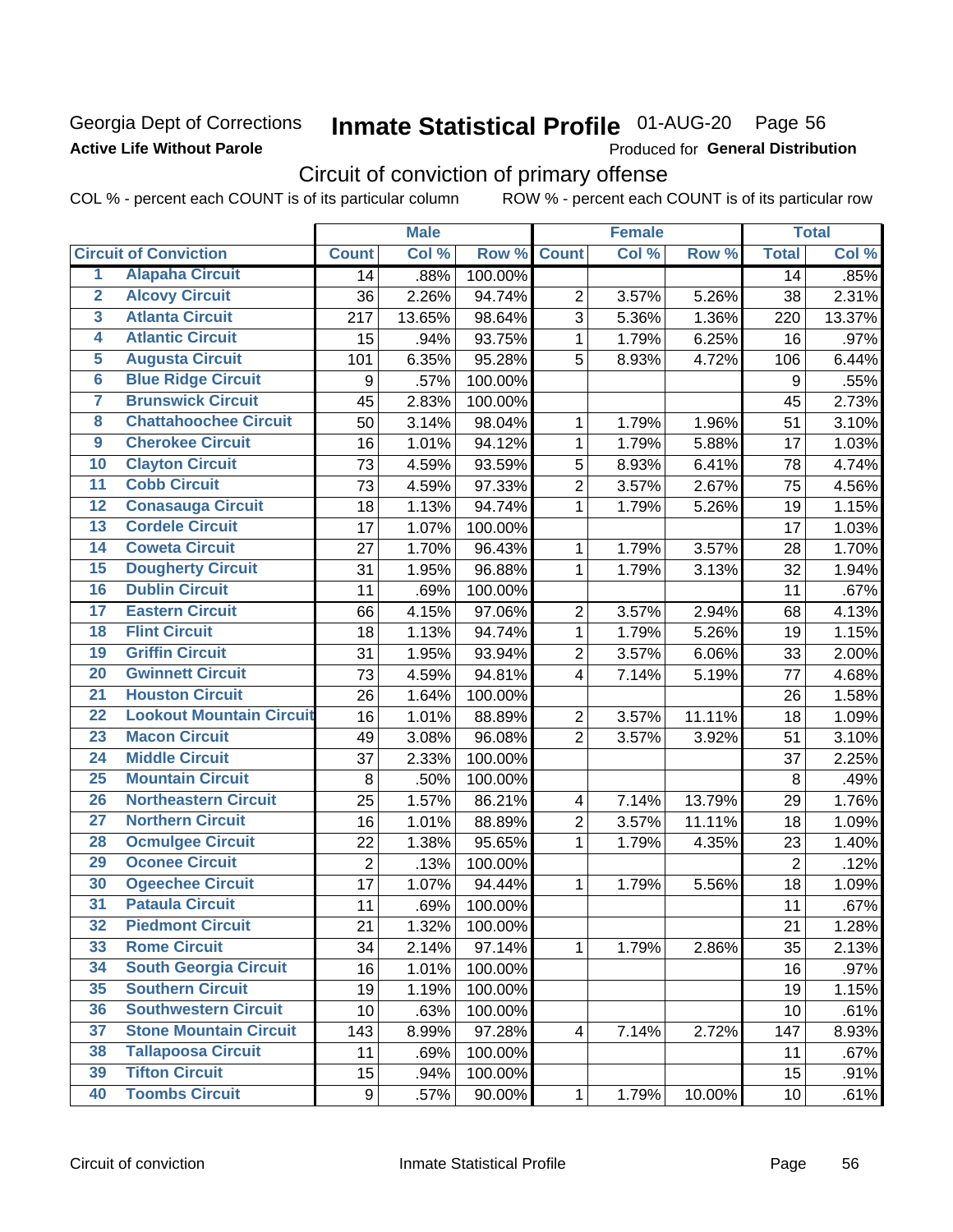## Georgia Dept of Corrections **Active Life Without Parole**

# Inmate Statistical Profile 01-AUG-20 Page 57

Produced for General Distribution

## Circuit of conviction of primary offense

COL % - percent each COUNT is of its particular column ROW % - percent each COUNT is of its particular row

|    |                                  |              | <b>Male</b>    |         |                | <b>Female</b> |        |              | <b>Total</b>   |
|----|----------------------------------|--------------|----------------|---------|----------------|---------------|--------|--------------|----------------|
|    | <b>Circuit of Conviction</b>     | <b>Count</b> | Col %          | Row %   | <b>Count</b>   | Col %         | Row %  | <b>Total</b> | Col %          |
| 41 | <b>Waycross Circuit</b>          | 37           | 2.33%          | 94.87%  | 2              | 3.57%         | 5.13%  | 39           | 2.37%          |
| 42 | <b>Western Circuit</b>           | 27           | 1.70%          | 96.43%  |                | 1.79%         | 3.57%  | 28           | 1.70%          |
| 43 | <b>Rockdale Circuit</b>          | 10           | .63%           | 100.00% |                |               |        | 10           | .61%           |
| 44 | <b>Douglas Circuit</b>           | 39           | 2.45%          | 95.12%  | $\overline{2}$ | 3.57%         | 4.88%  | 41           | 2.49%          |
| 45 | <b>Appalachian Circuit</b>       | 4            | .25%           | 100.00% |                |               |        | 4            | .24%           |
| 46 | <b>Enotah Circuit</b>            | 3            | .19%           | 100.00% |                |               |        | 3            | .18%           |
| 47 | <b>Bell-Forsyth J.C.</b>         | 4            | .25%           | 80.00%  |                | 1.79%         | 20.00% | 5            | .30%           |
| 48 | <b>Towaliga Judicial Circuit</b> | 12           | .75%           | 100.00% |                |               |        | 12           | .73%           |
| 49 | <b>Paulding Circuit</b>          | 6            | .38%           | 100.00% |                |               |        | 6            | .36%           |
|    | <b>Total Rported</b>             | 1,590        | 100%           | 96.6%   | 56             | 100%          | 3.4%   | 1,646        | 100%           |
|    | <b>Not Reported</b>              |              | 7              |         |                | $\mathbf{2}$  |        |              | 9              |
|    | <b>Grand Total</b>               |              | 1,597          |         |                | 58            |        |              | 1,655          |
|    | <b>Mode (most frequent)</b>      |              | <b>Atlanta</b> |         |                | Augusta       |        |              | <b>Atlanta</b> |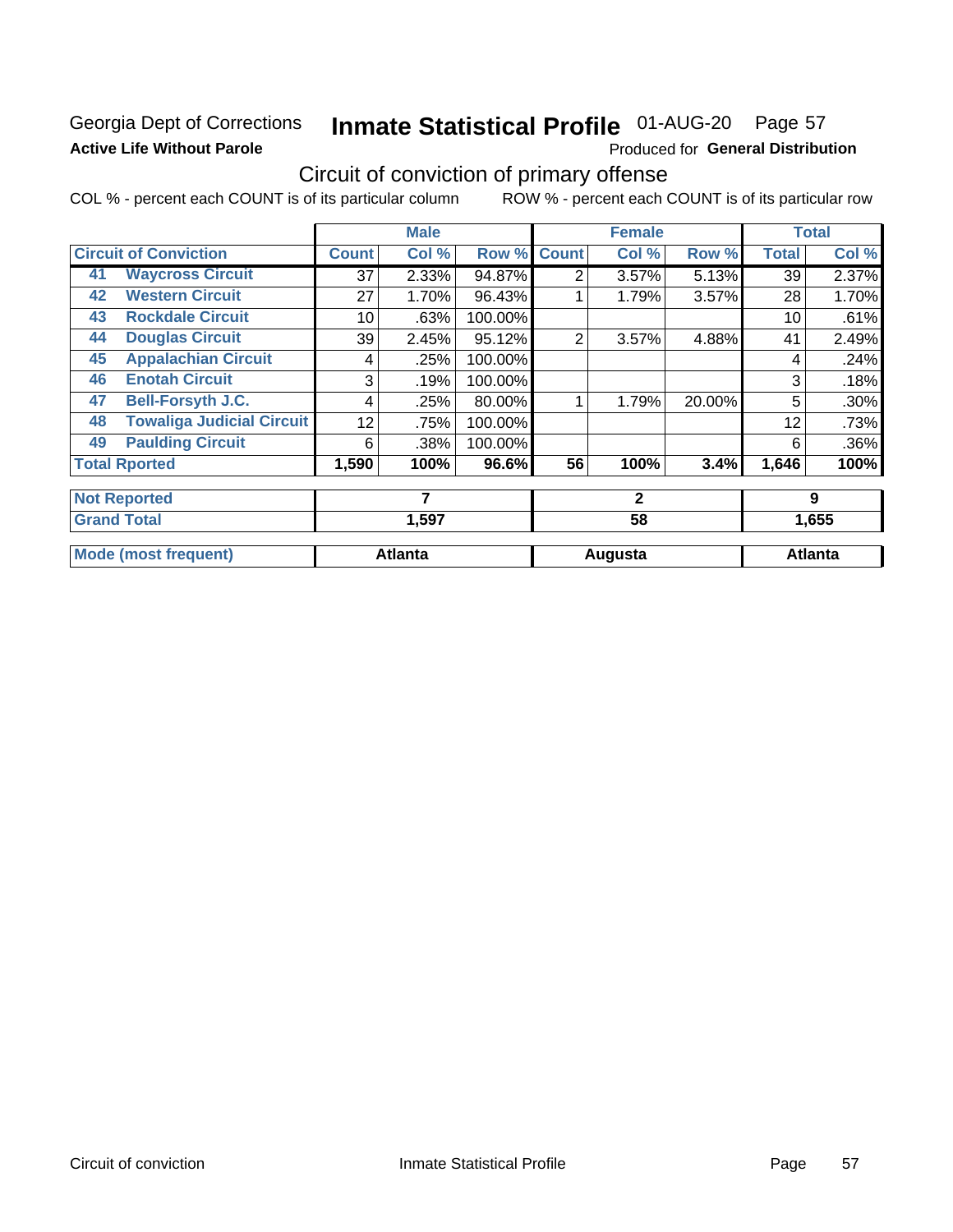### **Active Life Without Parole**

### Produced for General Distribution

## Years served (jail + prison) in this incarceration

COL % - percent each COUNT is of its particular column

ROW % - percent each COUNT is of its particular row

|                        |              | <b>Male</b> |                  |                         | <b>Female</b> |        |                         | <b>Total</b> |
|------------------------|--------------|-------------|------------------|-------------------------|---------------|--------|-------------------------|--------------|
| <b>Years Served</b>    | <b>Count</b> | Col %       | Row <sup>%</sup> | <b>Count</b>            | Col %         | Row %  | <b>Total</b>            | Col %        |
| Less than one year     | 21           | 1.31%       | 100.00%          |                         |               |        | $\overline{21}$         | 1.27%        |
| 1 to 1.99 years        | 51           | 3.19%       | 98.08%           | 1                       | 1.72%         | 1.92%  | 52                      | 3.14%        |
| 2 to 2.99 years        | 90           | 5.64%       | 94.74%           | 5                       | 8.62%         | 5.26%  | 95                      | 5.74%        |
| 3 to 3.99 years        | 98           | 6.14%       | 98.00%           | $\overline{c}$          | 3.45%         | 2.00%  | 100                     | 6.04%        |
| 4 to 4.99 years        | 128          | 8.02%       | 95.52%           | 6                       | 10.34%        | 4.48%  | 134                     | 8.10%        |
| 5 to 5.99 years        | 115          | 7.20%       | 95.04%           | 6                       | 10.34%        | 4.96%  | 121                     | 7.31%        |
| 6 to 6.99 years        | 115          | 7.20%       | 95.04%           | 6                       | 10.34%        | 4.96%  | 121                     | 7.31%        |
| 7 to 7.99 years        | 125          | 7.83%       | 93.98%           | 8                       | 13.79%        | 6.02%  | 133                     | 8.04%        |
| <b>8 to 8.99 years</b> | 87           | 5.45%       | 94.57%           | 5                       | 8.62%         | 5.43%  | 92                      | 5.56%        |
| 9 to 9.99 years        | 96           | 6.01%       | 96.00%           | 4                       | 6.90%         | 4.00%  | 100                     | 6.04%        |
| 10 to 10.99 years      | 59           | 3.69%       | 95.16%           | 3                       | 5.17%         | 4.84%  | 62                      | 3.75%        |
| 11 to 11.99 years      | 47           | 2.94%       | 97.92%           | 1                       | 1.72%         | 2.08%  | 48                      | 2.90%        |
| 12 to 12.99 years      | 50           | 3.13%       | 98.04%           | 1                       | 1.72%         | 1.96%  | 51                      | 3.08%        |
| 13 to 13.99 years      | 35           | 2.19%       | 97.22%           | $\mathbf 1$             | 1.72%         | 2.78%  | 36                      | 2.18%        |
| 14 to 14.99 years      | 23           | 1.44%       | 92.00%           | $\overline{2}$          | 3.45%         | 8.00%  | 25                      | 1.51%        |
| 15 to 15.99 years      | 34           | 2.13%       | 100.00%          |                         |               |        | 34                      | 2.05%        |
| 16 to 16.99 years      | 37           | 2.32%       | 100.00%          |                         |               |        | 37                      | 2.24%        |
| 17 to 17.99 years      | 36           | 2.25%       | 90.00%           | $\overline{\mathbf{4}}$ | 6.90%         | 10.00% | 40                      | 2.42%        |
| 18 to 18.99 years      | 41           | 2.57%       | 97.62%           | 1                       | 1.72%         | 2.38%  | 42                      | 2.54%        |
| 19 to 19.99 years      | 40           | 2.50%       | 100.00%          |                         |               |        | 40                      | 2.42%        |
| 20 to 20.99 years      | 40           | 2.50%       | 100.00%          |                         |               |        | 40                      | 2.42%        |
| 21 to 21.99 years      | 27           | 1.69%       | 96.43%           | 1                       | 1.72%         | 3.57%  | 28                      | 1.69%        |
| 22 to 22.99 years      | 42           | 2.63%       | 100.00%          |                         |               |        | 42                      | 2.54%        |
| 23 to 23.99 years      | 44           | 2.76%       | 97.78%           | 1                       | 1.72%         | 2.22%  | 45                      | 2.72%        |
| 24 to 24.99 years      | 31           | 1.94%       | 100.00%          |                         |               |        | 31                      | 1.87%        |
| 25 to 25.99 years      | 24           | 1.50%       | 100.00%          |                         |               |        | 24                      | 1.45%        |
| 26 to 26.99 years      | 20           | 1.25%       | 100.00%          |                         |               |        | 20                      | 1.21%        |
| 27 to 27.99 years      | 10           | 0.63%       | 100.00%          |                         |               |        | 10                      | 0.60%        |
| 28 to 28.99 years      | 4            | 0.25%       | 100.00%          |                         |               |        | 4                       | 0.24%        |
| 29 to 29.99 years      | 4            | 0.25%       | 100.00%          |                         |               |        | $\overline{\mathbf{4}}$ | 0.24%        |
| Thirty + years         | 23           | 1.44%       | 100.00%          |                         |               |        | 23                      | 1.39%        |
| <b>Total Reported</b>  | 1,597        | 100%        | 96.50%           | $\overline{58}$         | 100%          | 3.50%  | 1,655                   | 100.0%       |

| <b>Not Reported</b>      |       |      |       |
|--------------------------|-------|------|-------|
| <b>Grand Total</b>       | 1.597 | 58   | 1,655 |
|                          |       |      |       |
| <b>Mean</b><br>(average) | 11.07 | 8.46 | 10.97 |
| <b>Median (middle)</b>   | 8.64  | 7.42 | 8.53  |

4 to 4.99 years

(most frequent)

**Mode** 

10 to 10.99 years

4 to 4.99 years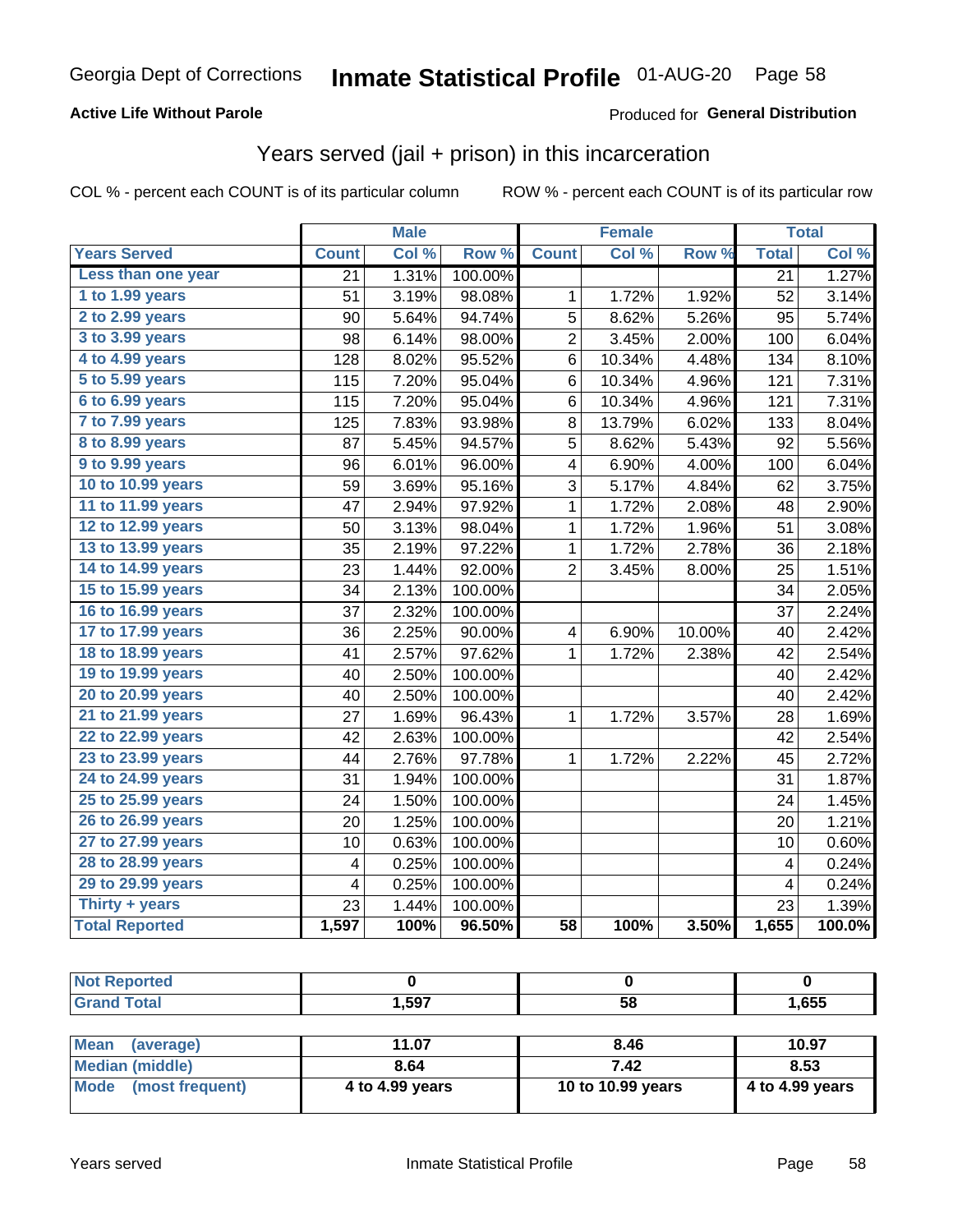## Inmate Statistical Profile 01-AUG-20 Page 59

### **Active Life Without Parole**

Produced for General Distribution

## Results of most recent HIV tests

COL % - percent each COUNT is of its particular column

|                         | <b>Male</b>     |        |        | <b>Female</b> |        |          | Total       |        |
|-------------------------|-----------------|--------|--------|---------------|--------|----------|-------------|--------|
| <b>HIV Test Results</b> | <b>Count</b>    | Col %  | Row %I | <b>Count</b>  | Col %  | Row %    | $\tau$ otal | Col %  |
| <b>Positive</b>         | 13 <sub>1</sub> | 0.85%  | 92.86% |               | ا 89%. | 7.14%    | 14          | 0.88%  |
| <b>Negative</b>         | .523            | 99.15% | 96.70% | 52            | 98.11% | $3.30\%$ | .575        | 99.12% |
| <b>Total Reported</b>   | .536            | 100%   | 96.66% | 53            | 100%   | 3.34%    | 1,589       | 100%   |

| Reported<br>I NOT     |      |    | pp   |
|-----------------------|------|----|------|
| <b>ota</b><br>$G$ ren | .597 | 58 | ,655 |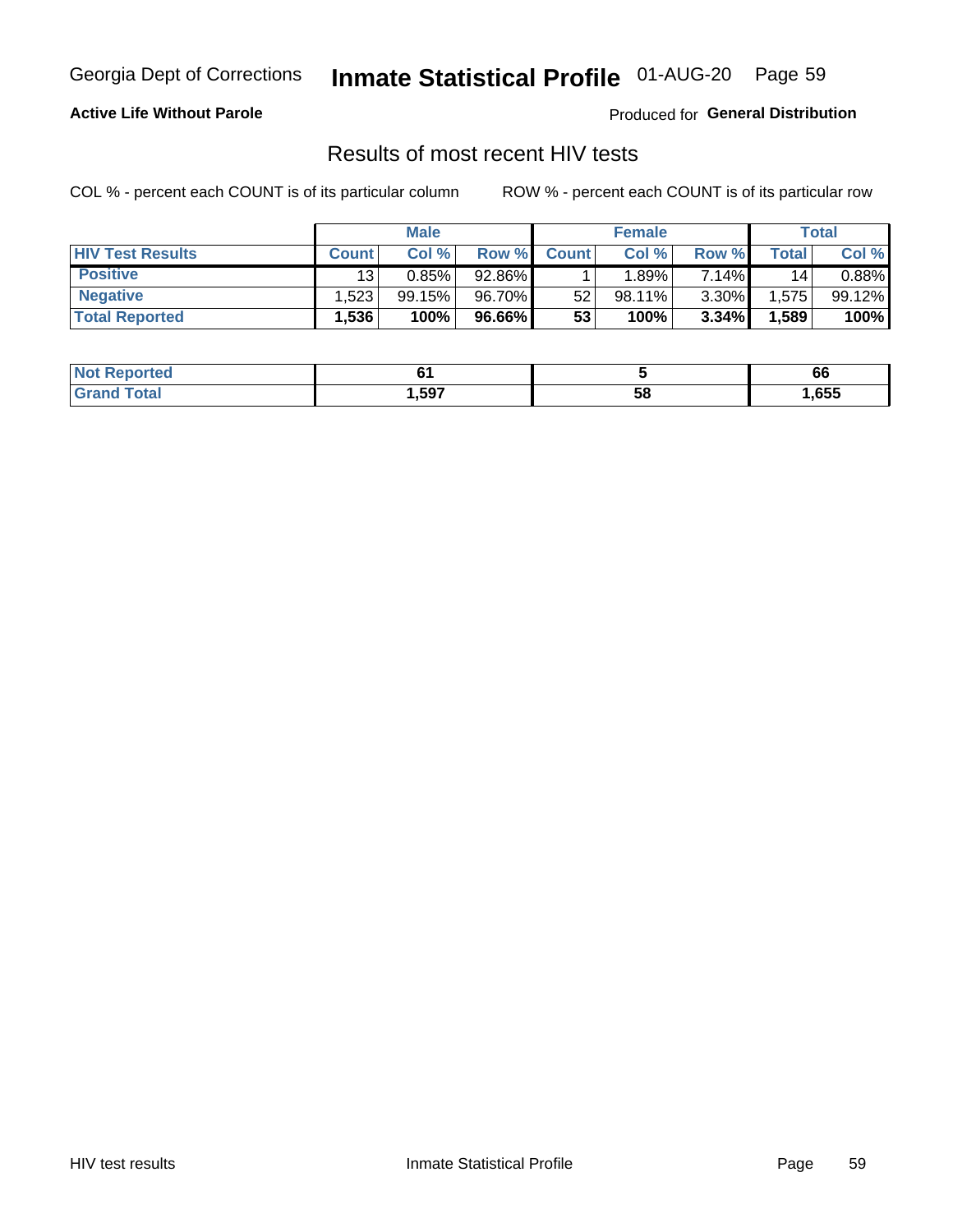## Georgia Dept of Corrections **Inmate Statistical Profile** 01-AUG-20 Page 60

### **Active Life Without Parole**

Produced for **General Distribution**

## Results of most recent tuberculosis test

COL % - percent each COUNT is of its particular column ROW % - percent each COUNT is of its particular row

|                                  | <b>Male</b>  |        |          | <b>Female</b> |           |          | Total |        |
|----------------------------------|--------------|--------|----------|---------------|-----------|----------|-------|--------|
| <b>Tuberculosis Test Results</b> | <b>Count</b> | Col%   | Row %I   | <b>Count</b>  | Col %     | Row %    | Total | Col %  |
| <b>Positive on current test</b>  | 287          | 18.12% | 99.31%   |               | 3.57%     | $0.69\%$ | 289   | 17.62% |
| <b>Negative</b>                  | .297         | 81.88% | 96.00%   | 54            | $96.43\%$ | 4.00%    | .351  | 82.38% |
| <b>Total Reported</b>            | .584         | 100%   | 96.59% l | 56            | 100%      | $3.41\%$ | 1,640 | 100%   |

| <b>Not Reported</b> |       |    | . . V |
|---------------------|-------|----|-------|
| <b>Total</b><br>.C. | 597،، | эŏ | l,655 |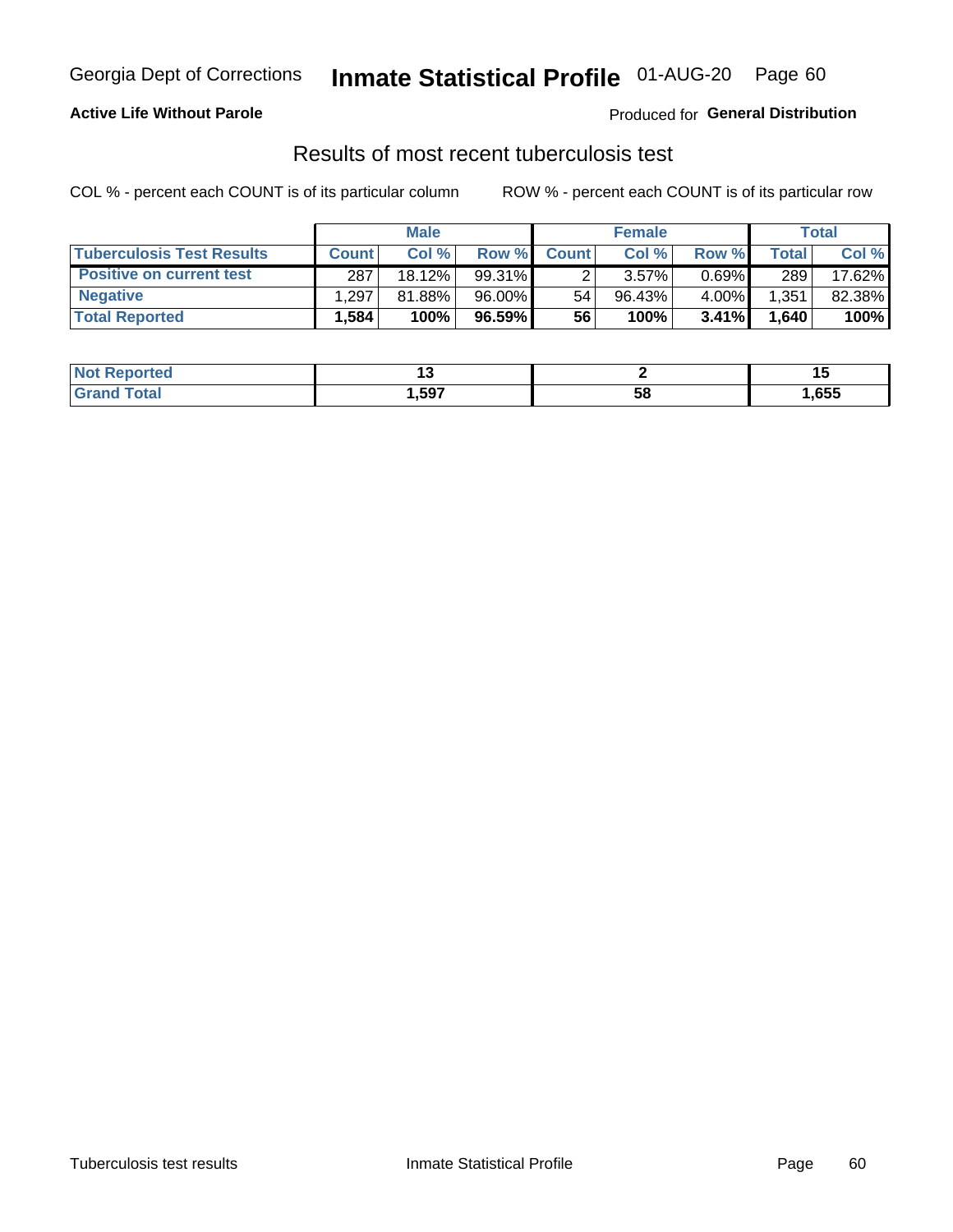## Georgia Dept of Corrections **Inmate Statistical Profile** 01-AUG-20 Page 61

### **Active Life Without Parole**

Produced for **General Distribution**

## Results of most recent syphilis test

COL % - percent each COUNT is of its particular column ROW % - percent each COUNT is of its particular row

|                                 | <b>Male</b>  |           |          | <b>Female</b> |           |          | Total   |        |
|---------------------------------|--------------|-----------|----------|---------------|-----------|----------|---------|--------|
| <b>Syphilis Test Results</b>    | <b>Count</b> | Col%      | Row %    | <b>Count</b>  | Col %     | Row %I   | Total i | Col %  |
| <b>Positive on current test</b> | 15           | $2.56\%$  | 93.75%   |               | 9.09%     | 6.25%    | 16      | 2.68%  |
| <b>Negative</b>                 | 571          | $97.44\%$ | 98.28%   | 10            | $90.91\%$ | $1.72\%$ | 581     | 97.32% |
| <b>Total Reported</b>           | 586          | 100%      | 98.16% I | 11            | 100%      | 1.84%    | 597     | 100%   |

| <b>Not Reported</b> | 1.011 | <br>- 1 | 1,058 |
|---------------------|-------|---------|-------|
| <b>Total</b>        | ,597  | 58      | ,655  |